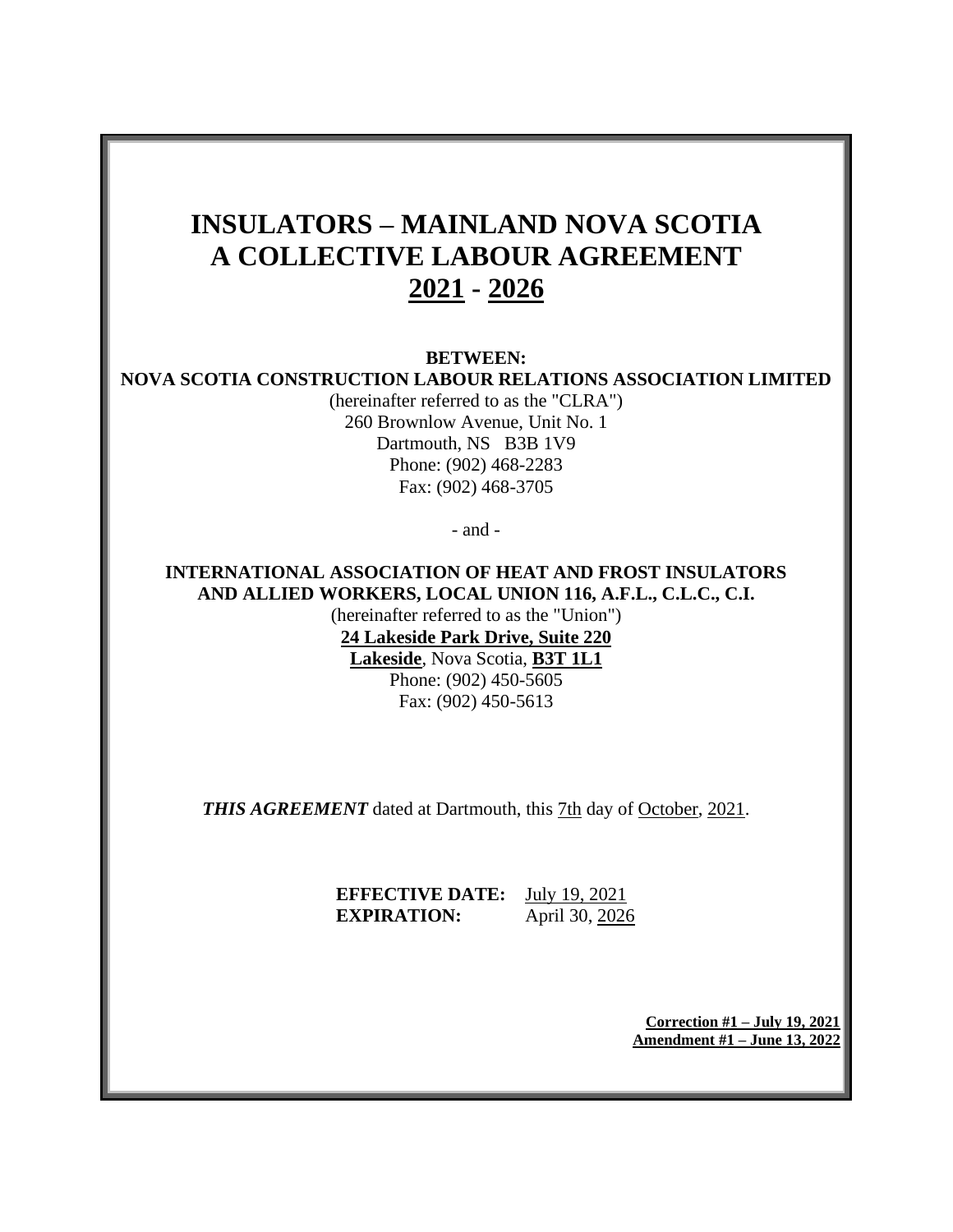## **INDEX**

#### **ARTICLE NO.**

#### PAGE NO.

| ARTICLE 22 - INSULATORS TRAINING, RECREATION, BUILDING TRADES COUNCIL AND BUILDING |  |
|------------------------------------------------------------------------------------|--|
|                                                                                    |  |
|                                                                                    |  |
|                                                                                    |  |
|                                                                                    |  |
|                                                                                    |  |
|                                                                                    |  |
|                                                                                    |  |
|                                                                                    |  |
|                                                                                    |  |
|                                                                                    |  |
|                                                                                    |  |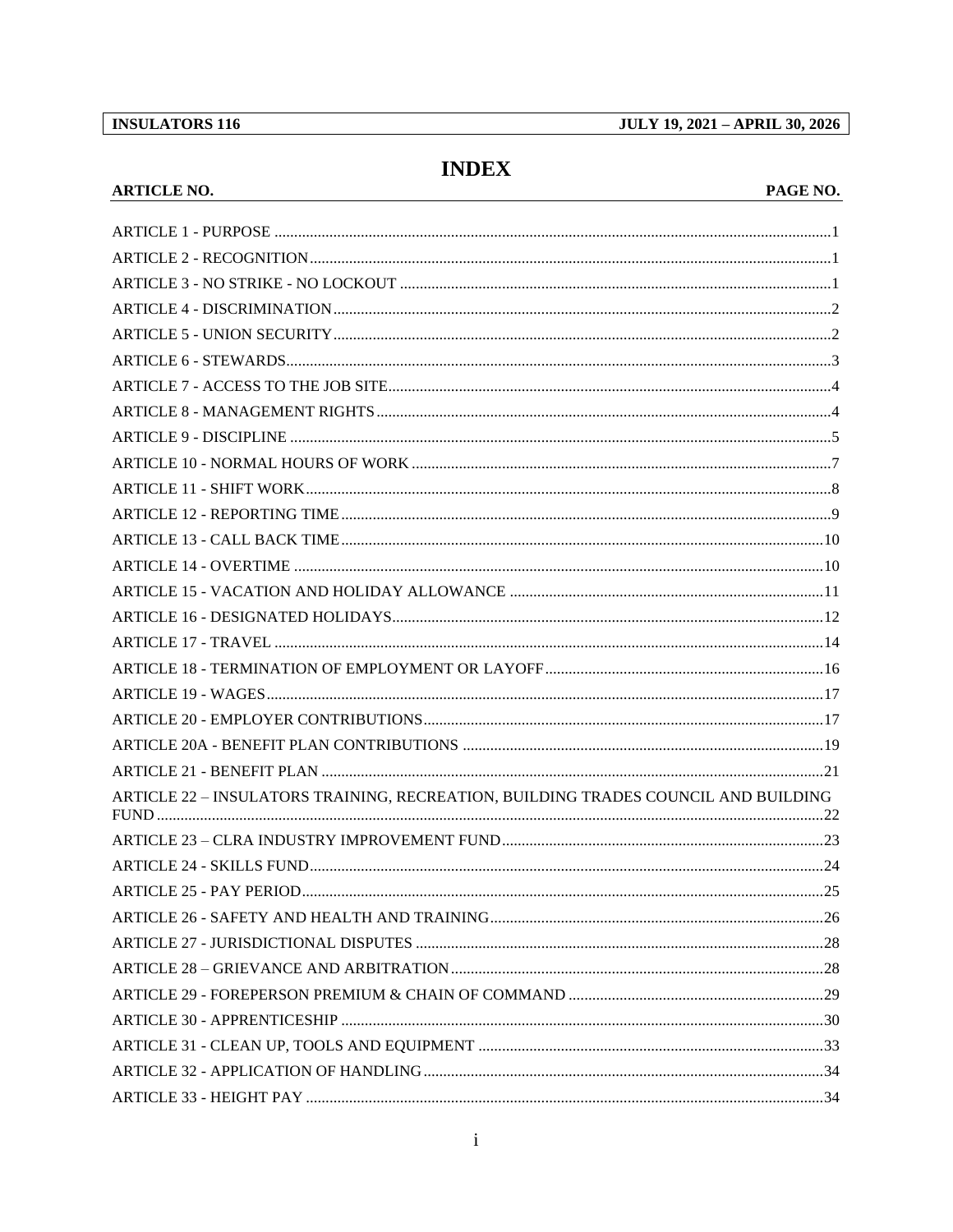**INSULATORS 116** 

**ARTICLE NO.** 

**JULY 19, 2021 - APRIL 30, 2026** 

## **INDEX**

#### PAGE NO.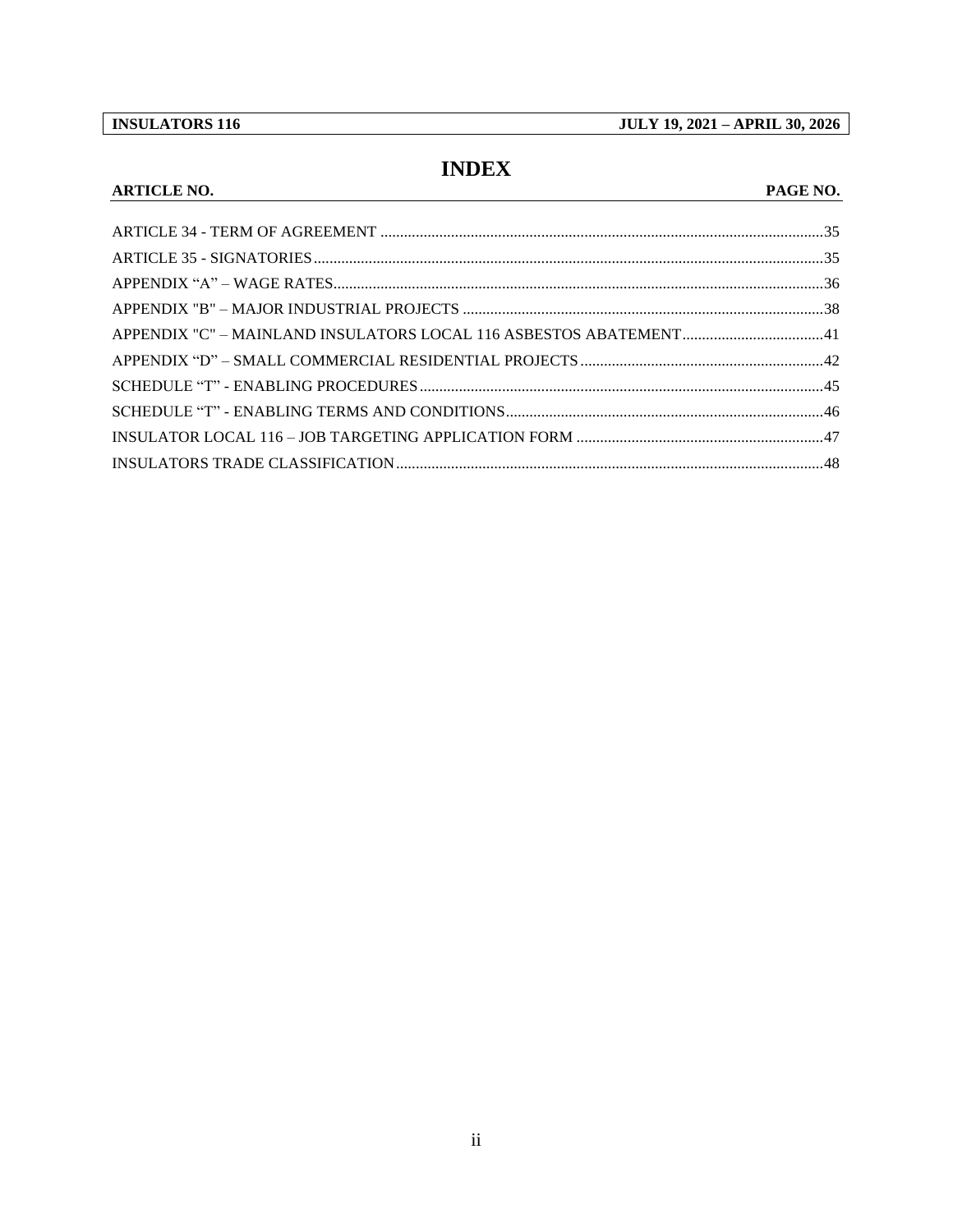## **ARTICLE 1 - PURPOSE**

<span id="page-3-1"></span><span id="page-3-0"></span>1.01 The purpose of this Agreement is to establish terms and conditions of employment.

## **ARTICLE 2 - RECOGNITION**

- 2.01 The employer and the CLRA recognize the Union as the sole collective bargaining agent with respect to the trade for the area covered by this Agreement.
- 2.02 The Union recognizes the CLRA as the sole collective bargaining agent with respect to the trade for its members designated herein and other contractor employers covered by Accreditation Order No. L.R.B. No. 392C, dated January 29, 1976.
- 2.03 For the purpose of this Agreement, the term "employee" shall mean all hourly rated employees employed by the employer but does not include office and clerical workers; guards; watchperson, time checkers; material superintendents; technical personnel; superintendents; assistant superintendents; craft supervisors; permanent employees; or classifications above the rank of foreperson; persons transporting materials, equipment or supplies from a point of origin outside the site to a destination inside the site or from a point or origin inside the site to a destination outside the site.
- <span id="page-3-2"></span>2.04 The Union agrees that priority in supply of employees will be given to employers who are bound by and to the terms and conditions as set out in this Agreement.

## **ARTICLE 3 - NO STRIKE - NO LOCKOUT**

- 3.01 The Union and employees agree that there will be no strike or other collective action which will interfere with or stop the efficient operation of work of the employer or any employer for the duration of this Agreement.
- 3.02 The employer agrees that there will not be any lockout of employees bound by this Agreement during its term.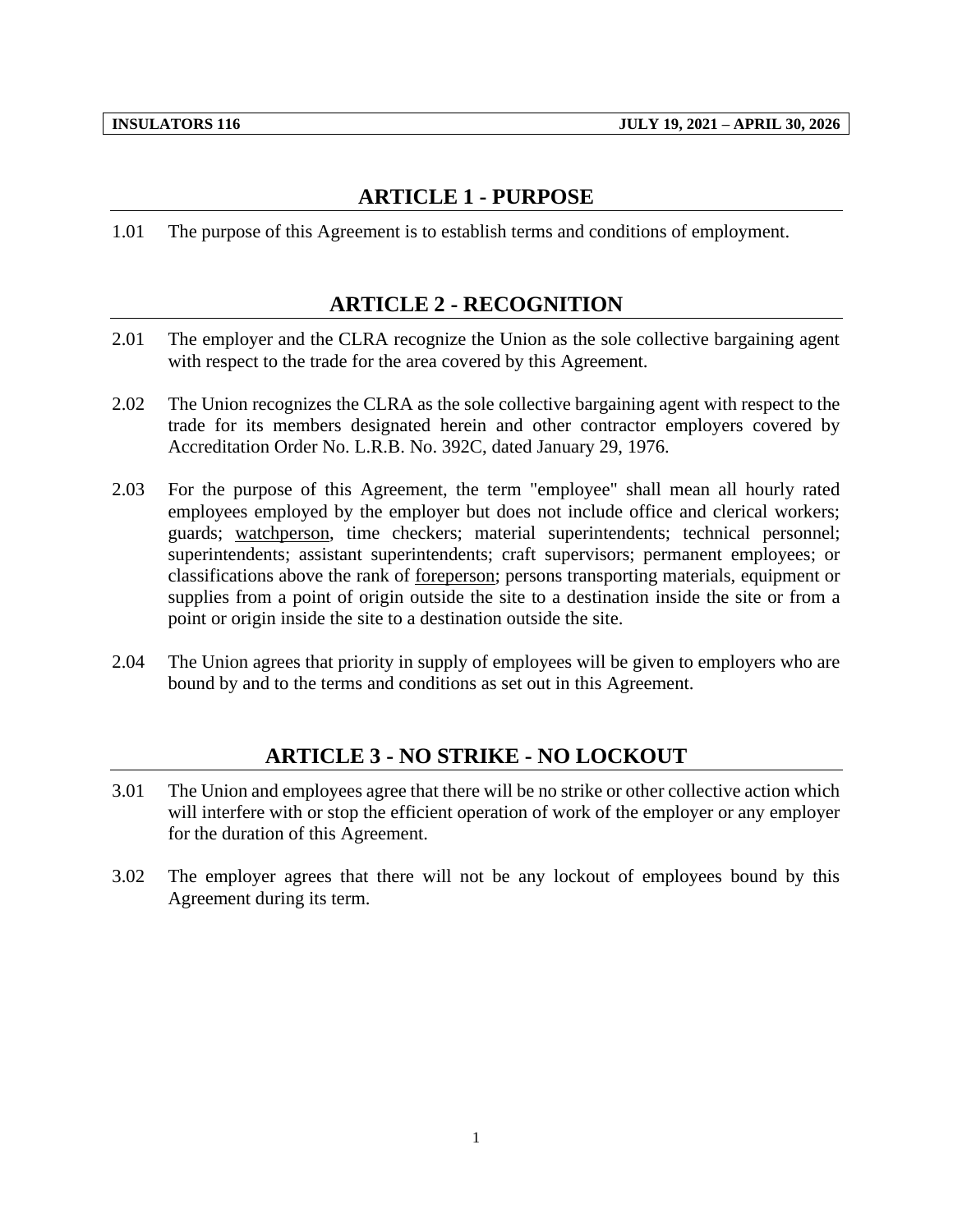## **ARTICLE 4 - DISCRIMINATION**

- <span id="page-4-0"></span>4.01 The Union agrees that membership will be granted to all employees under the same terms and conditions that prevail within this Agreement.
- 4.02 The parties agree that there will be no discrimination against any person because of sex, race, creed, colour, nationality, ancestry, place of origin, marital status, or age.
- <span id="page-4-1"></span>4.03 The employer shall not discriminate against any employee by reason of their membership in the Union and/or their participation in its lawful activity.

## **ARTICLE 5 - UNION SECURITY**

- 5.01 On all jobs on Mainland Nova Scotia the employer can name hire their work force from the unemployed list maintained by the union. The union will supply a referral slip within forty eight (48) hours. If, after a period of forty eight (48) hours excluding Saturdays, Sundays and holidays as contained herein, the union is unable to supply the quantity of competent, qualified workers as requested, the employer may procure such workers elsewhere.
- 5.02 The employer will hire a fair ratio of Apprentices to Journeypersons in each year of the Apprentices' classification.
- 5.03 Sub-contractors working under this Agreement who are not signatory to this Agreement shall notify the appropriate Union, before commencing work on the job of the names of the workers to be employed on the job. The employer agrees to advise the sub-contractor of this requirement prior to the commencement of their work.
- 5.04 The employer agrees that it will stipulate as a term or condition for letting any contract for work on the project (job site) during its construction that the proposed sub-contractor shall observe the provisions of this Collective Agreement as if the same were duly executed by such sub-contractor.
- 5.05 The employer agrees to have any such sub-contractor acknowledge in writing that it has notice of this Agreement and that it will abide by the Agreement.
- 5.06 The employer agrees to deduct weekly the amount certified by the Union as Dues.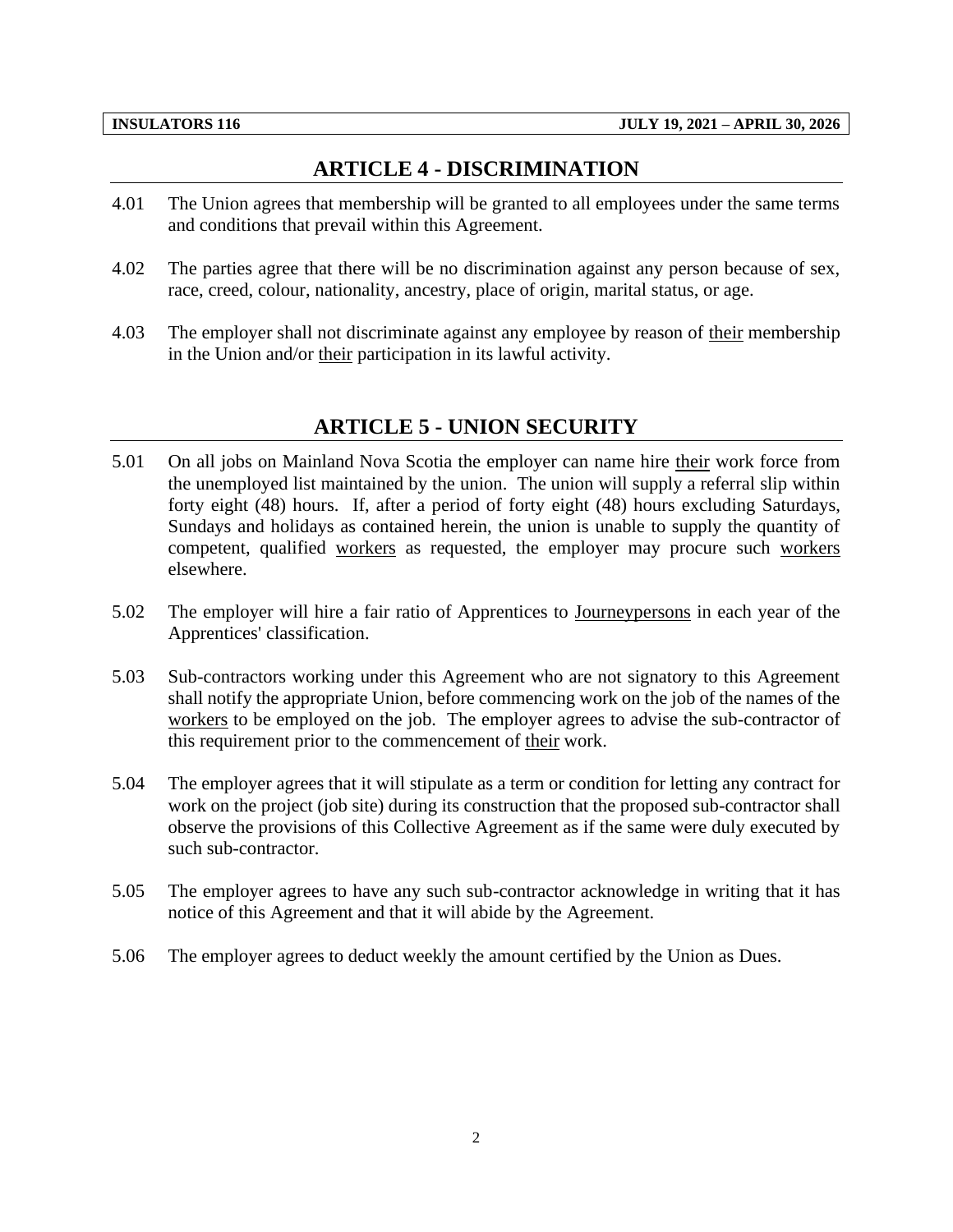- 5.07 Should the employee be newly joining the Union, the employer agrees, when authorized by the employee on the proper form, to make deductions for the Initiation Fee in the amount certified by the Union.
- 5.08 The amounts so deducted shall be remitted by the employer to the Union at the address on file within the 10th day of the month following, together with a list of all employees and Social Insurance Numbers on whose behalf such deductions have been made.
- 5.09 The Union shall indemnify and save the employer harmless against any and all claims, demands, suits or other forms of liability that shall arise out of or by reason of action taken or not taken by the employer for the purpose of complying with any of the provisions of this section, or in reliance on any list, notice of assignment furnished under any of such provisions.
- 5.10 The employer agrees that employees employed within categories covered by terms of this Collective Agreement shall be required, as a condition of continued employment, to become and remain a member of the appropriate Union within thirty (30) days after the date of hiring or the date of signing of this Agreement.

#### **ARTICLE 6 - STEWARDS**

- <span id="page-5-0"></span>6.01 The Business Agent or Business Manager may appoint Job/Shop Stewards as may be mutually agreed upon between the employer and the Union, only after the fourth (4th) person on site. Prior to the appointment of the Steward, the Business Agent will advise the employer of their selection. Failing agreement between the Union and the employer on the appointment of a Steward, the employer shall give the reason(s) in writing, and the matter can be referred to Arbitration for resolution. The Steward of the Union will be an employee of the employer who is a qualified journeyperson and who will perform the work of a journeyperson at the journeyperson's rate of pay. In addition to their duties as a journeyperson they shall be permitted reasonable time to perform such of their Union duties as cannot be performed off the job. If it is necessary for the Steward to leave their work they must first obtain permission from the employer's representative on the job whenever possible. Such permission would not be unreasonably withheld. They shall assist the employer and the Union members in carrying out the provisions of this Agreement.
- 6.02 All newly appointed Stewards shall have first taken a training course in the duties and responsibilities of a Steward from a training provider approved by the parties. Existing Stewards must complete such training on their own time prior to December 31, 2021.
- 6.03 It is agreed that only one (1) Steward and one (1) alternate on each shift shall be recognized by each employer and the Union shall notify the employer in writing of the name of the Steward and their alternate.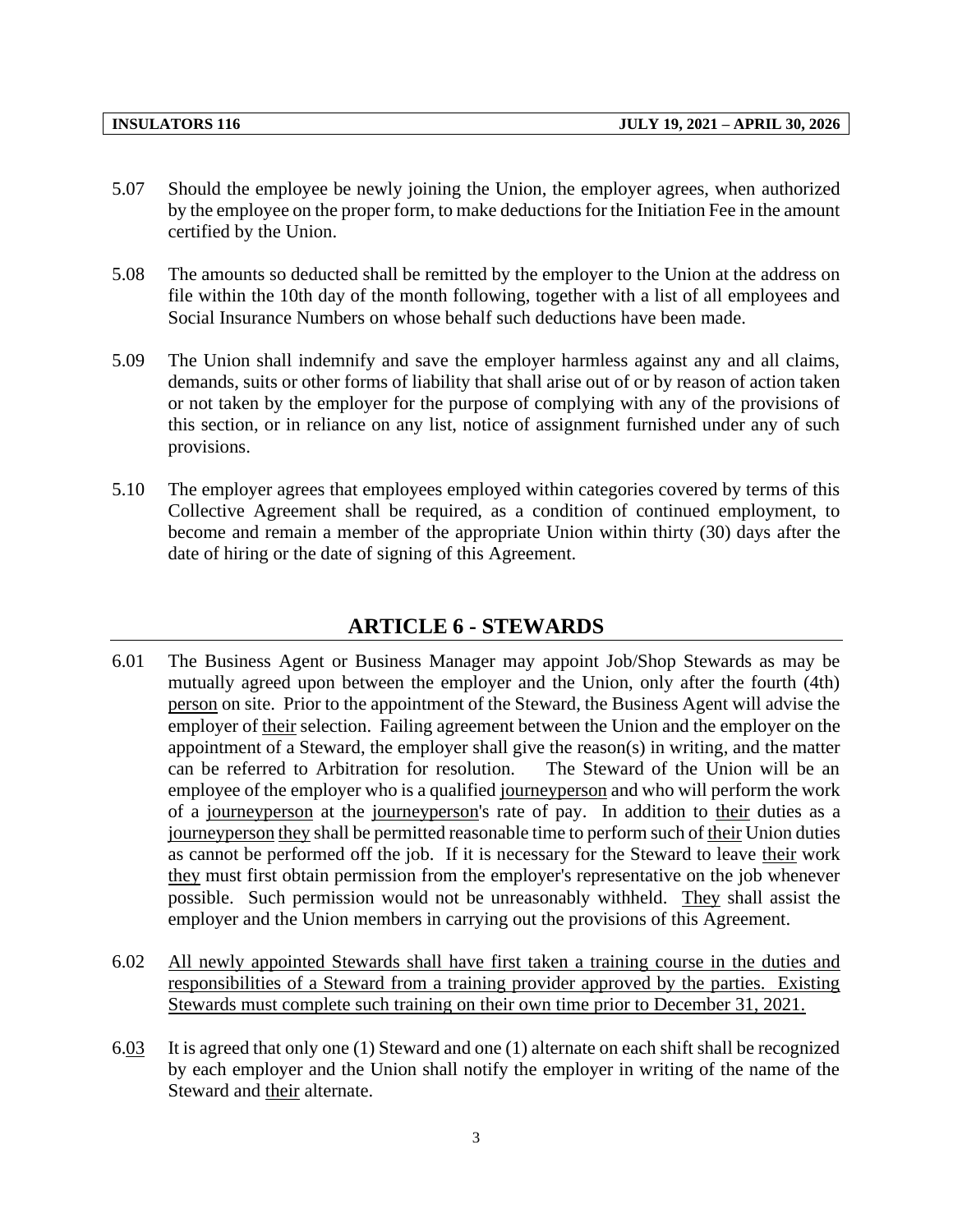- 6.04 Under no circumstances shall the Job Steward make any arrangements with the General Foreperson, Foreperson or Management that will change or conflict in any way with any section or terms of this Collective Agreement.
- <span id="page-6-0"></span>6.05 It is agreed that Steward shall be second last Mechanic/Journeyperson on a project. The Steward shall have the right to first refusal on all overtime when practicable.

### **ARTICLE 7 - ACCESS TO THE JOB SITE**

- 7.01 Business Representatives of the Union and International Representatives shall have access to the job site during working hours but in no case shall their visits interfere with the progress of the work.
- 7.02 Representatives must request access from the employer's representative on the job prior to entering the work area. The employer is not to be held responsible if access is refused by the owner.
- <span id="page-6-1"></span>7.03 Conduct on the job site will be subject to the general regulations of the employer.

## **ARTICLE 8 - MANAGEMENT RIGHTS**

8.01 Subject to the limitations and specific terms of this Agreement, the Management of the job site and the direction of the working force, including but not limited to the right to plan, direct and control operations, hire, transfer, lay off, maintain discipline and efficiency of employees, establish and enforce rules of conduct, discipline and discharge employees for proper and sufficient cause, increase or decrease the working force, determine methods and schedules of construction operation, material and equipment to be used are vested solely in the employer.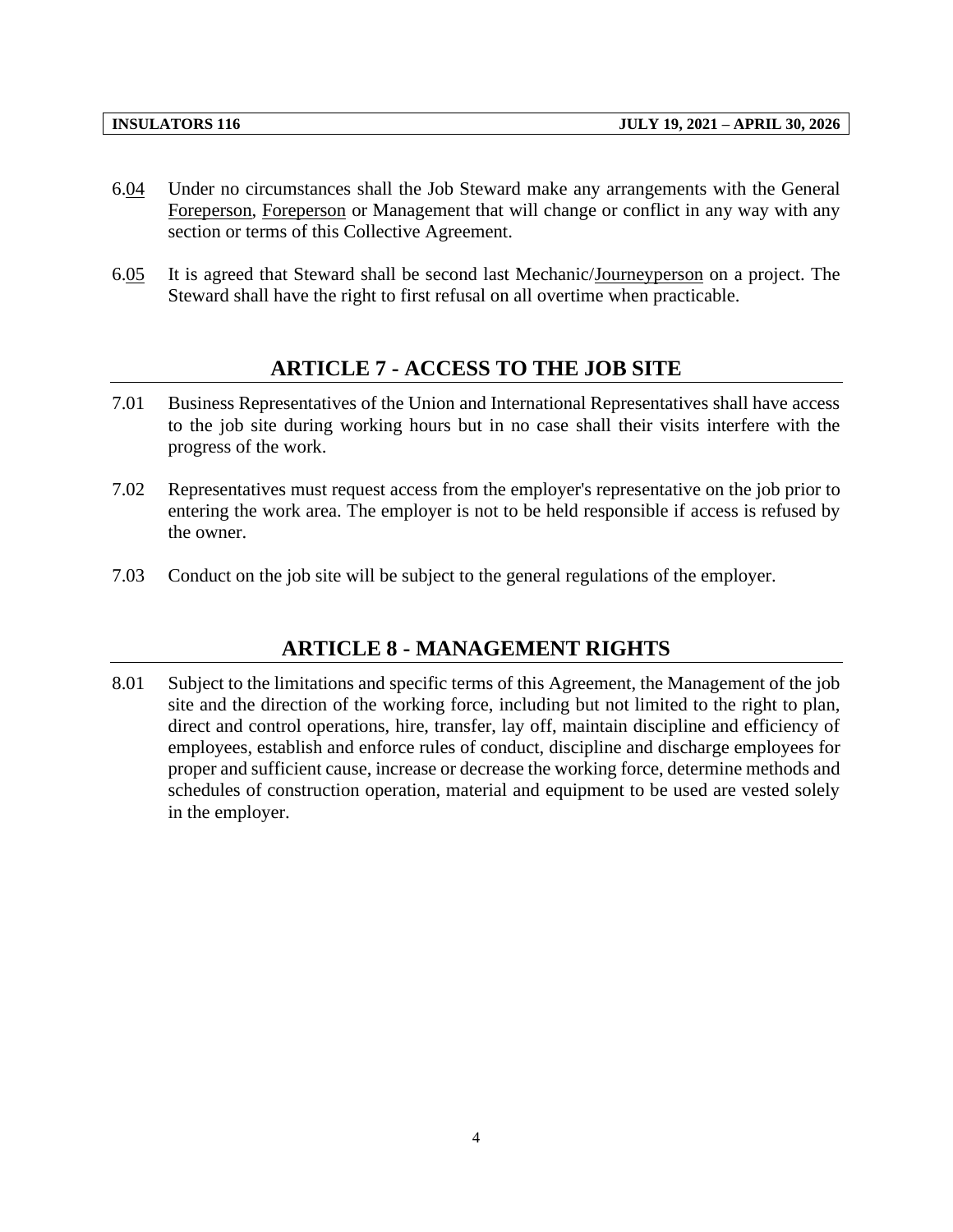## **ARTICLE 9 - DISCIPLINE**

- <span id="page-7-0"></span>9.01 For offenses other than intoxication, insubordination, theft, false reporting of time, physical altercation or wilful destruction of property, and illegal work stoppage/ slowdown, which shall be subject to immediate dismissal, the procedure shall be:
	- (a) Warn the employee, in writing, of the offence. Warning notice to be signed by the employee's Foreperson and Job Steward. Copy of warning notice mailed to the Union office.
	- (b) Any further offence calls for a suspension. The length of the suspension to be at Management's discretion but not to exceed one (1) week. Written notice of suspension mailed to the Union office.
	- (c) Any offence after suspension, employee to be terminated. Written notice of termination mailed to the Union office.
- 9.02 Site specific rules and regulations will be subject to the discipline scheme in Article 9.01 provided such rules have been posted and provided to the Union and the employee by the employer. Site specific safety violations may be cause for immediate dismissal at employer's discretion.
- 9.03 Possession, use, or trafficking of any intoxicants and/or non-medically prescribed narcotics or drugs while on the site may result in immediate dismissal at employer's discretion. An employee dismissed under Article 9.03 will not be eligible for rehire until satisfactory evidence of rehabilitation is presented.
- 9.04 An employee who is dismissed for theft, false reporting of time, physical violence, gross insubordination or illegal work stoppage will not be eligible for rehire.
- 9.05 Employees discharged shall be advised by the employer of the cause of dismissal.
- 9.06 The employer will notify the Union in writing of all disciplinary action taken against any employee subject to this Agreement.
- 9.07 All employees must provide the employee's actual residence in a form satisfactory to the employer. Any abuse or misrepresentation by the employee in supplying this information may be subject to dismissal and the employee may not be eligible for rehire. In addition, the employer may receive address information from the Union.
- 9.08 An employee shall not be forced to cross a picket line.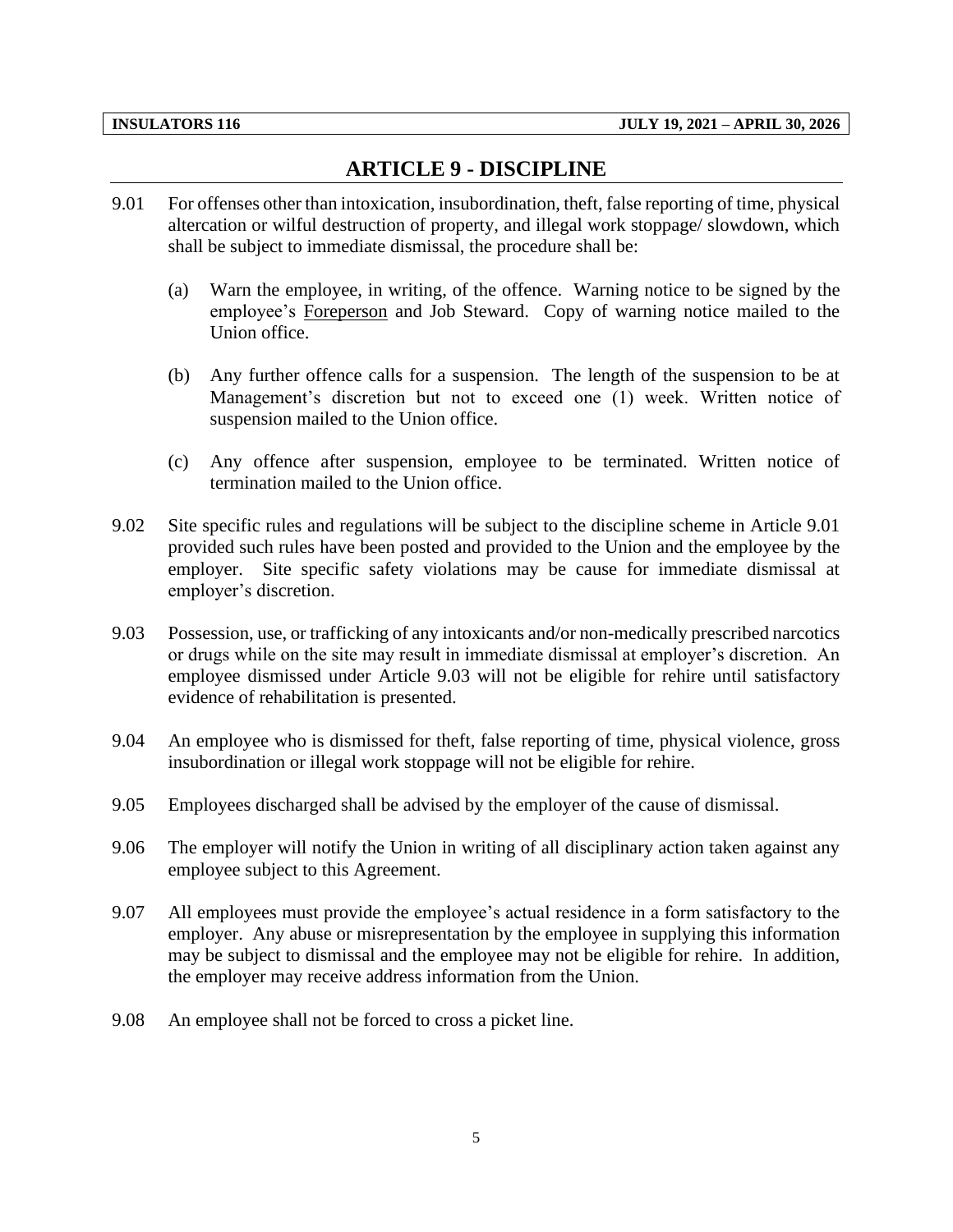- 9.09 Upon the determination by (an employer) that an employee is incompetent and/or otherwise not qualified to perform work in a work-like manner in the trade for which the employee has been hired and upon corroboration from the Steward and Supervision on site, the employer shall without prejudice be entitled to terminate the employee's employment and refer them back to the union.
- 9.10 Any employee who quits their employment with an employer shall not be eligible for rehire by another employer on the project until a period of thirty (30) calendar days has elapsed since the date they quit, except where rehire is mutually agreed by the employer and the Union.
- 9.11 Use of cell phones/Blackberries/smartphones/etc. will not be permitted by employees onsite, except as explicitly authorized by the employer. Violations of this article shall be subject to the Article 9.01 disciplinary procedure.

This Article shall not apply to stewards and forepersons using cell phones in the course of their duties.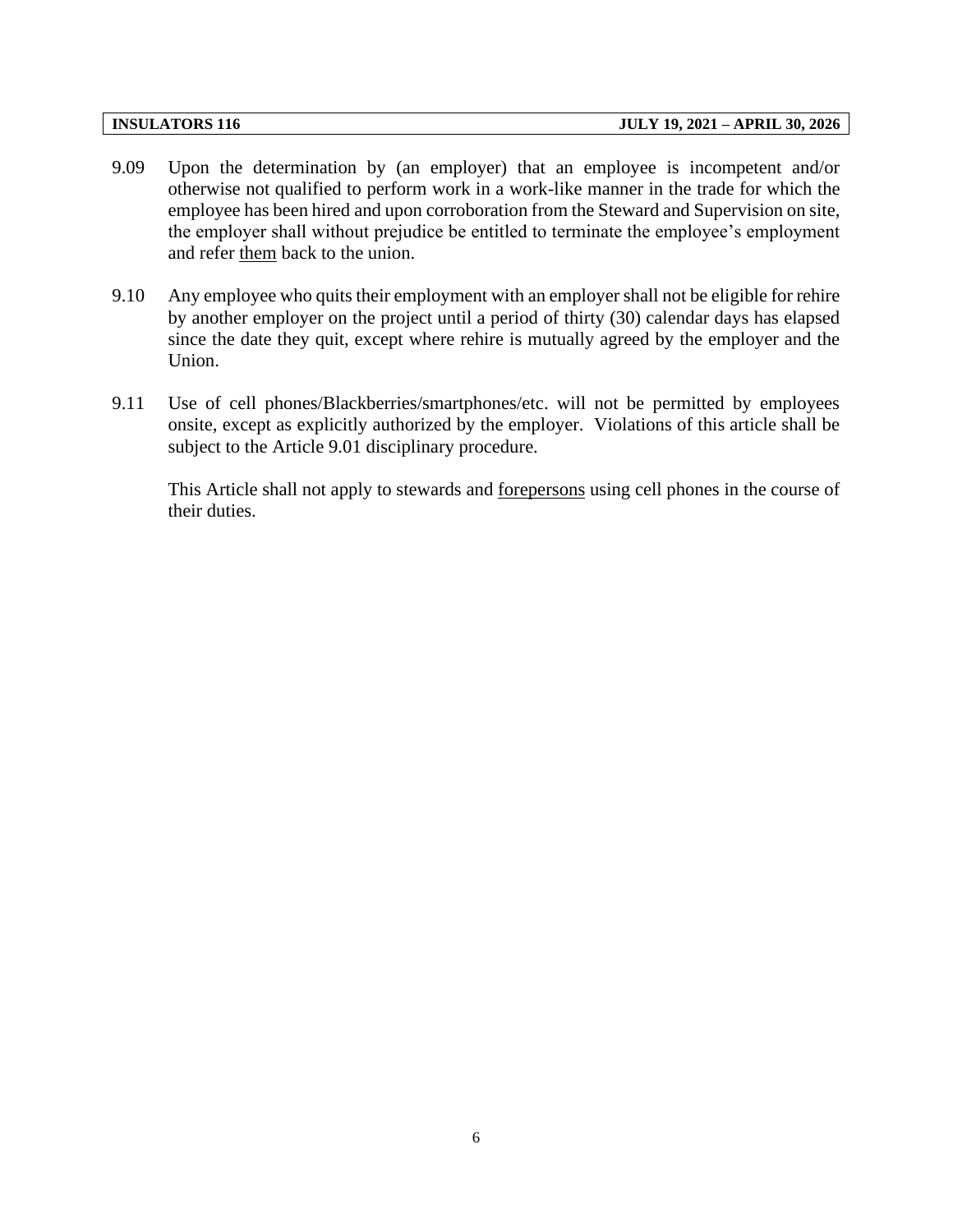#### **ARTICLE 10 - NORMAL HOURS OF WORK**

- <span id="page-9-0"></span>10.01 The regular working week shall consist of forty (40) hours of work as follows:
- 10.02A Eight (8) hours per normal work day, Monday to Friday inclusive, scheduled between the hours of 7:00 a.m. and 5:00 p.m.
- 10.02B If at the end of the normal work day a project requires a relatively short amount of time to be completed, the employee may be required to work up to two (2) hours at straight time to complete the task up to a maximum of forty (40) hours per week.
- 10.03 Lunch Period:

Lunch break at the option of the employer, shall be one half  $(1/2)$  hour or one  $(1)$  hour as scheduled and taken within one (1) hour of the mid-point of the normal hours of work. The lunch period will be measured from ceasing labour to commencement of labour and will be taken at a time determined by the employer.

10.04 Rest Period:

During each normal work day, employees will be entitled to two (2) ten (10) minute paid rest periods to be scheduled and observed.

- $\bullet$  one (1) rest period at the mid-point of the first half of the normal hours of work;
- one (1) rest period at the mid-point of the second half of the normal hours of work.

Rest period will be measured from ceasing work to commencement of work and will be taken at a time determined by the employer.

10.05 If agreed prior to the start of the project by Employer and Union, a five (5) by eight (8) hour work week may be substituted with a four (4) by ten (10) hour work week Monday – Thursday or Tuesday – Friday. Should a Designated Holiday (Article 16) fall within the agreed workweek, it shall be observed as per the Collective Agreement and may not be made up within the week at straight time rates.

An owner or general contractor may declare a site to be subject to a five (5) by eight (8) hour work week or a four (4) by ten (10) hour work week. In the event that such a declaration is made, all subtrades working on the site will comply.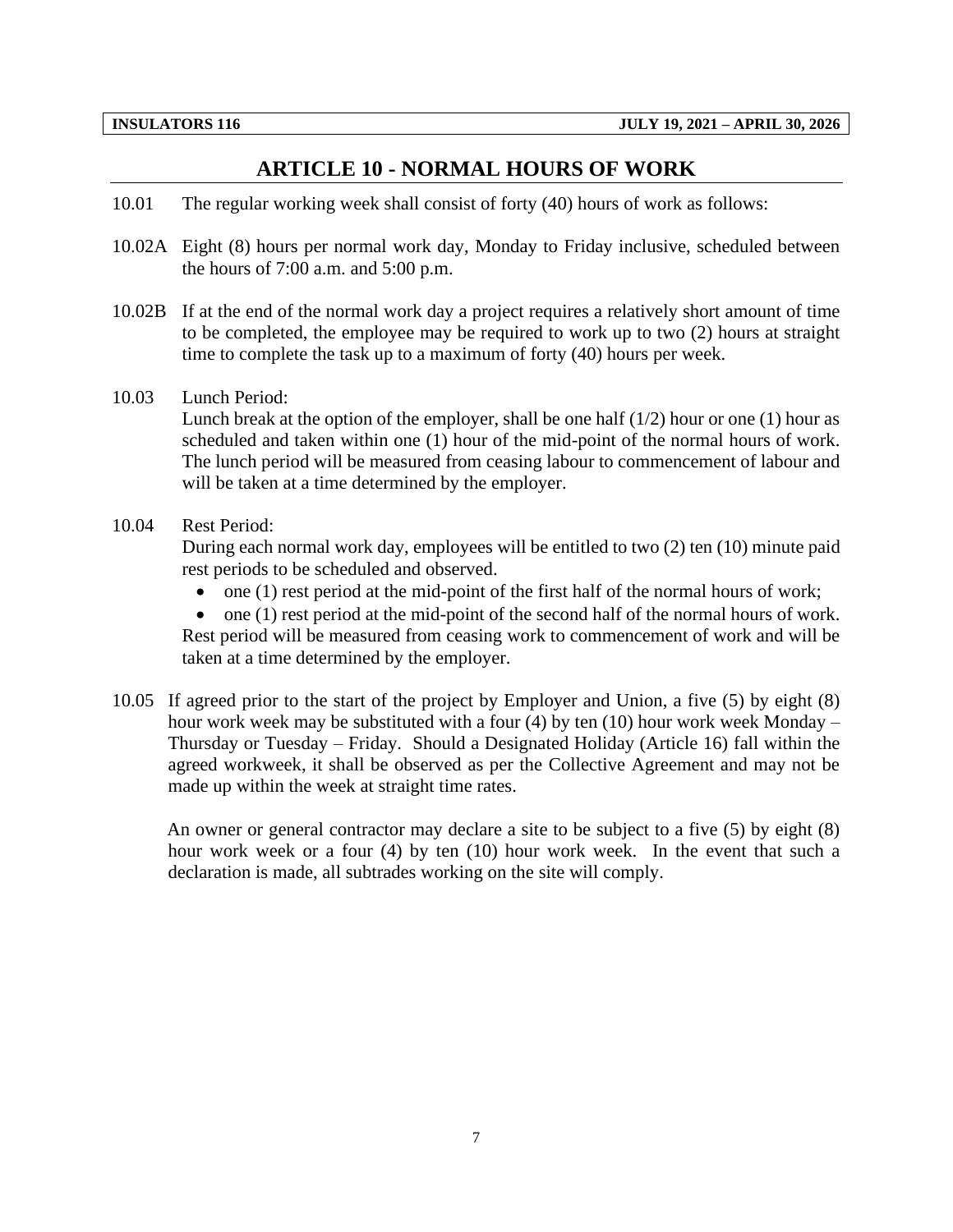### **ARTICLE 11 - SHIFT WORK**

- <span id="page-10-0"></span>11.01 Shift work may be performed at the option of the employer.
- 11.02 In the event that shift work is instituted such shift work shall be scheduled between Sunday Midnight and Friday Midnight and shall continue for at least three (3) consecutive week days, excluding Saturday, Sunday and designated holidays.
- 11.03 When more than one (1) shift is in operation, hourly rated employees employed on the second shift and/or those employed on the third shift shall be paid a shift differential.
- 11.03A For projects falling under the major industrial definition when an afternoon or night shift is worked, it shall attract a 15% premium regardless of whether or not an earlier shift has been worked during the day.
- 11.04 When it is necessary to work two (2) or more shifts or work within the twenty-four (24) hours, work performed between the hours of 5:00 p.m. and 8:00 a.m. shall be paid at a 15% premium per hour for eight (8) hours work.
- 11.05 Employees who work in excess of eight (8) hours on shift shall be paid according to Article 14 - Overtime.
- 11.06 Employees working shifts are entitled to a lunch period, in accordance with Article 10.03, or dependent on the nature of the hours being worked, and rest periods in accordance with Article 10.04.
- 11.07 When, due to an owner's requirements, work must be scheduled outside the normal hours of work, there shall be no premium paid on the first (1st) shift. If, however, an owner requires Insulators to work (outside normal hours of work) when the other trades are offsite, then shift premium shall apply.
- 11.08 When shift work is instituted in mid-week, and the affected employee will be required to miss a working shift, the employee shall be compensated for regular scheduled hours missed to a maximum of forty (40) hours per week.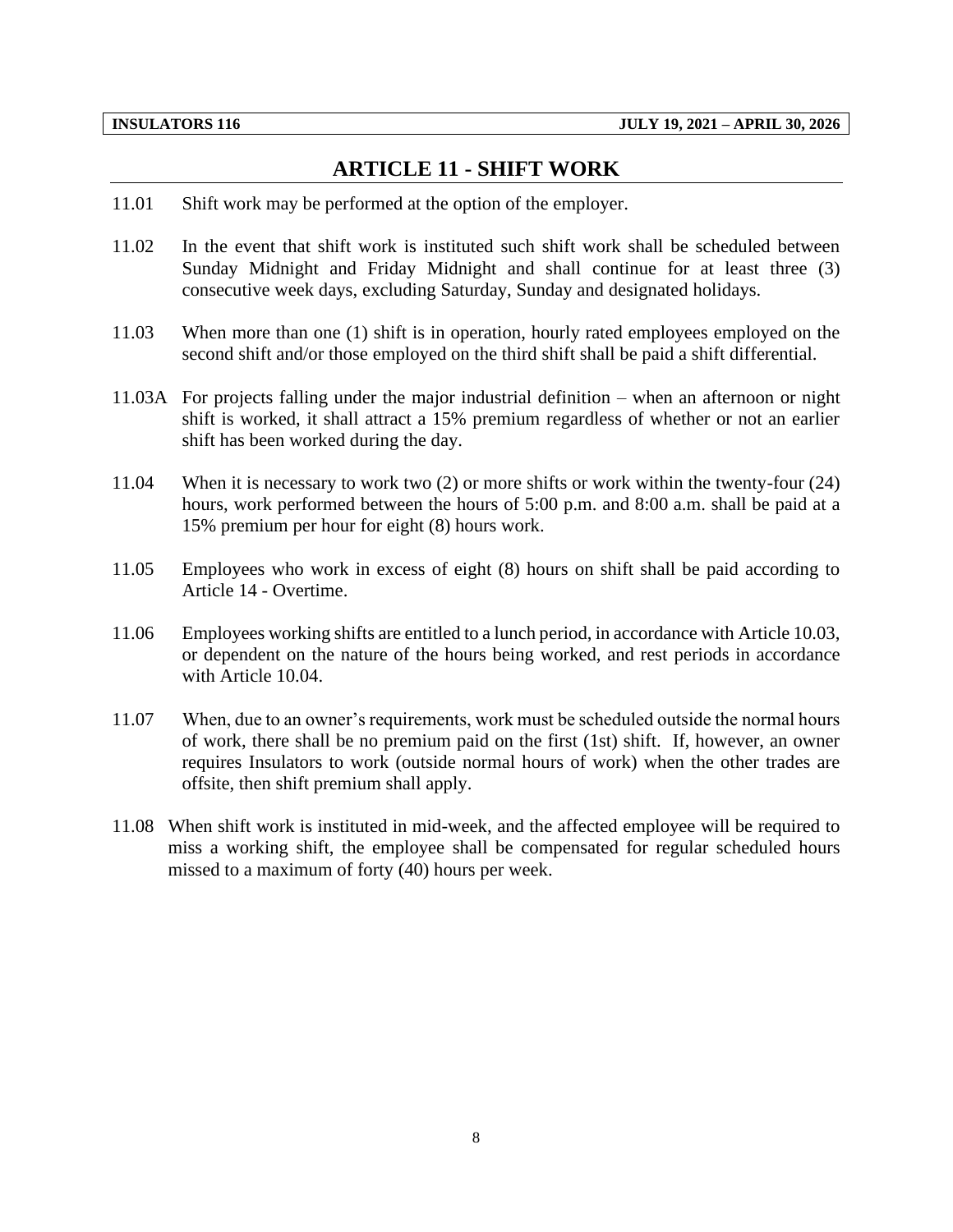## **ARTICLE 12 - REPORTING TIME**

- <span id="page-11-0"></span>12.01 Any employee, who has provided their current address and telephone number in writing to their employer, and who reports to work at the designated job site, at their scheduled starting time, not having been previously notified not to report, shall receive pay for two (2) hours at their applicable rate of wages, one (1) hour pay for inclement weather.
- 12.02 To qualify for reporting time an employee must remain on the job and be available for work during the period of such reporting time.
- 12.03 Reporting time shall not be payable when:
	- (i) Strike conditions or a work stoppage that effects the normal operation of the job in progress, or is threatened.
	- (ii) Any other condition arises which is beyond the direct control of the employer.
	- (iii) An employee leaves work on their own accord.
	- (iv) An employee refuses to carry out the work available.
- 12.04 An employee who commences work shall receive not less than four (4) hours pay and if more than four (4) hours are worked in any day they shall receive not less than one (1) full day's pay. The foregoing provisions shall apply to Saturdays, Sundays and designated holidays at double  $(2x)$  the straight time rate of pay.
- 12.05 Reporting time shall not be payable to employees who are being paid a Board Allowance on a job. On such jobs, the Foreperson shall, whenever it is reasonably possible, supply a telephone number where they can be reached to give information about whether, weather conditions, will permit work to go ahead.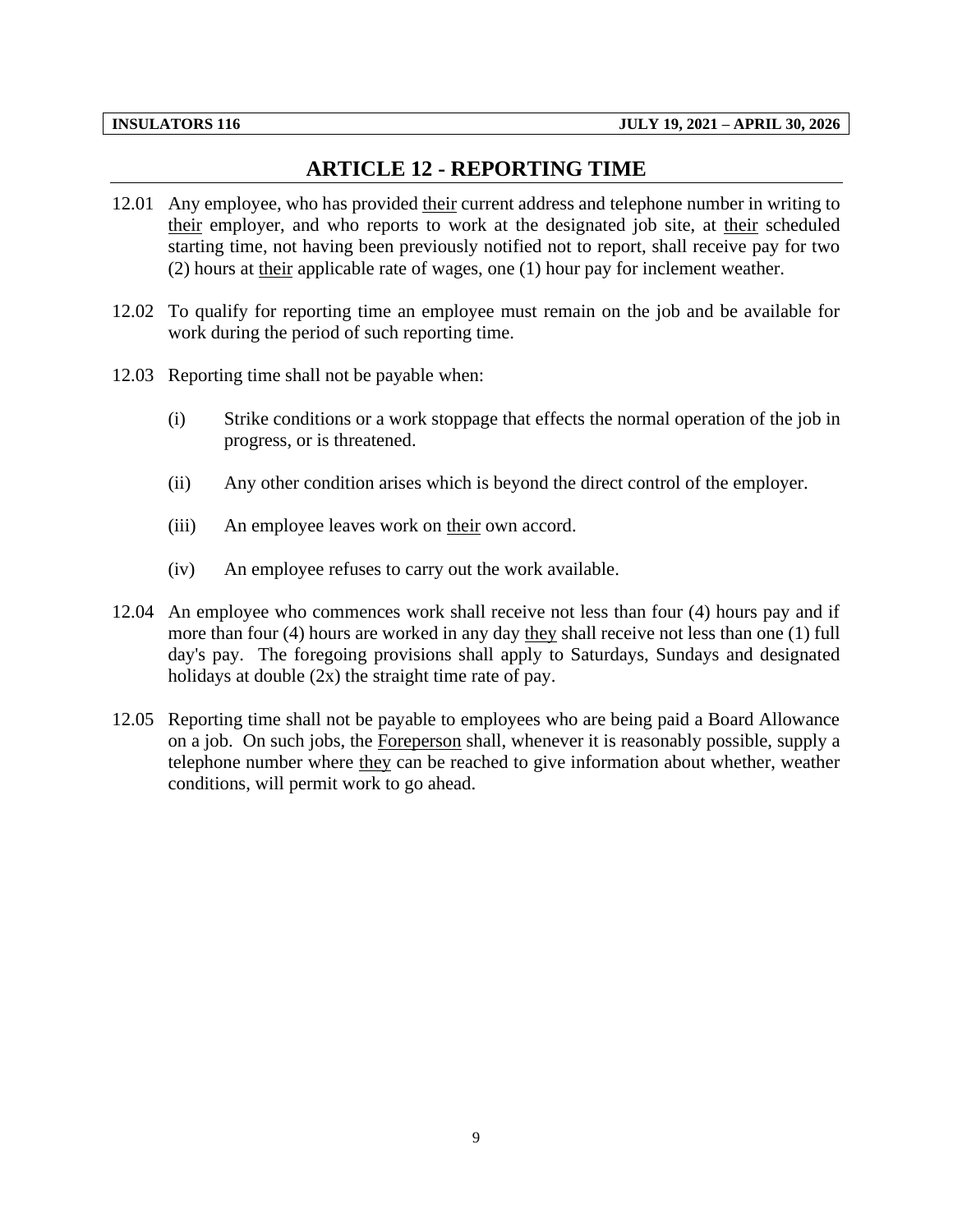## **ARTICLE 13 - CALL BACK TIME**

- <span id="page-12-0"></span>13.01 Every employee who after completion of their regular working hours (Monday through Friday) and who has left the job site, and is called back to work by the employer, and who is required to work outside their regular working hours, shall be paid at their applicable overtime rate, but not less than two (2) hours.
- 13.02 When an employee is called out to work by the employer on Saturday, Sunday or a designated holiday, and they commence work, regardless of when called, Article 12 shall apply.
- <span id="page-12-1"></span>13.03 Travel time if applicable will be paid.

## **ARTICLE 14 - OVERTIME**

- 14.01 All hours worked up to two (2) hours per day in excess of the normal hours of work (Article 10), Monday through Friday, shall be paid at the rate of one and a half times (1-1/2x) the regular straight time rate of wages of the employee.
- 14.02 All hours worked on Saturday and Sunday, and all hours in excess of two (2) hours per day beyond the normal hours of work Monday through Friday, shall be paid at two times (2x) the regular straight time rate of wages of the employee.
- 14.03 All hours worked on a Designated Holiday as set forth in Article 16 shall be paid at the rate of two times (2x) the regular straight time rate of wages of the employee.
- 14.04 When required to work over two (2) hours overtime beyond the regular eight (8) hours, providing employee has not been given twenty-four (24) hours notice of such overtime, meals shall be provided by employer. For every further four (4) hours of overtime actually worked a meal shall be provided. Where adequate meals cannot be provided an allowance of a Meal Allowance as per the table that is at the end of this Article per meal shall be included in next regular pay. There shall be a ten (10) minute break every two (2) hours, excluding meal break.

#### **Meal Allowance**

....................................twenty-five dollars (\$25.00)

14.05 Overtime work shall be offered to union members employed on the job site before the employer may offer it to any other bargaining unit employees employed with the employer.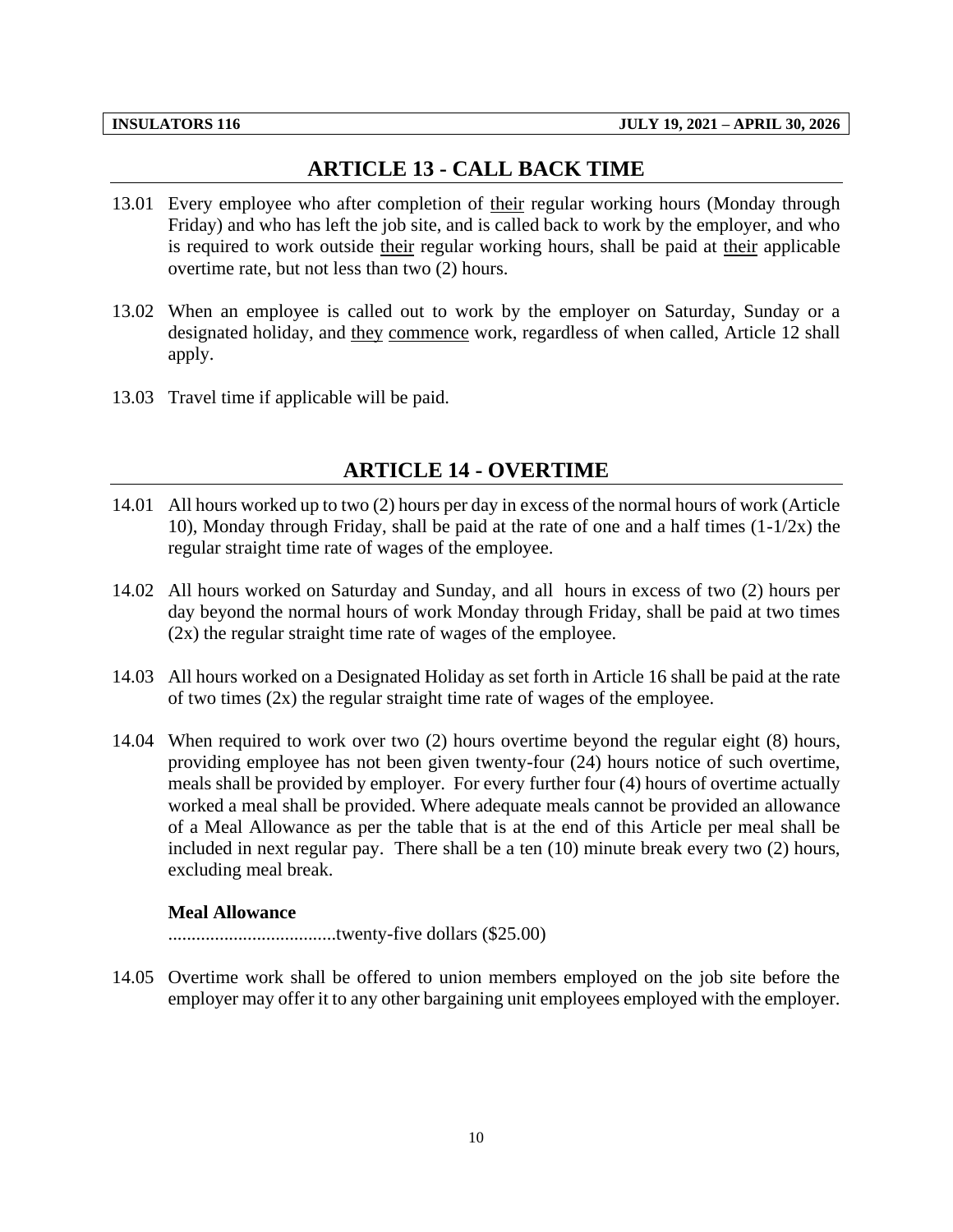### **ARTICLE 15 - VACATION AND HOLIDAY ALLOWANCE**

- <span id="page-13-0"></span>15.01 A vacation and holiday allowance shall be paid to each employee in lieu of paid vacation and holidays at nine percent (9%) of the total hourly wages.
- 15.02 Payment of the allowance shall be calculated and paid weekly as follows based on straight time rate of pay:

| <b>Vacation &amp; Holiday Pay</b>                                         |        |        |  |  |
|---------------------------------------------------------------------------|--------|--------|--|--|
| <b>All Other Work</b><br><b>Major Industrial</b><br><b>Effective Date</b> |        |        |  |  |
| July 19, 2021                                                             | \$3.57 | \$3.33 |  |  |
| May 1, 2022                                                               | \$3.64 | \$3.40 |  |  |
| May 1, 2023                                                               | \$3.72 | \$3.48 |  |  |
| May 1, 2024                                                               | \$3.80 | \$3.57 |  |  |
| 2025<br>May                                                               |        |        |  |  |

Such amounts shall be shown on the weekly pay cheque and tax shall be deducted weekly.

15.03 Annual vacation will be taken at a time mutually agreed between the employer and the employee.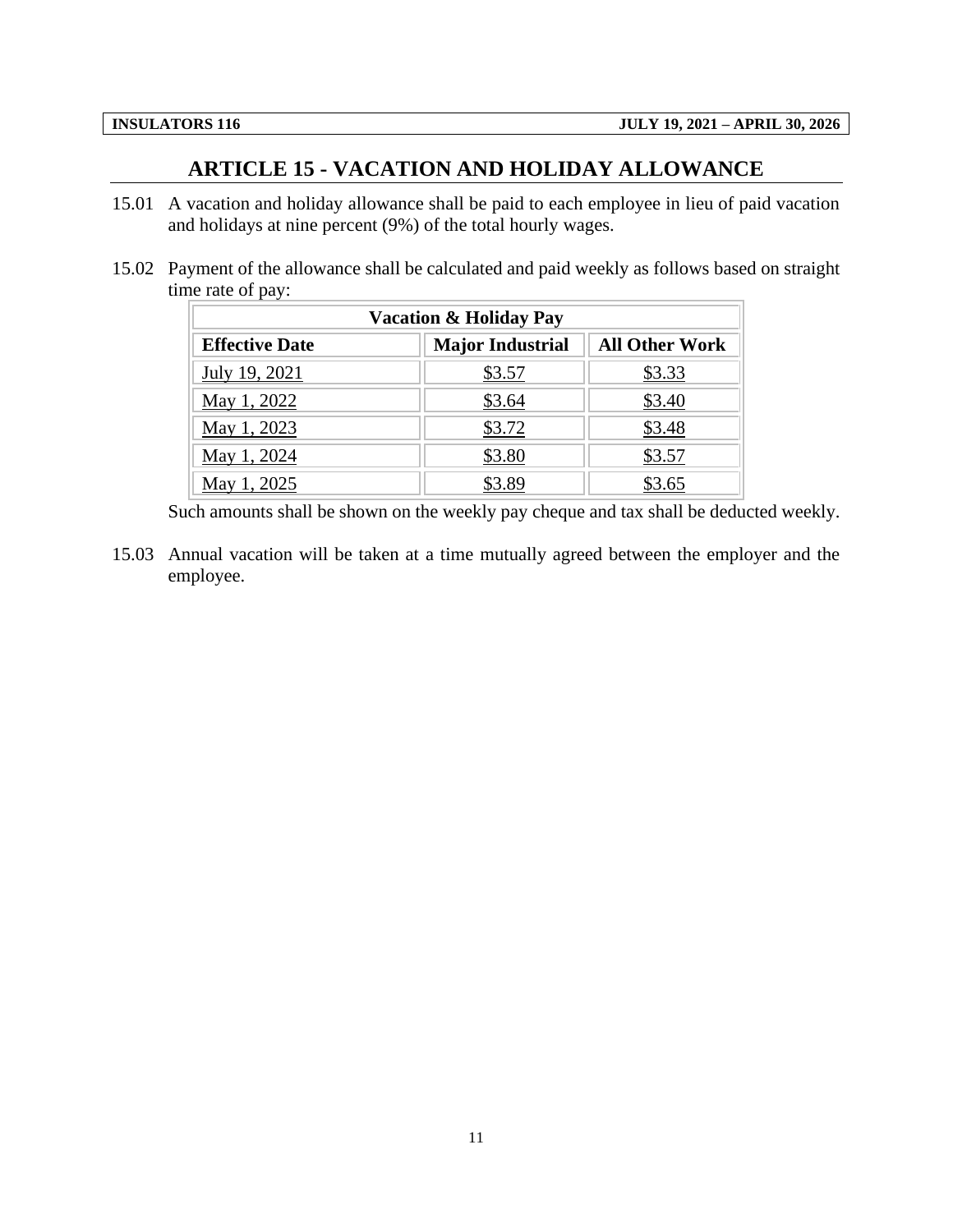## **ARTICLE 16 - DESIGNATED HOLIDAYS**

<span id="page-14-0"></span>16.01 During the period that this Agreement is in force, the following days shall be observed as Designated Holidays.

| CALENDAR YEAR 2021                               | <b>HOLIDAY FALLS ON</b> |                    | <b>HOLIDAY OBSERVED ON</b> |                            |
|--------------------------------------------------|-------------------------|--------------------|----------------------------|----------------------------|
| Labour Day                                       | Monday                  | September 6, 2021  | Same                       |                            |
| Thanksgiving Day                                 | Monday                  | October 11, 2021   | Same                       |                            |
| Remembrance Day                                  | Thursday                | November 11, 2021  | Same                       |                            |
| Christmas Day                                    | Saturday                | December 25, 2021  | Monday                     | December 27, 2021          |
| <b>Boxing Day</b>                                | Sunday                  | December 26, 2021  | Tuesday                    | December 28, 2021          |
| CALENDAR YEAR 2022                               | <b>HOLIDAY FALLS ON</b> |                    |                            | <b>HOLIDAY OBSERVED ON</b> |
| New Years Day                                    | Saturday                | January 1, 2022    | Monday                     | January 3, 2022            |
| Heritage Day                                     | Monday                  | February 21, 2022  | Same                       |                            |
| Good Friday                                      | Friday                  | April 15, 2022     | Same                       |                            |
| Victoria Day                                     | Monday                  | May 23, 2022       | Same                       |                            |
| Canada Day                                       | Friday                  | July 1, 2022       | Same                       |                            |
| Labour Day                                       | Monday                  | September 5, 2022  | Same                       |                            |
| <b>National Day for Truth and Reconciliation</b> | Friday                  | September 30, 2022 | <b>Same</b>                |                            |
| Thanksgiving Day                                 | Monday                  | October 10, 2022   | Same                       |                            |
| Remembrance Day                                  | Friday                  | November 11, 2022  | Same                       |                            |
| Christmas Day                                    | Sunday                  | December 25, 2022  | Monday                     | December 26, 2022          |
| <b>Boxing Day</b>                                | Monday                  | December 26, 2022  | Tuesday                    | December 27, 2022          |
| <b>CALENDAR YEAR 2023</b>                        | <b>HOLIDAY FALLS ON</b> |                    | <b>HOLIDAY OBSERVED ON</b> |                            |
| New Years Day                                    | Sunday                  | January 1, 2023    | Monday                     | January 2, 2023            |
| Heritage Day                                     | Monday                  | February 20, 2023  | Same                       |                            |
| Good Friday                                      | Friday                  | April 7, 2023      | Same                       |                            |
| Victoria Day                                     | Monday                  | May 22, 2023       | Same                       |                            |
| Canada Day                                       | Saturday                | July 1, 2023       | Monday                     | July 3, 2023               |
| Labour Day                                       | Monday                  | September 4, 2023  | Same                       |                            |
| <b>National Day for Truth and Reconciliation</b> | <b>Saturday</b>         | September 30, 2023 | <b>Monday</b>              | October 2, 2023            |
| Thanksgiving Day                                 | Monday                  | October 9, 2023    | Same                       |                            |
| Remembrance Day                                  | Saturday                | November 11, 2023  | Monday                     | November 13, 2023          |
| Christmas Day                                    | Monday                  | December 25, 2023  | Same                       |                            |
| <b>Boxing Day</b>                                | Tuesday                 | December 26, 2023  | Same                       |                            |

**Amendment #1 – June 13, 2022**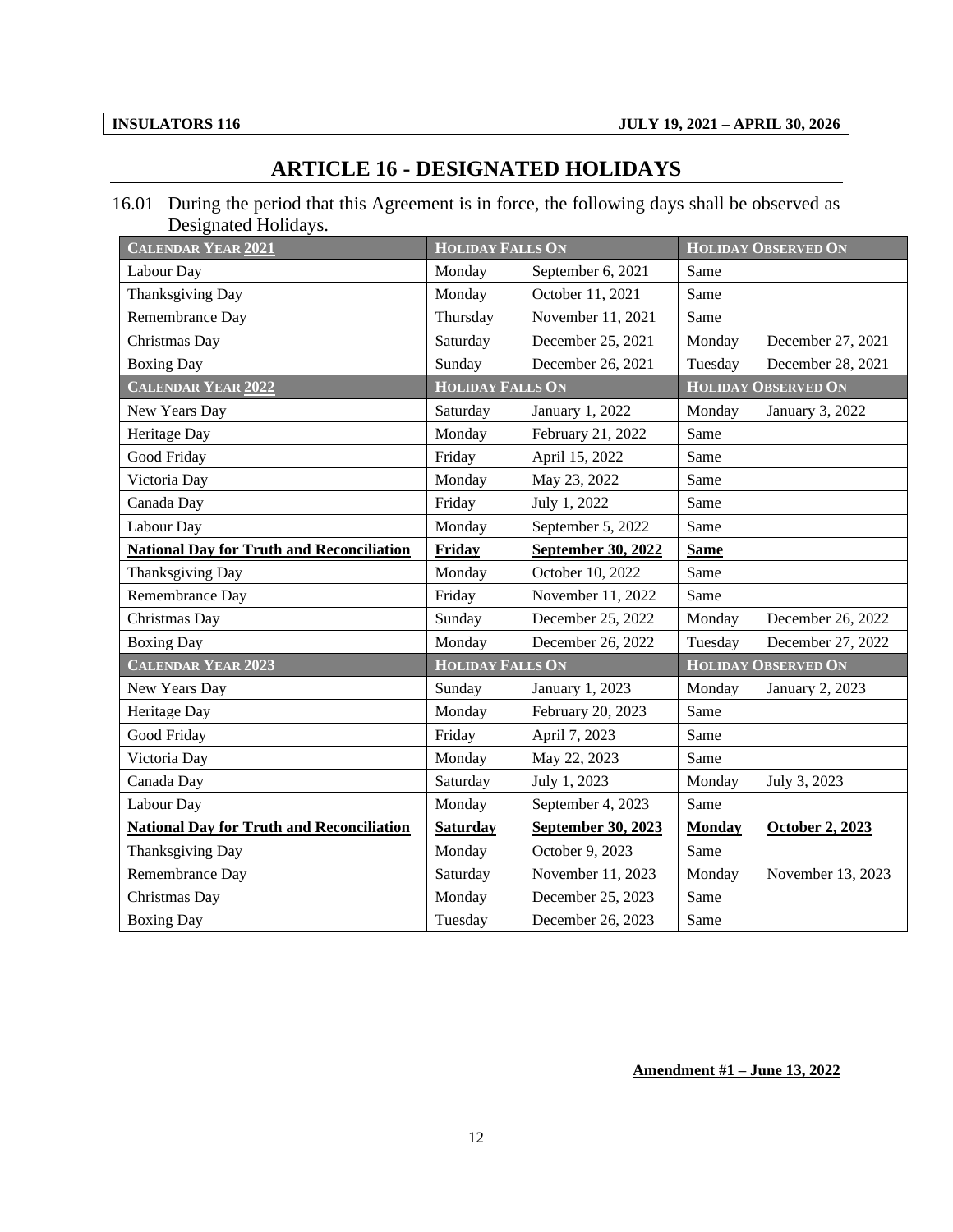#### **INSULATORS 116 JULY 19, 2021 – APRIL 30, 2026**

| <b>CALENDAR YEAR 2024</b>                        | <b>HOLIDAY FALLS ON</b> |                    | <b>HOLIDAY OBSERVED ON</b> |
|--------------------------------------------------|-------------------------|--------------------|----------------------------|
| New Years Day                                    | Monday                  | January 1, 2024    | Same                       |
| Heritage Day                                     | Monday                  | February 19, 2024  | Same                       |
| Good Friday                                      | Friday                  | March 29, 2024     | Same                       |
| Victoria Day                                     | Monday                  | May 20, 2024       | Same                       |
| Canada Day                                       | Monday                  | July 1, 2024       | Same                       |
| Labour Day                                       | Monday                  | September 2, 2024  | Same                       |
| <b>National Day for Truth and Reconciliation</b> | <b>Monday</b>           | September 30, 2024 | <b>Same</b>                |
| Thanksgiving Day                                 | Monday                  | October 14, 2024   | Same                       |
| Remembrance Day                                  | Monday                  | November 11, 2024  | Same                       |
| Christmas Day                                    | Wednesday               | December 25, 2024  | Same                       |
| <b>Boxing Day</b>                                | Thursday                | December 26, 2024  | Same                       |
| <b>CALENDAR YEAR 2025</b>                        | <b>HOLIDAY FALLS ON</b> |                    | <b>HOLIDAY OBSERVED ON</b> |
| New Years Day                                    | Wednesday               | January 1, 2025    | Same                       |
| Heritage Day                                     | Monday                  | February 17, 2025  | Same                       |
| Good Friday                                      | Friday                  | April 18, 2025     | Same                       |
| Victoria Day                                     | Monday                  | May 19, 2025       | Same                       |
| Canada Day                                       | Tuesday                 | July 1, 2025       | Same                       |
| Labour Day                                       | Monday                  | September 1, 2025  | Same                       |
| <b>National Day for Truth and Reconciliation</b> | <b>Tuesday</b>          | September 30, 2025 | <b>Same</b>                |
| Thanksgiving Day                                 | Monday                  | October 13, 2025   | Same                       |
| Remembrance Day                                  | Tuesday                 | November 11, 2025  | Same                       |
| Christmas Day                                    | Thursday                | December 25, 2025  | Same                       |
| <b>Boxing Day</b>                                | Friday                  | December 26, 2025  | Same                       |
| <b>CALENDAR YEAR 2026</b>                        | <b>HOLIDAY FALLS ON</b> |                    | <b>HOLIDAY OBSERVED ON</b> |
| New Years Day                                    | Thursday                | January 1, 2026    | Same                       |
| Heritage Day                                     | Monday                  | February 16, 2026  | Same                       |
| Good Friday                                      | Friday                  | April 3, 2026      | Same                       |

In those jurisdictions and municipalities where the first Monday in August is declared to be a Civic Holiday, it shall be observed as such under the terms of this Agreement.

Should new **provincial** statutory holidays be declared during the term of this agreement, these new holidays shall be incorporated into this agreement where applicable.

16.02 Employees required to work on any Designated Holiday shall be paid in accordance with the overtime provisions in Article 14.03, for all hours worked at the request of the employer.

#### **Amendment #1 – June 13, 2022**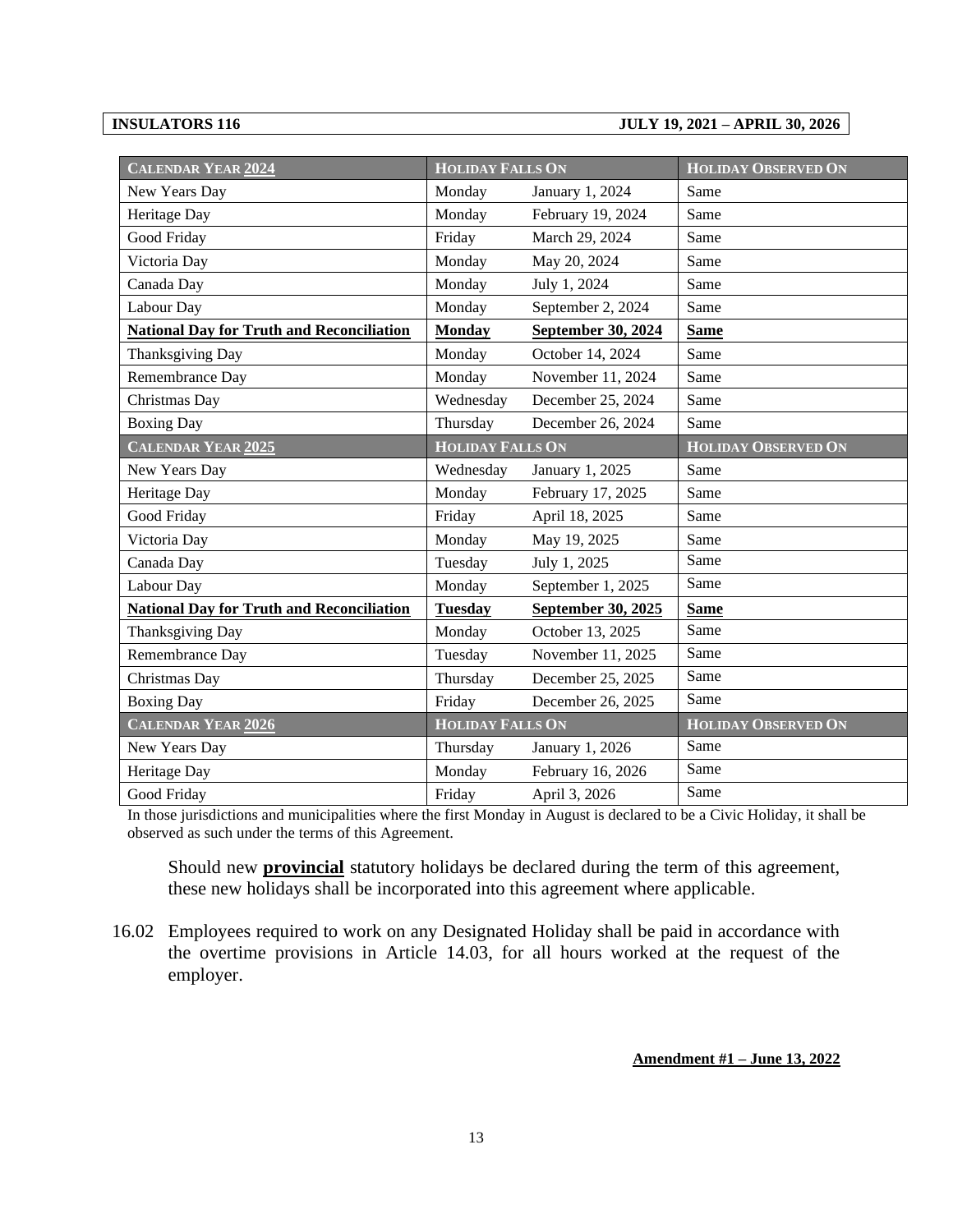## **ARTICLE 17 - TRAVEL**

<span id="page-16-0"></span>17.01 There shall be a free zone for travel within forty-five (45) road kilometres of the intersection of highways 101 and 102. No travel will be paid until an employee has travelled a distance of over forty-five (45) kilometres from the employee's principal place of residence to the job site by the shortest available Department of Transportation maintained normally travelled route.

Members traveling to the Halifax free zone from more than 165 road kilometres shall be paid the daily board allowance set out in Article 17.09.

- 17.02 Employees who use their own vehicle at employer's request shall be reimbursed at the applicable mileage rate to and from job, plus expenses (such as bridge tolls and parking). Employees shall not be compelled to use their own vehicle for the transportation of tools or materials belonging to the employer. There shall be no mileage payable for employees travelling in a company vehicle.
- 17.03 For daily travel outside the free zone, employees shall be reimbursed at applicable mileage rate from the outer limit of free zone to job site, return daily, up to applicable board allowance. Board Allowance is payable if employee travels one hundred and ten (110) kilometres, one way, including free zone.
- 17.04 Employees shall be on job at beginning of shift and work a full scheduled day.
- 17.05 On jobs with board allowance, mileage at applicable rates shall be reimbursed for initial trip and return trip unless travelling in a company vehicle.
- 17.06 If the job is located outside 240 road kilometres of the employees permanent place of residence and if such job lasts for more than three (3) months, the employee will be reimbursed mileage every three months for weekend leave, unless previous authorization is received from the employer for a longer period of time.
- 17.07 Where the work assignment is for less than a week the employee shall be reimbursed for costs of all meals and sleeping accommodation upon receipt of satisfactory receipts and shall be reimbursed for travel time at the regular rate of pay if they are travelling on their own time, not to exceed eight (8) hours for each day travelling. When one (1) person is sent out of town, the employer will pay reasonable expenses for meals and accommodations upon production of receipts, regardless of duration.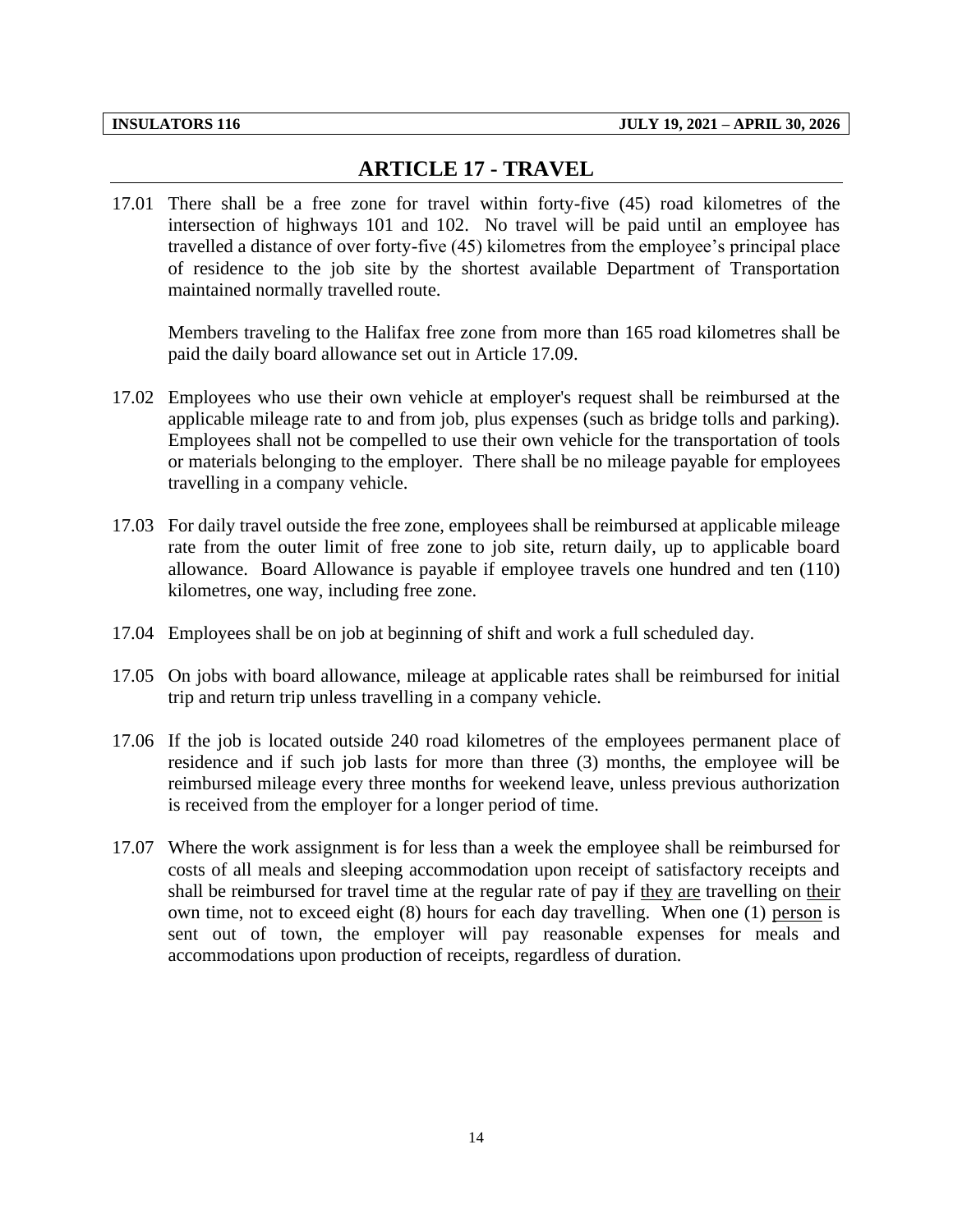17.08 Mileage allowance shall be paid to employees entitled at the following rate: **Mileage Allowance**

................................................fifty-nine cents (\$0.59) per kilometre

It is agreed this figure shall be adjusted as per CRA figures for the life of this agreement.

17.09 Board allowance shall be paid to employees entitled at the following rate:

### **Board Allowance**

When work is available, and the employee elects not to go to work, then that employee shall not qualify for Board Allowance.

- 17.10 Reimbursed shall mean included in the next regular pay.
- 17.11 It is the intent of the parties that all benefits payable under this Article should be in compliance with the requirements of the appropriate income tax legislation. The employer shall make the appropriate forms available onsite.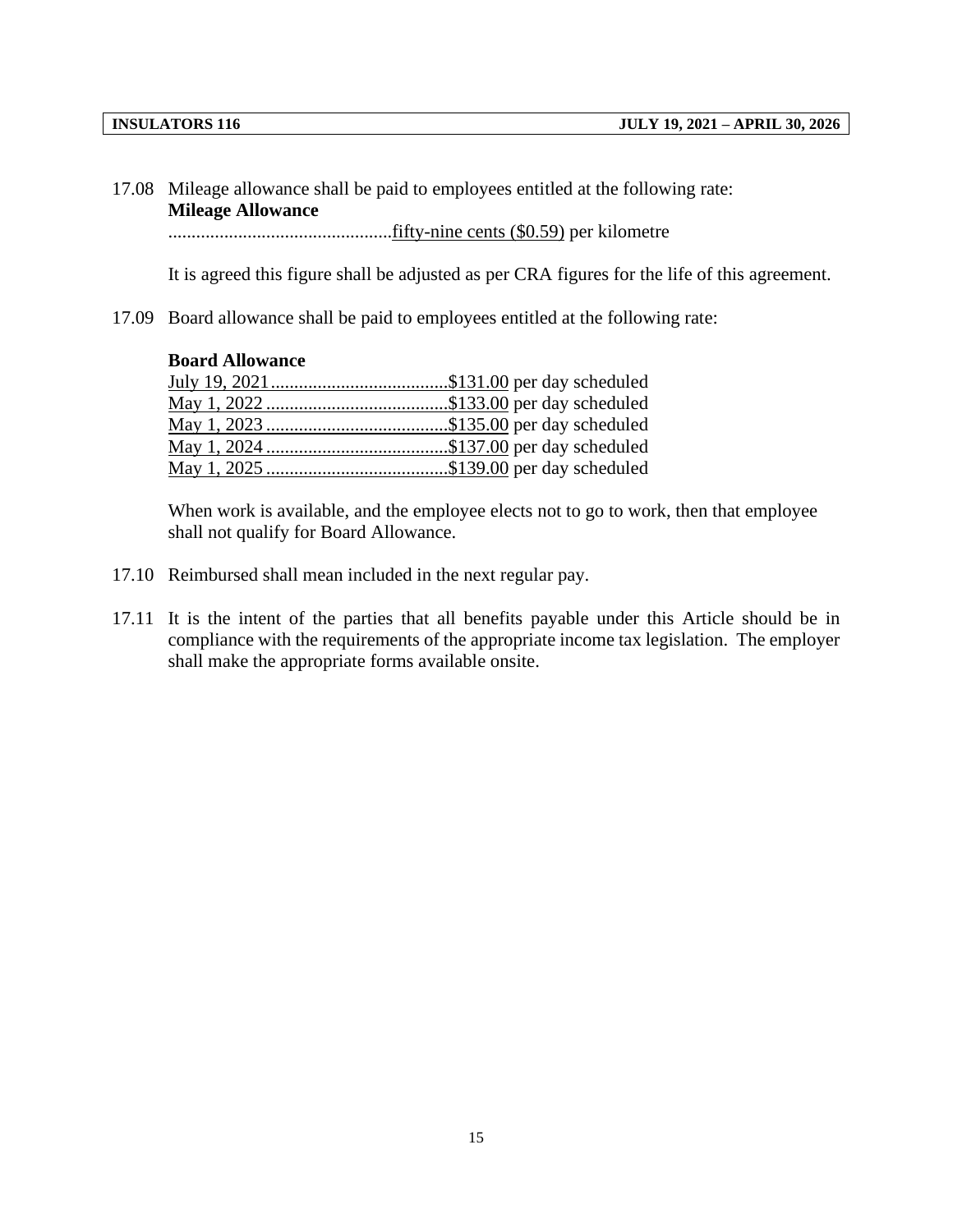### **ARTICLE 18 - TERMINATION OF EMPLOYMENT OR LAYOFF**

- <span id="page-18-0"></span>18.01 Should it be necessary to reduce the working force on a job or project the employer shall lay off or terminate their employment in the following sequence:
	- (1) Those employees who have not yet applied to join the Union.
	- (2) Those employees who have made an application to join the Union.
	- (3) The travel card members (members or sister International Locals).
	- (4) Members of Local 116 will be last for lay off or termination.
- 18.02 It is agreed that the employer has the right to transfer members of Local 116 from job to job.
- 18.03 Employees shall only be laid off at the mid-point or at the end of their scheduled work period on the day of layoff, and each shall receive one (1) hours pay at their regular rate of pay. Mid-point shall be considered lunch break.
- 18.04 Employees who are laid off shall receive their accumulated wages and Record of Employment or copy of ROE Web e-Filing at time of layoff if the payroll is processed at the job site. Otherwise, the employer shall send the wages and ROE or copy of ROE Web e-Filing to the employee at the address they provide within three (3) days, exclusive of Saturday, Sunday and designated holidays.
- 18.05 Employees who are discharged, or who quit, shall receive their accumulated wages and Record of Employment or copy of ROE Web e-Filing on the regular pay day for the pay period in which the discharge or quit takes place, either by picking them up at the place designated by the employer; or the employer shall send the wages and ROE or copy of ROE Web e-Filing to the former employee on the regular pay day, at the address they have provided.
- 18.06 Should the employer fail to comply with this provision, the employee shall receive an additional sum equivalent to eight (8) hours pay at straight time rates, and an additional sum equivalent to eight (8) hours pay at straight time for every two (2) additional days delinquency. The employee so affected must make a reasonable effort to promptly contact the employer before being entitled to take the benefit of this Article.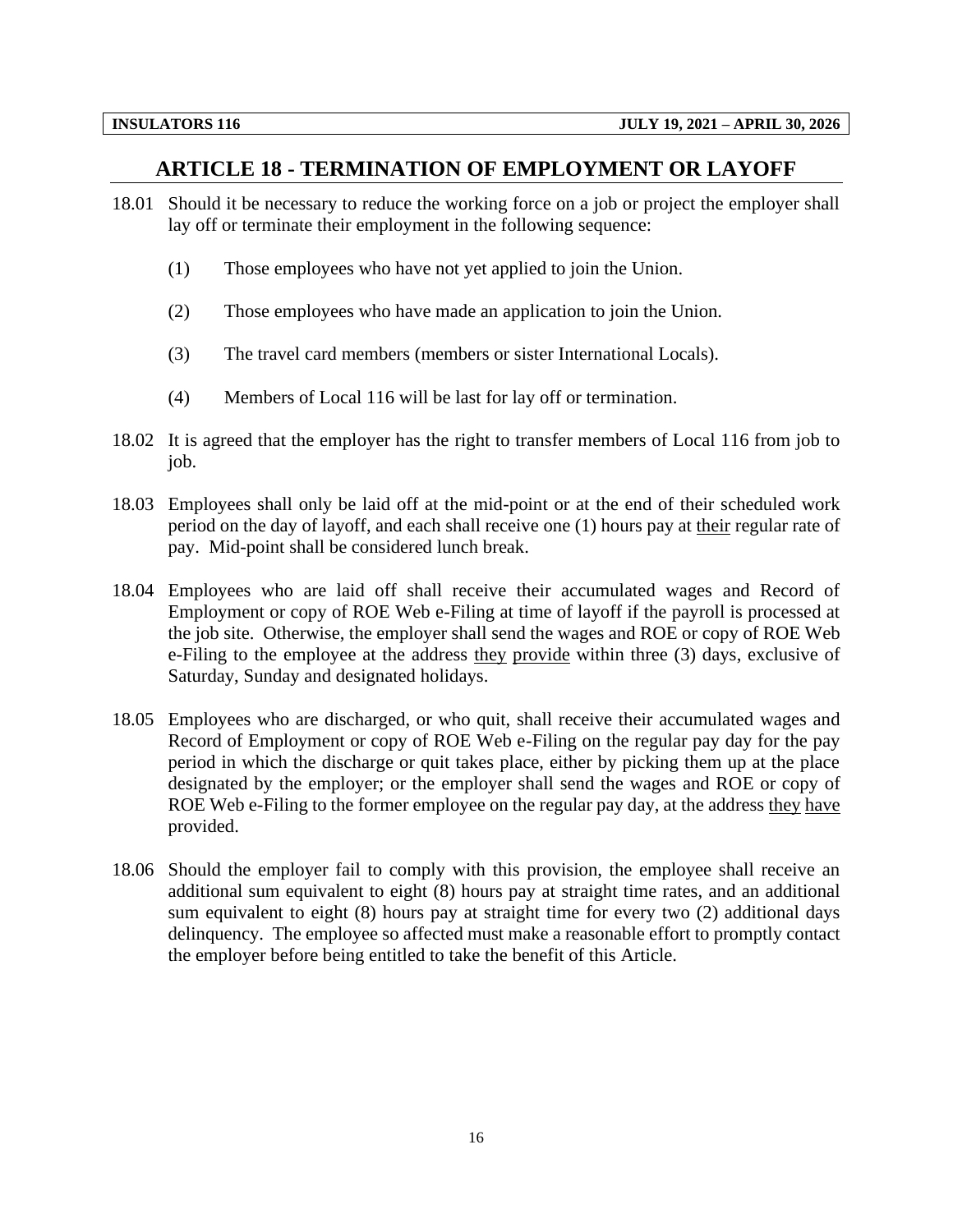#### **ARTICLE 19 - WAGES**

| <b>Mechanics</b>      |                                   |                                 |  |  |
|-----------------------|-----------------------------------|---------------------------------|--|--|
| <b>Effective Date</b> | <b>Wage Rate Major Industrial</b> | <b>Wage Rate All Other Work</b> |  |  |
| July 19, 2021         | \$39.71                           | \$37.05                         |  |  |
| May 1, 2022           | \$40.44                           | \$37.78                         |  |  |
| May 1, 2023           | \$41.36                           | \$38.70                         |  |  |
| May 1, 2024           | \$42.28                           | \$39.61                         |  |  |
| May 1, 2025           | \$43.19                           | \$40.53                         |  |  |

#### <span id="page-19-0"></span>19.01 **MECHANICS** – For regular hours of work:

#### **ARTICLE 20 - EMPLOYER CONTRIBUTIONS**

<span id="page-19-1"></span>20.01 Employers signatory to this Agreement shall remit monthly to the Administrator of Records before the tenth (10th) day of the month following, the sum equal to the following:

|                       | <b>Employer Contributions</b> |                |  |
|-----------------------|-------------------------------|----------------|--|
| <b>Effective Date</b> | <b>Pension</b>                | <b>Benefit</b> |  |
| July 19, 2021         | \$6.40                        |                |  |

20.02 Such remittance shall be made on forms provided and payable to Benefit Plan Administrators Limited "In Trust" at the following address:

> **Benefit Plan Administrators Limited Ravine Centre Two 38 Solutions Drive, Suite 100** Halifax, NS **B3S 0H1** Phone: (902) 455-7277 Fax: (902) 454-5936

20.03 Employers signatory to this Agreement shall remit monthly, as per Article 22 - Insulators Training, Recreation and Building Trades Council and Building Fund, the sum of seventyone cents (\$0.71) per hour worked to the Administrator of Records before the tenth (10th) day of the month following at the following address:

### **The Administrator** International Association of Heat & Frost Insulators & Allied Workers Local 116 **24 Lakeside Park Drive, Suite 220 Lakeside**, NS **B3T 1L1**

**Correction #1 – July 19, 2021 Amendment #1 – June 13, 2022**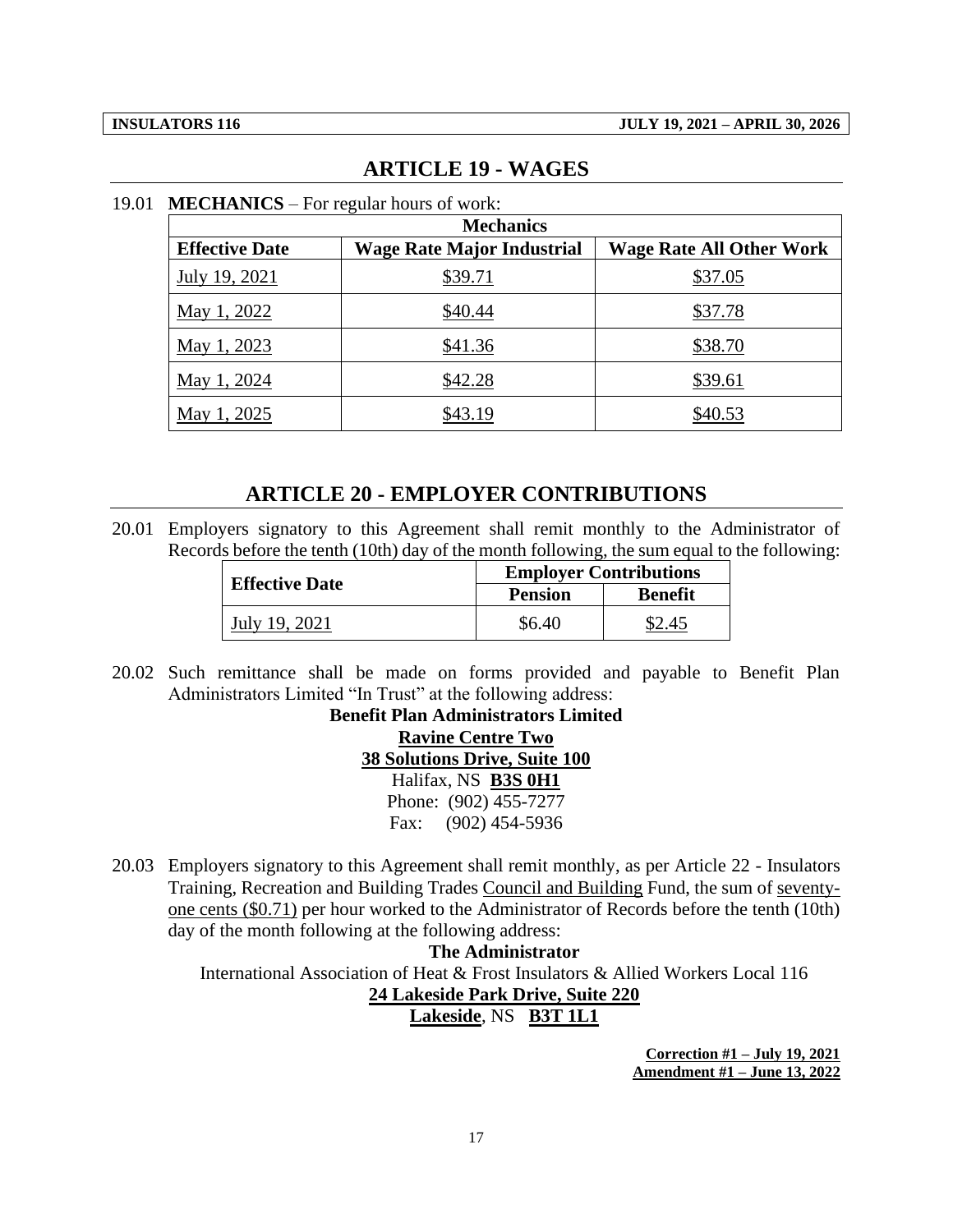20.04 Remittances to the CLRA Industry Improvement Fund in the amount of sixteen cents (\$0.16) per hour worked will be on the form provided, indicating the specific fund breakdown and sent to:

> **The Administrator** 260 Brownlow Avenue, Unit No. 1 Dartmouth, NS B3B 1V9

20.05 The Parties to this Collective Agreement agree that, in the interest of transparency, either Party may request of the other Party a report detailing the number of labour hours remitted per contractor under Article 20 during the prior six (6) months, in order to ensure consistent reporting. Such a request shall be made a maximum of two (2) times per year. Reports provided shall not be shared with individual contractors.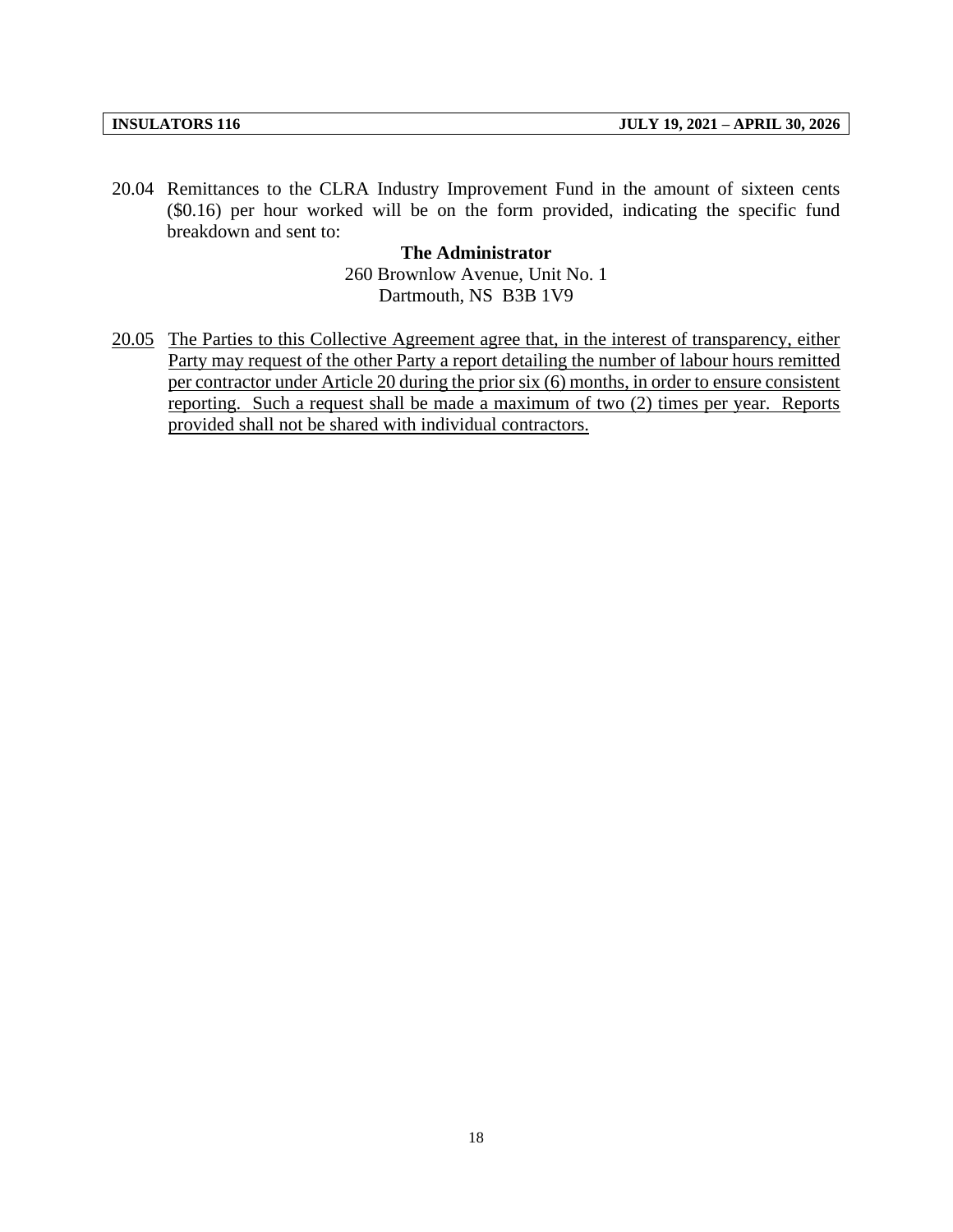#### **ARTICLE 20A - BENEFIT PLAN CONTRIBUTIONS**

- <span id="page-21-0"></span>20A.01 The parties agree that the Declaration of Trust Establishing the Local 116 Heat & Frost and Allied Workers Benefit Plant Trust and the Local 116 Heat & Frost Insulators and Allied Workers Pension Trust Fund is an integral part of this agreement and forms part of this Agreement, and any employer may, upon request, receive copies of the Declaration of Trust from the Union.
- 20A.02 The parties recognize and agree that timely contribution benefits under the Benefit Plan Trust and Pension Trust are requirements of this collective Agreement and the parties will not tolerate late payments of monies, such payments to be made in accordance with Article 20.01.
- 20A.03 Either party to the Collective Agreement may enforce the provisions of either trust Agreement and the provisions of this Collective Agreement through the grievance provisions of the Trade Union Act and either party is specifically authorized to act on behalf of the Trustees of the Trust Funds for the purpose of enforcing the provisions of the Trusts only as they relate to the collection of delinquencies.
- 20A.04 When an employer fails to remit contributions in accordance with Article 20.01, either party, in accordance with this Collective Agreement and the aforementioned Trust Agreements, may file a grievance in accordance with the Trade Union Act to collect the delinquency. Should either party be required to collect delinquency, and even if the delinquent employer pays the contributions prior to arbitration, the delinquent employer shall be required to pay a 20% administration fee to the trustees for the collection of the delinquency. The aforementioned 20% administration fee will be in lieu of all costs, legal fees, and sheriff fees and other administrative costs incurred by either party of the Trustees in the collection of said amount. Any arbitrator appointed to take jurisdiction over these matters should in any award provide the aforementioned 20% administration fee.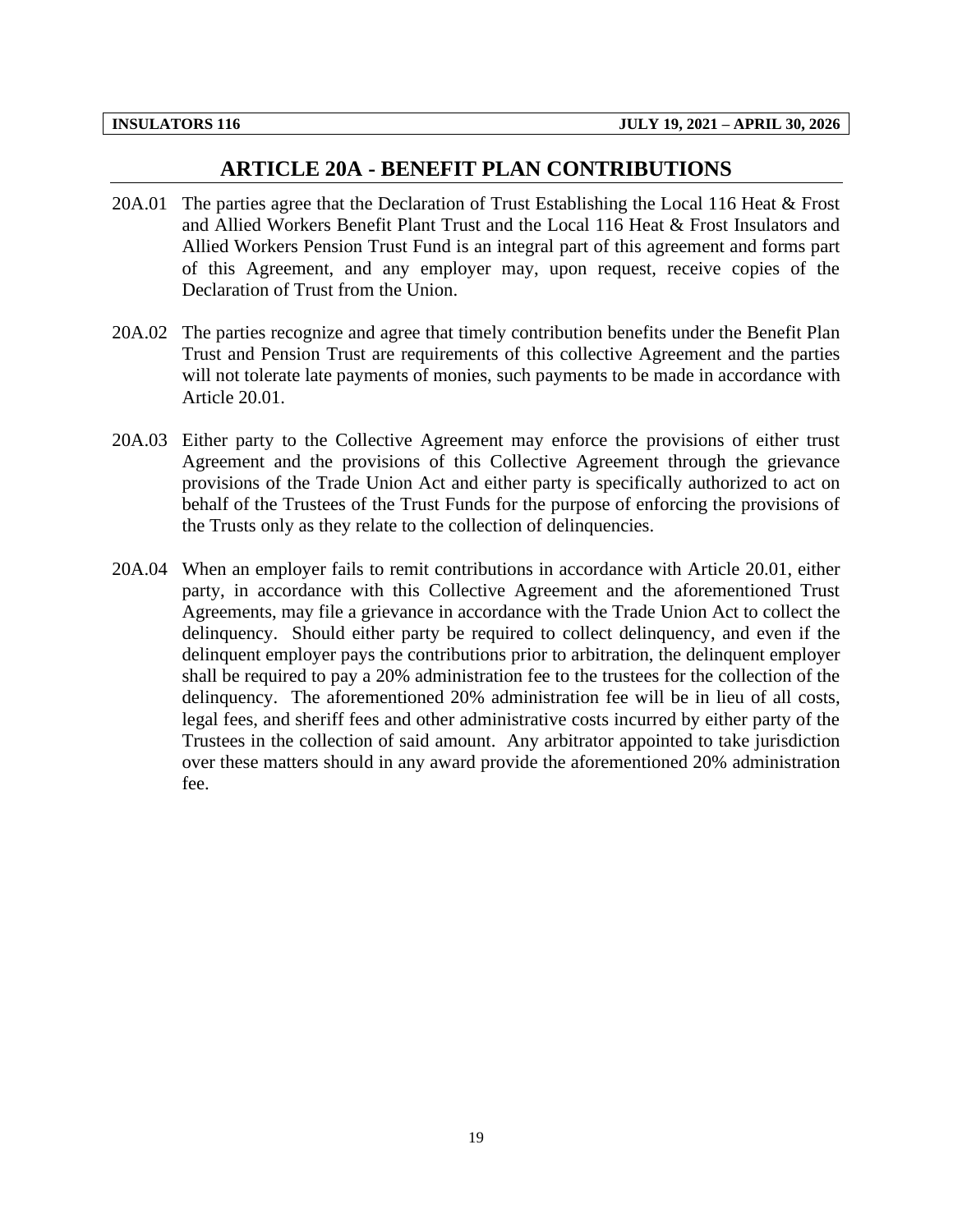- 20A.05 (A) The Union, in its absolute discretion may require any new employer or employer newly signed as a party to the Collective Agreement to provide a bond to the Trustees in the amount of \$10,000 in a form satisfactory to the Trustee or the parties, and the bond shall be used as a security against any failure by any new employer to remit contributions under this Article. After 12 consecutive months of compliance with the provisions of this Article, the Trustees or the parties shall relinquish the bond to the Employer.
	- (B) In the event that an employer is delinquent and the Trustees or the parties hereto have to initiate collection actions against the employer, the Union, in its absolute discretion, may require a bond in a form satisfactory to the Union, such bond to be made payable to the Trustees, in the amount of \$10,000. This bond shall be in place until such time as the employer maintains 12 consecutive months of timely remittances, such timely remittance in accordance with this Article.
	- (C) If an employer who has been placed on a bond is delinquent within the aforementioned 12 months, the bond shall be increased to \$15,000 and the employer shall be required to maintain that bond at the \$15,000 level for a period of 24 consecutive months, and the bond shall only be released if the employer has met their obligations under Article 20.01 and provided their contributions in a timely fashion of the aforementioned 24 consecutive months.
	- (D) If an employer is delinquent or late with respect to payment of contributions in the aforementioned 24-month period, the Union or the Trustees may, in their discretion, require a bond of \$20,000. The employer shall be required to maintain that bond at the \$20,000 level for a period of 24 consecutive months, and the bond shall only be released if the employer has met their obligations under Article 20.01 and provided their contributions in a timely fashion for the aforementioned 24 consecutive months.
- 20A.06 If the Trustees or the parties to this Agreement are ever required to utilize the bond to pay for contributions which ought to have been remitted by the employer, the employer shall forthwith, and not later than five working days after receipt of notice, remit monies or additional bond to pay for the delinquency and the monies necessary to reach the level of the new bond.
- 20A.07 The cost of any bonding shall be borne by the employer.
- 20A.08 The Union or the Trustees shall have the right to determine the nature and form of the bond in their discretion.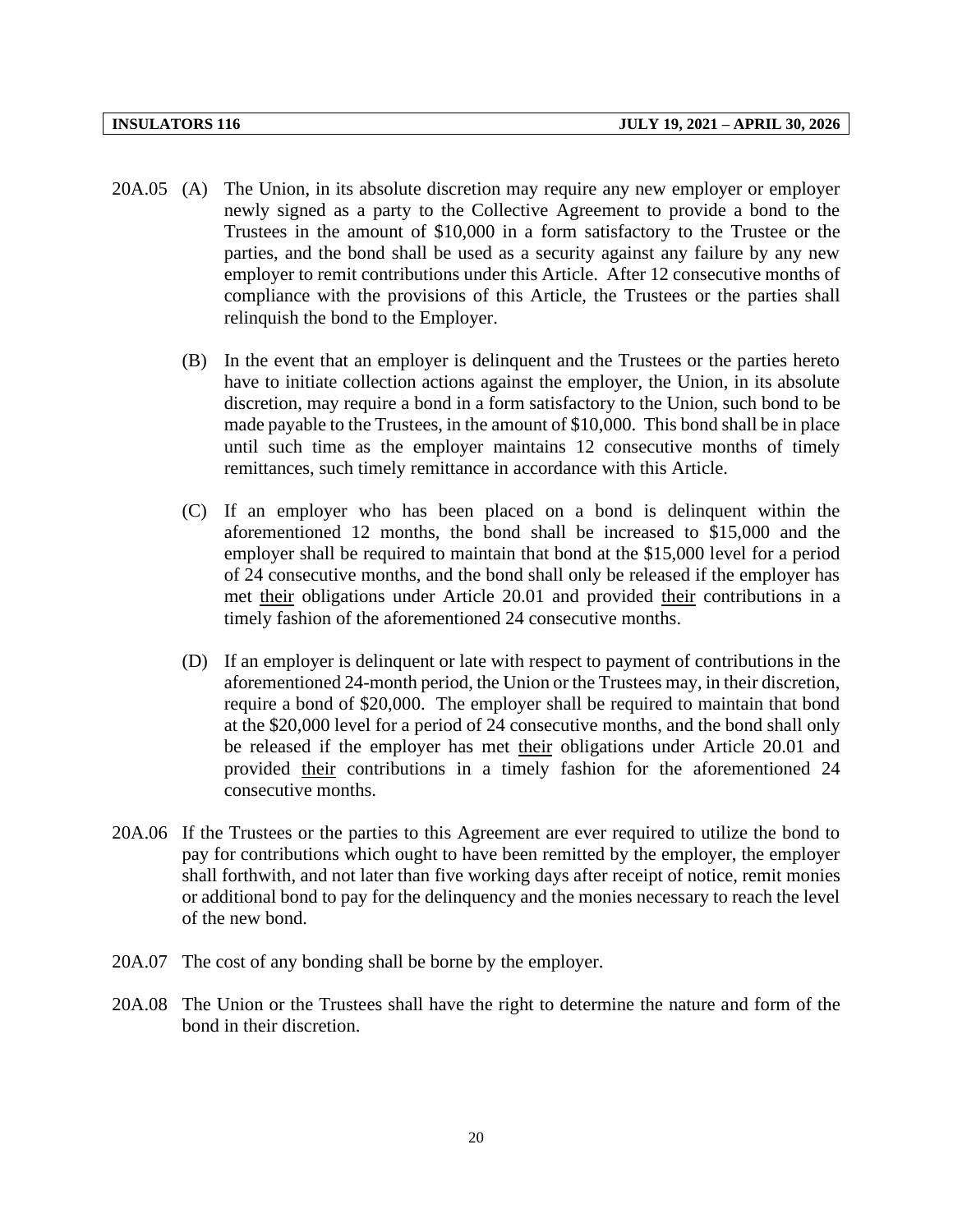### **ARTICLE 21 - BENEFIT PLAN**

<span id="page-23-0"></span>The parties hereto agree on a Benefit Plan as follows:

- 21.01 The Trust Document under which the fund is controlled shall provide for Trustees equal in number and in power appointed by each of the Parties hereto. Management Trustees shall be active in the contracting aspect of the trade, with a company that employs members of Local 116 and is bound to both Accreditation Orders.
- 21.02 The employer shall make contributions as set out in Article 20.01 per hour for each hour paid.
- 21.03 The Benefit Plan shall be professionally administered.
- 21.04 Each employer shall sign a participation agreement as approved by the Trustees.
- 21.05 It is agreed that provisions for an increase in the Benefit Plan will be implemented if so desired by the Local, with the employer contribution to be deducted from the wage rates contained herein, provided the employer receives sixty (60) days notice of such change.
- 21.06 Neither the Union nor the CLRA shall incur any legal liability with regard to claims arising from the Benefit Plan.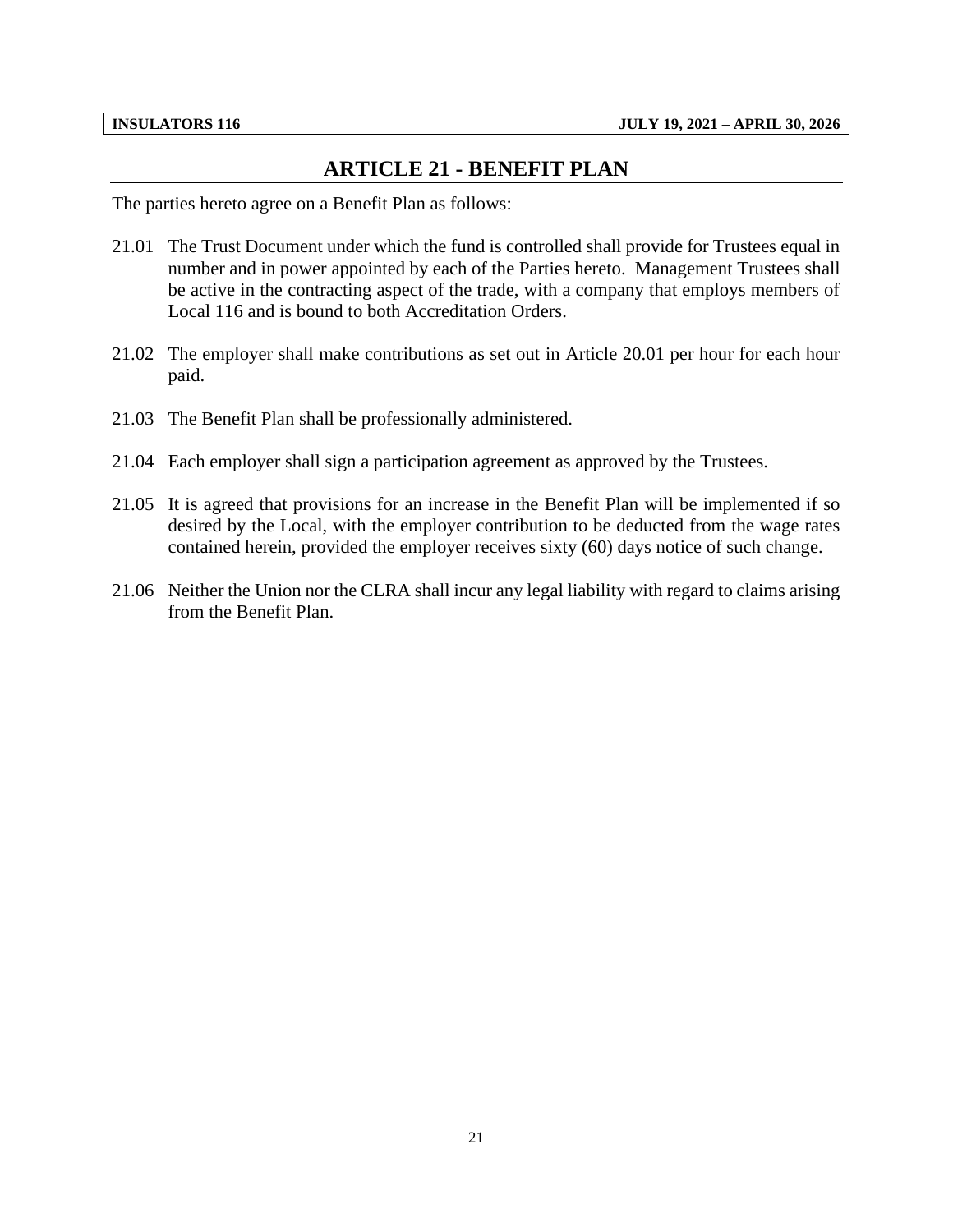## <span id="page-24-0"></span>**ARTICLE 22 – INSULATORS TRAINING, RECREATION, BUILDING TRADES COUNCIL AND BUILDING FUND**

22.01 All employers must contribute and remit each month, by the tenth (10th) day of the following month, to the Insulators Training, Recreation, Building Trades Council and Building Fund, the amount indicated in the appropriate table of Appendix "A" and "B" for each hour worked in that month by any employee covered by this Agreement and a completed remittance form provided to the employer by the Administrator.

This contribution shall be made payable to the "Insulators Training, Recreation and Building Trades Council and Building Fund" and remitted to the following address:

#### **The Administrator** International Association of Heat & Frost Insulators & Allied Workers Local 116 **24 Lakeside Park Drive, Suite 220 Lakeside**, NS **B3T 1L1**

22.02 This remittance of seventy-one cents (\$0.71) shall be distributed as follows:

Recreation Fund..................................................................ten cents (\$0.10) per hour worked Training Fund ................................................................. thirty cents (\$0.30) per hour worked Mainland Nova Scotia Building Trades Council........fourteen cents (\$0.14) per hour worked Building Fund ..........................................................seventeen cents (\$0.17) per hour worked

These amounts are deducted from the employee's wage package. In the event that any of these funds are wound up, these amounts shall be returned to the wage package.

- 22.03 The parties hereto agree that either party, pursuant to the Agreement establishing the Insulators Training, Recreation and Building Trades Council and Building Fund shall have the authority to utilize the arbitration procedures set forth herein for the collection of delinquent accounts for individual contributions required to be made pursuant to this Article. Any arbitrator appointed pursuant to this clause is hereby expressly conferred jurisdiction to deal with the awarding of contributions, damages and all related costs.
- 22.04 Neither the Union nor the CLRA shall incur any legal liability with regard to claims arising from the Insulators Training, Recreation and Building Trades Council and Building Fund.

**Correction #1 – July 19, 2021 Amendment #1 – June 13, 2022**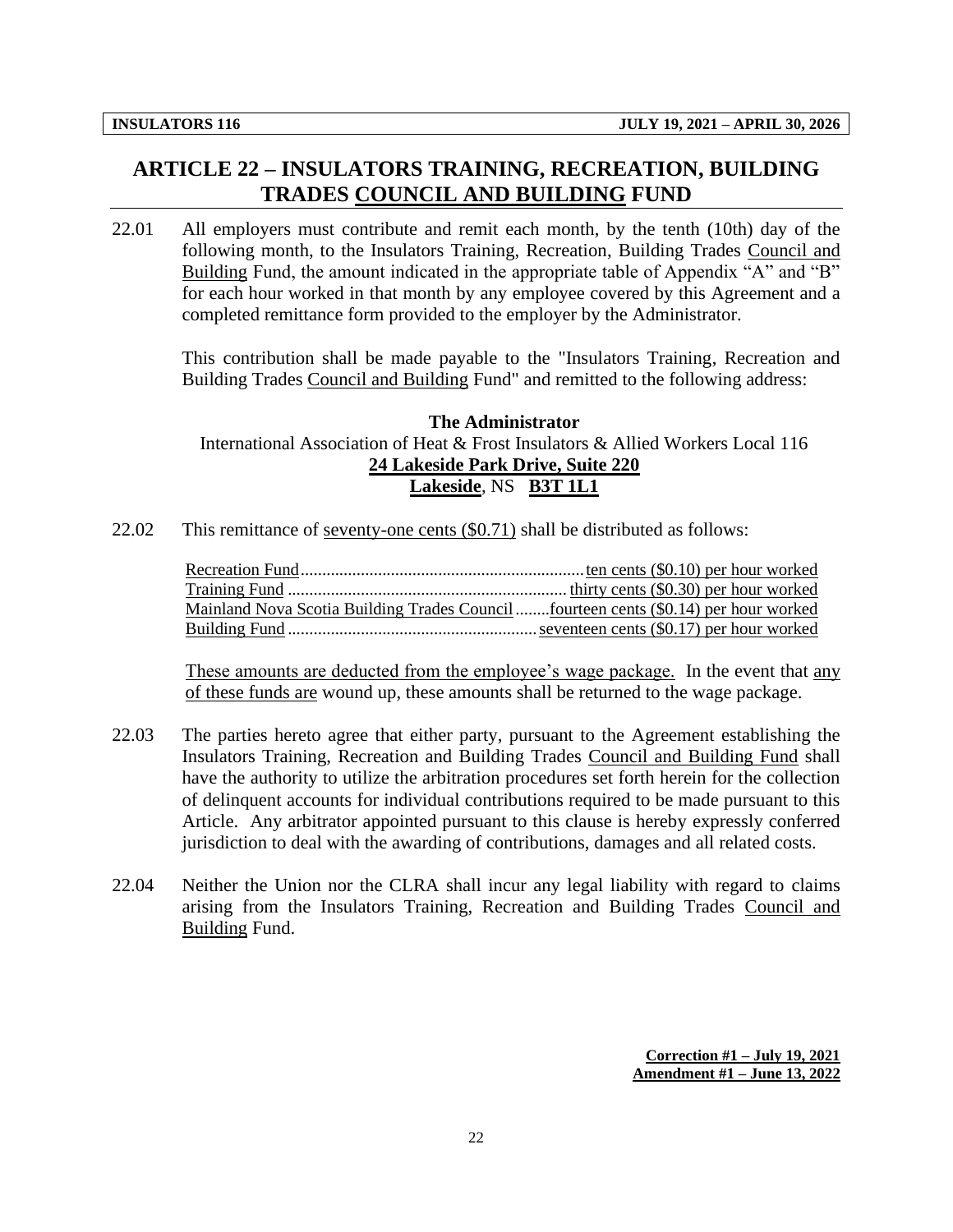- 22.05 It is agreed that Insulators 116 retains the exclusive right to allocate and/or reallocate wages to the various benefit trust funds and any other union funds designated in the current collective agreement. Insulators 116 shall give at least thirty (30) days notice to the Nova Scotia Construction Labour Relations Association, on any impending changes regarding distribution of wages between designated union funds.
- <span id="page-25-0"></span>22.06 The parties agree that this Fund is a term or condition of employment of employees covered by this Collective Agreement.

#### **ARTICLE 23 – CLRA INDUSTRY IMPROVEMENT FUND**

23.01 All employers must contribute each month to the CLRA Industry Improvement Fund a total sum equal to sixteen cents (\$0.16) for each hour worked in that month to any employee covered by this Agreement.

This will be paid by cheque made out in favour of the CLRA Industry Improvement Fund and forwarded to the Administrator at the following address on or before the tenth  $(10<sup>th</sup>)$ day of the following month:

#### **The Administrator** 260 Brownlow Avenue, Unit #1 Dartmouth, NS B3B 1V9

Remittance forms for this fund are available at www.nsclra.ca or by phone at 902-468-2283.

23.02 It is agreed that the CLRA has the right to allocate increases to the CLRA's Industry Improvement Fund, provided that the union receives thirty (30) days notice of such change.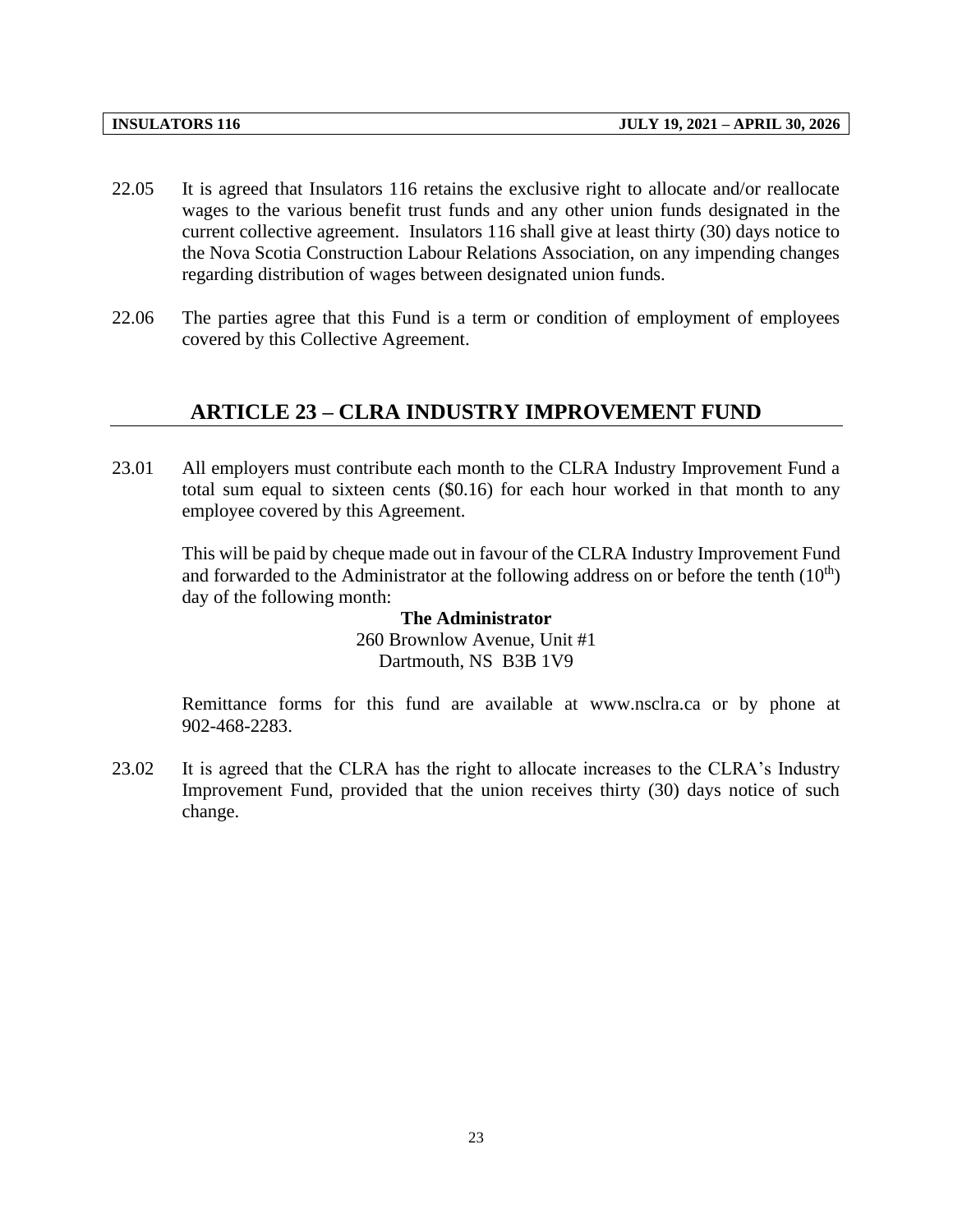## **ARTICLE 24 - SKILLS FUND**

<span id="page-26-0"></span>24.01 It is agreed that the parties shall continue a Skills Training Fund. The employer shall remit fifty-four cents (\$0.54) per hour worked to:

#### **International Association of Heat & Frost Insulators & Allied Workers Local 116 24 Lakeside Park Drive, Suite 220 Lakeside**, NS **B3T 1L1**

Fifty-four cents (\$0.54) remitted is a combination of twenty-seven cents (\$0.27) employer and twenty-seven cents (\$0.27) employee.

The wage package has been adjusted to reflect the twenty-seven cents (\$0.27) employee contribution, therefore in the event Skills Fund is adjusted or discontinued the adjusted amount would be returned to the employee's wage package.

> **Correction #1 – July 19, 2021 Amendment #1 – June 13, 2022**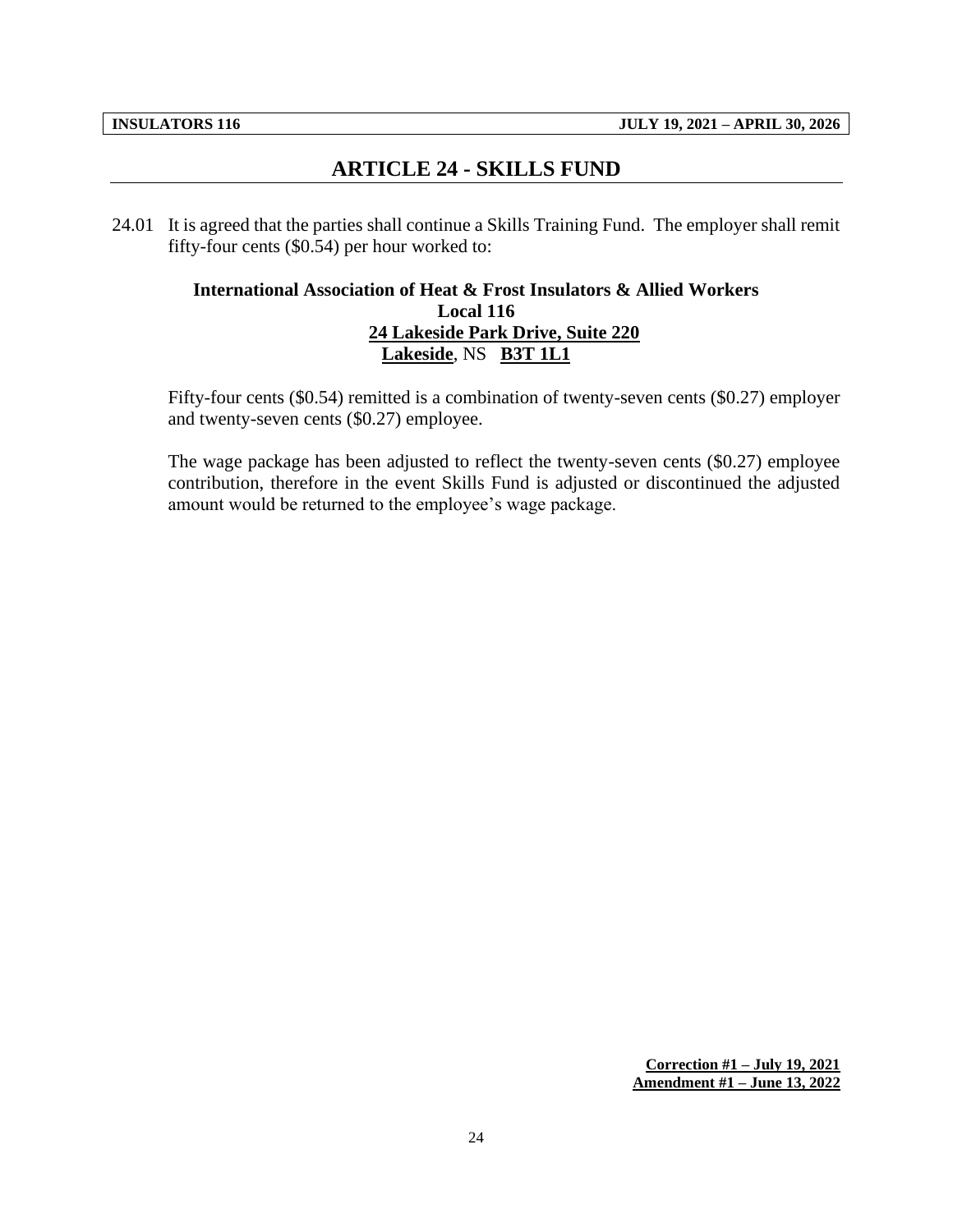## **ARTICLE 25 - PAY PERIOD**

- <span id="page-27-0"></span>25.01 Employees shall be paid by cheque during the regular working hours of Thursday of each week. If Thursday or Friday is a holiday, pay will be distributed on Wednesday. If paid by cash, pay will be distributed no later than Friday. Pay period for all employees shall end not sooner than Friday of the week.
- 25.02 A clear statement of hours worked, earnings and deductions shall be attached to each weekly pay envelope, cheque or direct deposit slip. If mutually agreed by employer and employee, this information may be distributed electronically.
- 25.03 Should the cheques not be distributed as set out herein, the employee shall immediately notify the employer.
- 25.04 When cheques are not distributed on Thursday in accordance with this Article and the employee is not paid by Monday of the following week, the employee shall receive one (1) day's pay at the basic hourly rate for each working day until the day the cheque is paid, commencing on previous Friday. The employee so affected must make a reasonable effort to promptly contact the employer before being entitled to take the benefit of this Article.
- 25.05 Wages may be paid by direct deposit if the employer so desires at the employee's choice of bank. Employees must provide the appropriate banking information when so requested.

It is agreed that employees shall not unreasonably designate different banks from week to week.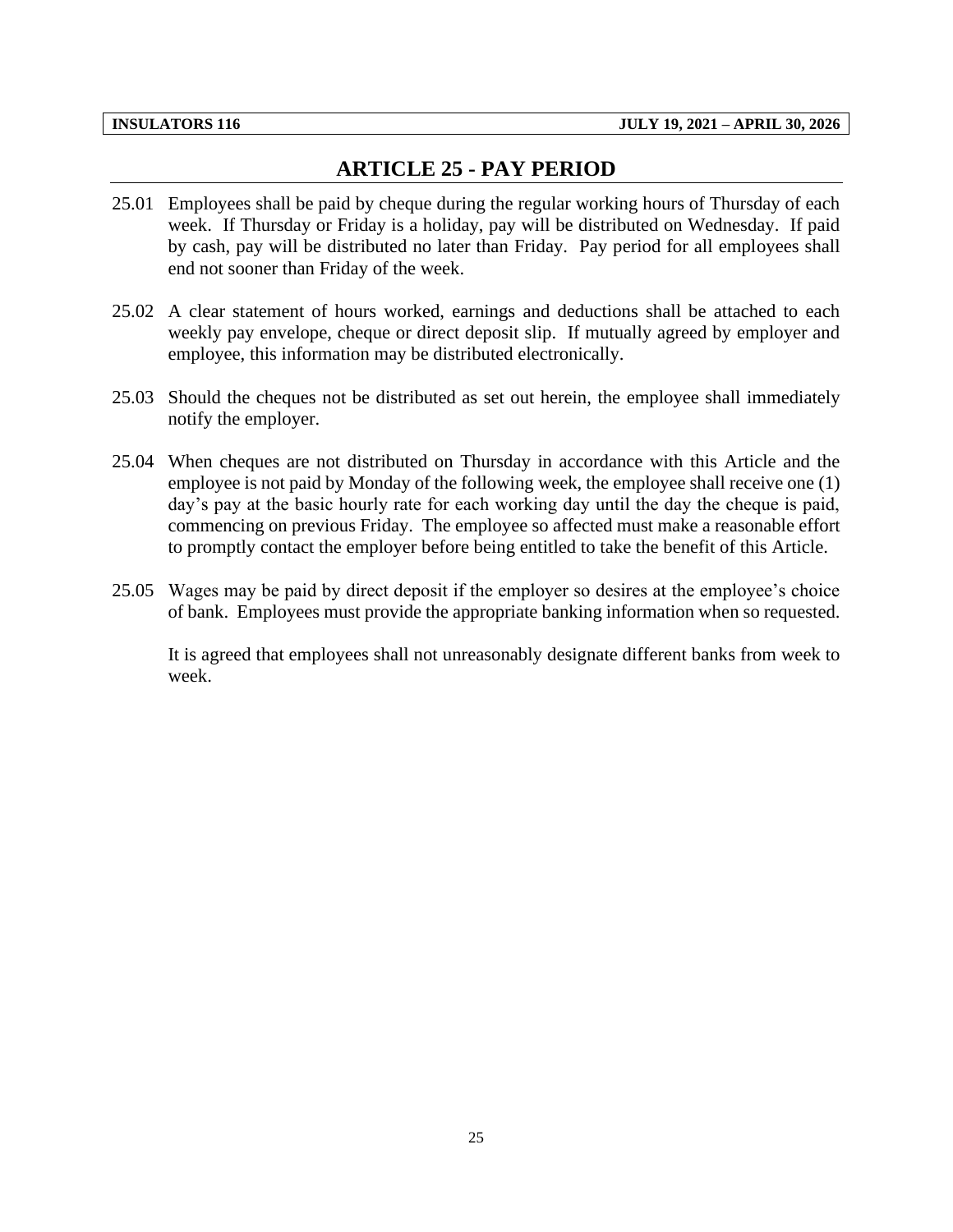### **ARTICLE 26 - SAFETY AND HEALTH AND TRAINING**

- <span id="page-28-0"></span>26.01 Employer and employee shall comply with all applicable provisions of provincial health, sanitation and safety laws and regulations, in addition to those rules established by the employer.
- 26.02 Employees shall not be required to work with unsafe equipment and conditions.
- 26.03 Safety hats must be worn by all employees on the job site at all times.
- 26.04 Adequate toilet facilities and potable drinking water (year round) and paper cups will be provided by the employer.
- 26.05 Potable drinking water, tool sheds and lunch rooms shall normally be maintained by the Craft using same, except where other general arrangements have been made for a site.
- 26.06 Adequate quarters complete with heating, lighting, ventilation shall be provided for employees to change clothes and eat lunch. Such quarters shall have benches, tables, be lockable, kept clean and no tools or equipment, or hazardous materials shall be stored in said quarters while workers are on the job.
- 26.07 Rainwear is to be supplied to the employees by the employer as required with all clothing remaining the property of the employer.
- 26.08 If an employee sustains an accidental injury during working hours and has to receive offsite medical attention, the employee will receive four (4) hours pay if the injury occurs during the first half of the shift, or eight (8) hours pay if the injury occurs during the second half of the shift.
- 26.09 It is agreed that should extenuating circumstances arise over a particular incident the Union may apply to the employer for special consideration.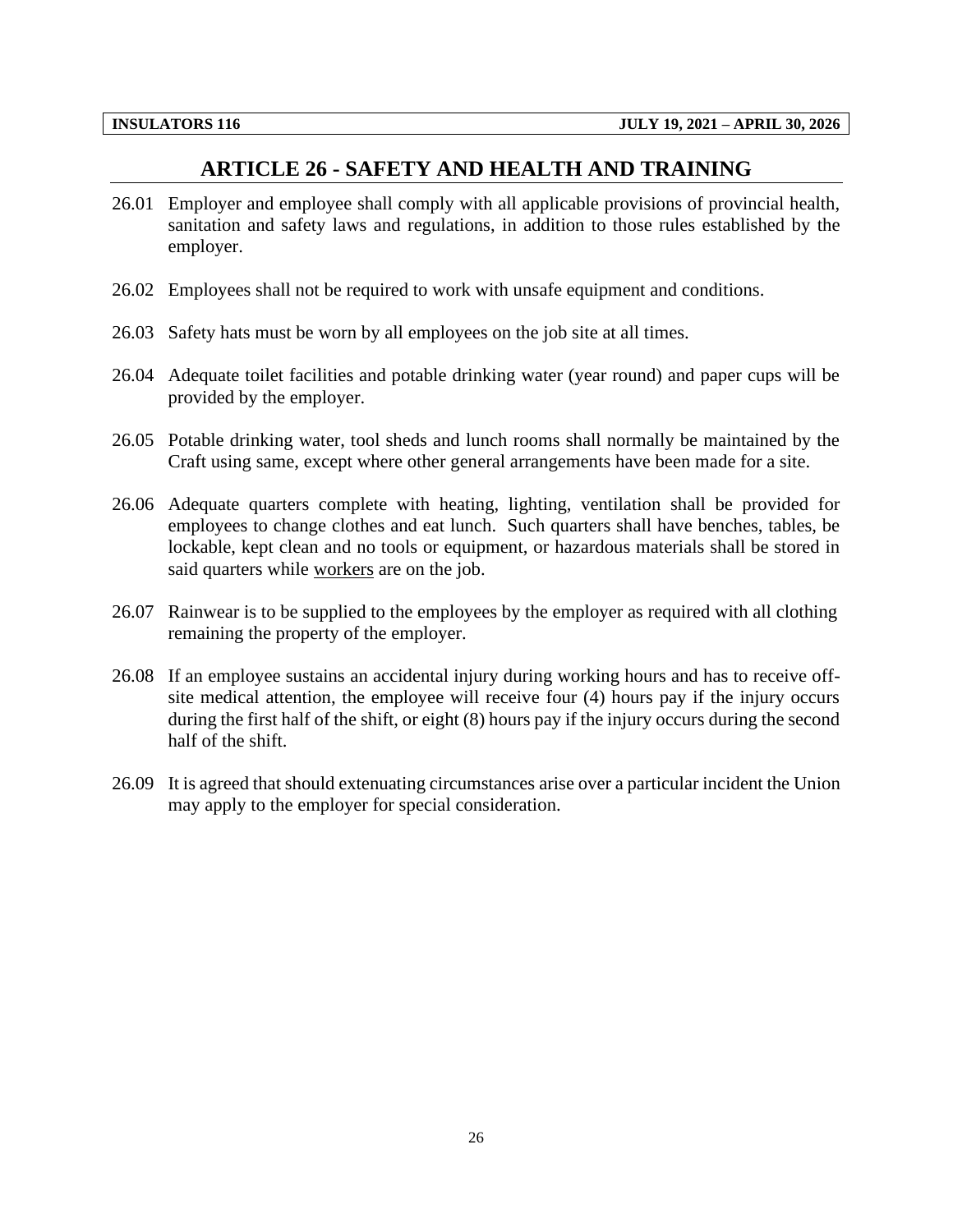#### 26.10 **Training**

The Union will provide recognized training for the following courses at no cost to the employer:

- WHMIS
- Fall Arrest
- First Aid (as required)
- Confined Space (as required)
- Lift Training (as required)
- Fit Testing (as required)

Any employee without a valid certificate for such of the above named courses as may be required for a given site or job shall not be eligible for referral to that site or job. The employer must inform the union of the required courses.

- 26.11 The employer shall not be required to pay for an employee's time when they are taking the courses noted in Article 26.10.
- 26.12 The Union shall pay 50% of the cost of Better Supervision courses.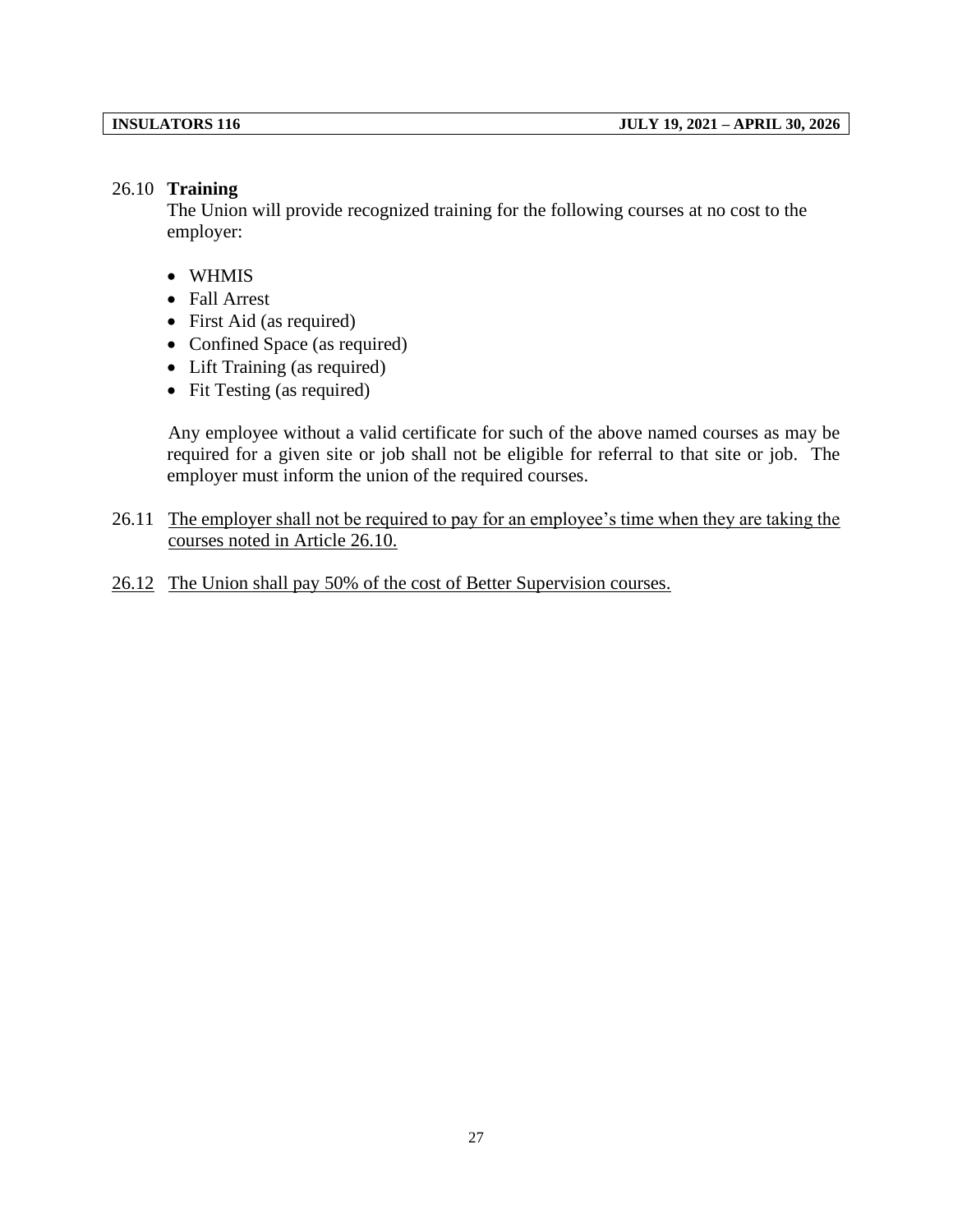#### **ARTICLE 27 - JURISDICTIONAL DISPUTES**

- <span id="page-30-0"></span>27.01 A mark-up meeting will be held with each contractor not later than the commencement of the contractor's work on all projects and no assignments shall be made before this markup. Mark-up assignments shall also apply to all sub- contractors. If a jurisdictional dispute arises once the work has commenced, assignments will be made in accordance with procedures, rules and regulations of the National Joint Board Building Trades Department, A.F.L. & C.I.O. The work assignment shall not be completed until a meeting on site has been convened with all Parties involved and until a subsequent meeting (not later than twenty-four (24) hours) has taken place, at which the contractor shall present the work assignment on paper to all parties.
- 27.02 In the event such jurisdictional dispute cannot be settled on a Local basis by the Unions involved, such dispute shall be submitted to the International Unions involved for settlement without permitting it to interfere in any way with the progress of the work at any time. In the event the dispute is not settled by the International Unions involved, it shall then be submitted to the National Joint Board for resolution. It is understood and agreed, however, that if the dispute causes any delay in the progress of the work or gives rise to an apprehended delay, any of the Parties hereto may apply to the Labour Relations Board (Nova Scotia) Construction Panel for an Interim Order under Section 50 of the Trade Union Act, Chapter 311, R.S.N.S. 1967, amended.

#### **ARTICLE 28 – GRIEVANCE AND ARBITRATION**

- <span id="page-30-1"></span>28.01 The Parties being aware of the high cost of Arbitration agree that they may wish to utilize professional Alternative Dispute Resolution Procedures as are available through the Province of Nova Scotia or from other sources. Both Parties agree to use their best efforts to implement Alternative Dispute Resolution Procedures as appropriate in the resolution of disputes.
- 28.02 Failing settlement, the grievance may then be settled in the manner provided by Section 107 of the Trade Union Act, Chapter 475, R.S.N.S. 1989, as amended.
- 28.03 The decision of the Arbitrator is to be complied with within fifteen (15) days of receipt of the parties.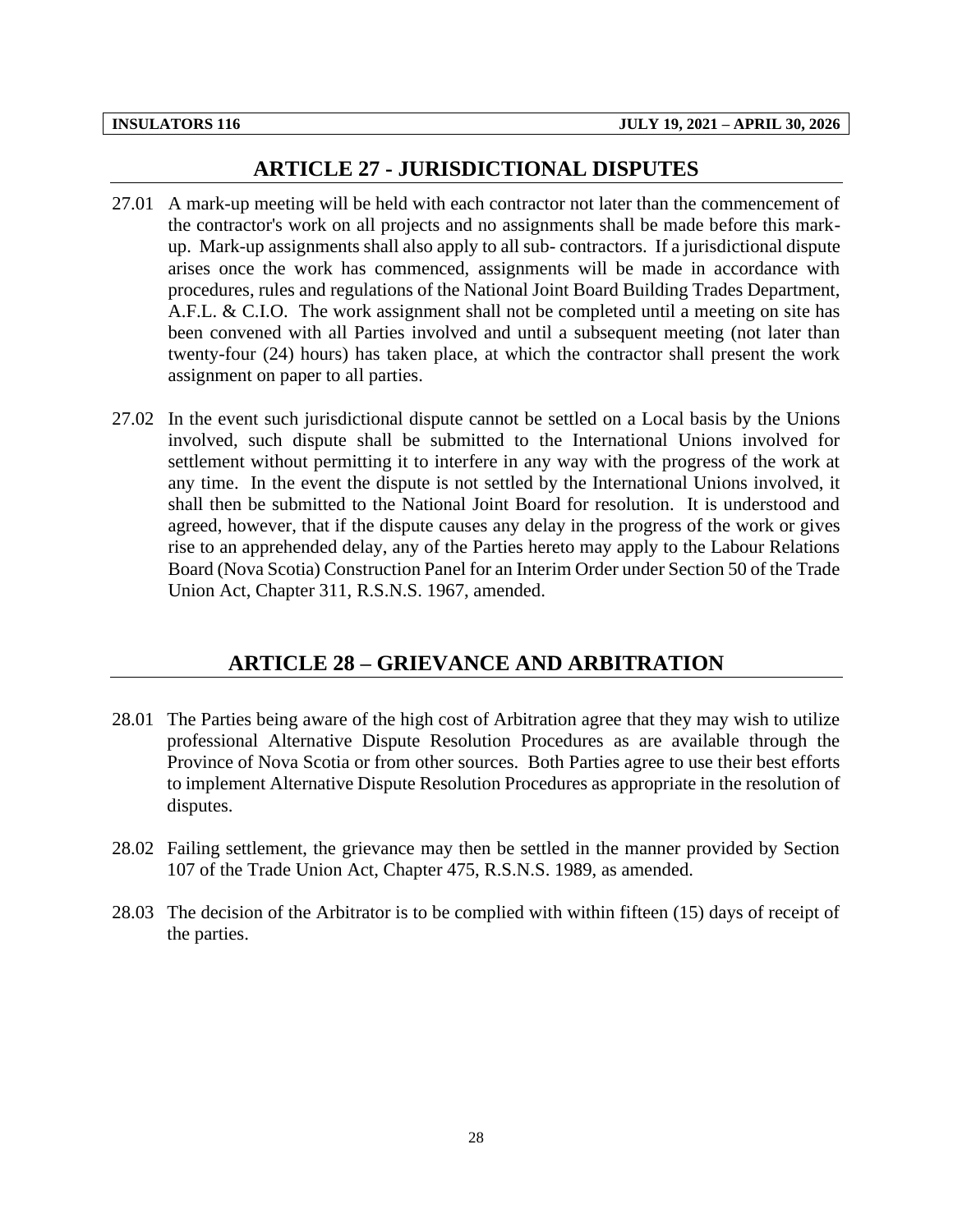#### <span id="page-31-0"></span>**ARTICLE 29 - FOREPERSON PREMIUM & CHAIN OF COMMAND**

- 29.01 When there are less than four Insulators on-site, an Insulator shall be required to take direction only from their own Lead Hand. When there are four (4) or more Insulators on-site, an Insulator shall be required to take direction only from their own Foreperson. When there is only one Insulator on-site, the Insulator shall take direction from the employer's designated representative on-site.
- 29.02 Lead Hand premiums shall be as follows: When supervising  $1 - 2$  workers............................\$2.00 per hour

| Foreperson Premiums shall be as follows: |  |
|------------------------------------------|--|
|                                          |  |
|                                          |  |

However, where the foreperson has successfully completed the B.S.V. (Better Supervision) course, the premium shall be: When supervising 4 – 10 workers...........................\$5.00 per hour

When supervising 11 or more workers..................\$6.50 per hour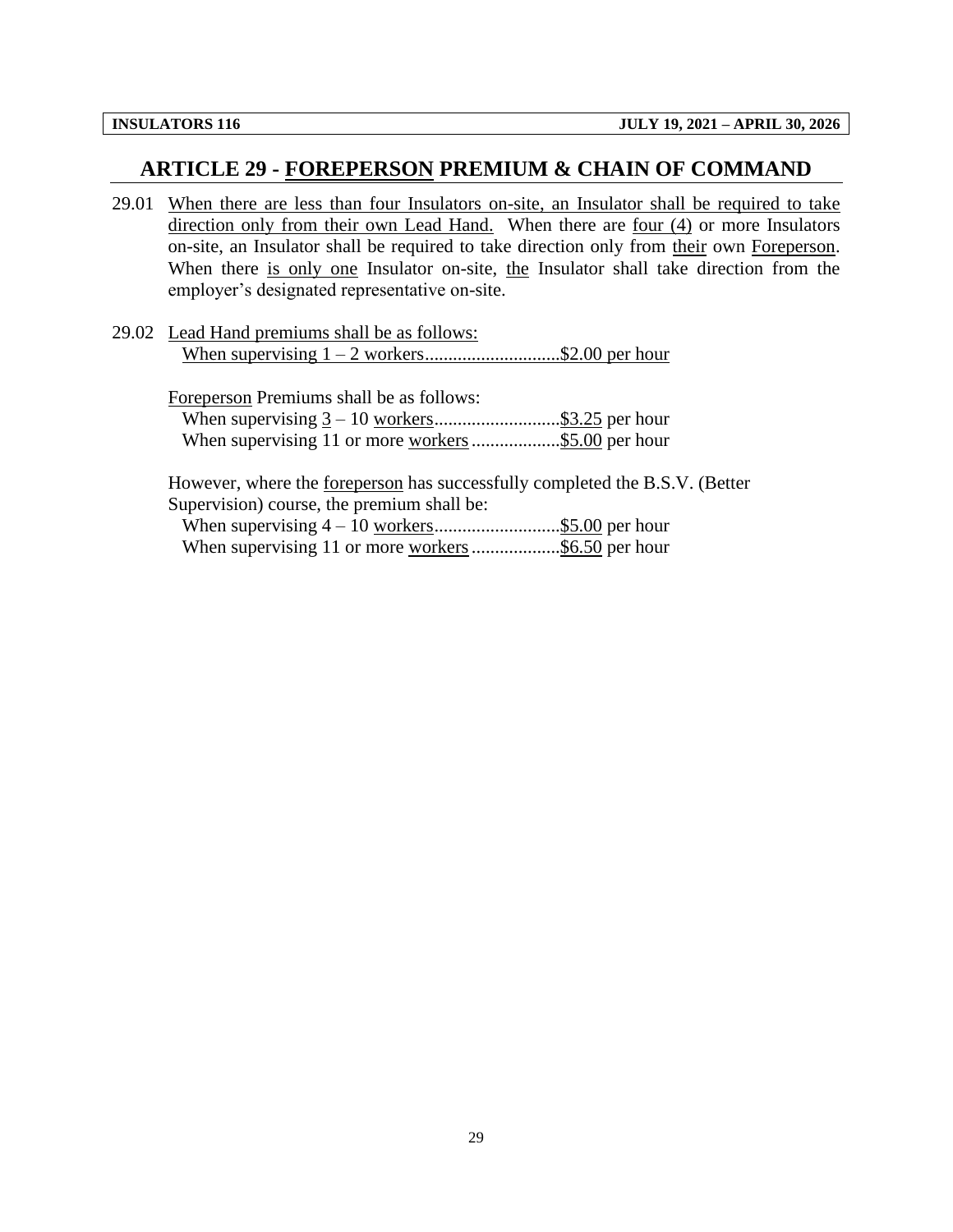### **ARTICLE 30 - APPRENTICESHIP**

#### <span id="page-32-0"></span>30.01 Apprentices: For regular hours of work:

| 1 <sup>st</sup> Year (1 <sup>st</sup> 1000 hours)45% of Mechanic's Rate |  |
|-------------------------------------------------------------------------|--|
| 1st Year (2 <sup>nd</sup> 1000 hours)52% of Mechanic's Rate             |  |
|                                                                         |  |
|                                                                         |  |
|                                                                         |  |

### 30.02 **RATIO**

The ratio of mechanics to apprentices shall be as follows per job. It is understood the employer may employ more mechanics to apprentices than outlined below at their discretion.

One (1) of the first two (2) Apprentices must be beyond first year level, provided such an Apprentice is available.

| <b>Mechanic - Apprentice</b> | <b>Mechanic - Apprentice</b> | <b>Mechanic – Apprentice</b> |
|------------------------------|------------------------------|------------------------------|
| $1-0$                        | $5 - 2$                      | $9 - 4$                      |
| $1 - 1$                      | $6 - 2$                      | $10 - 4$                     |
| $2 - 1$                      | $6 - 3$                      | $10 - 5$                     |
| $3 - 1$                      | $7 - 3$                      | $11 - 5$                     |
| $3 - 2$                      | $8 - 3$                      | $12 - 5$                     |
| $4 - 2$                      | $8 - 4$                      | etc.                         |

Employer agrees to hire apprentices from out-of-work list regardless of apprenticeship level.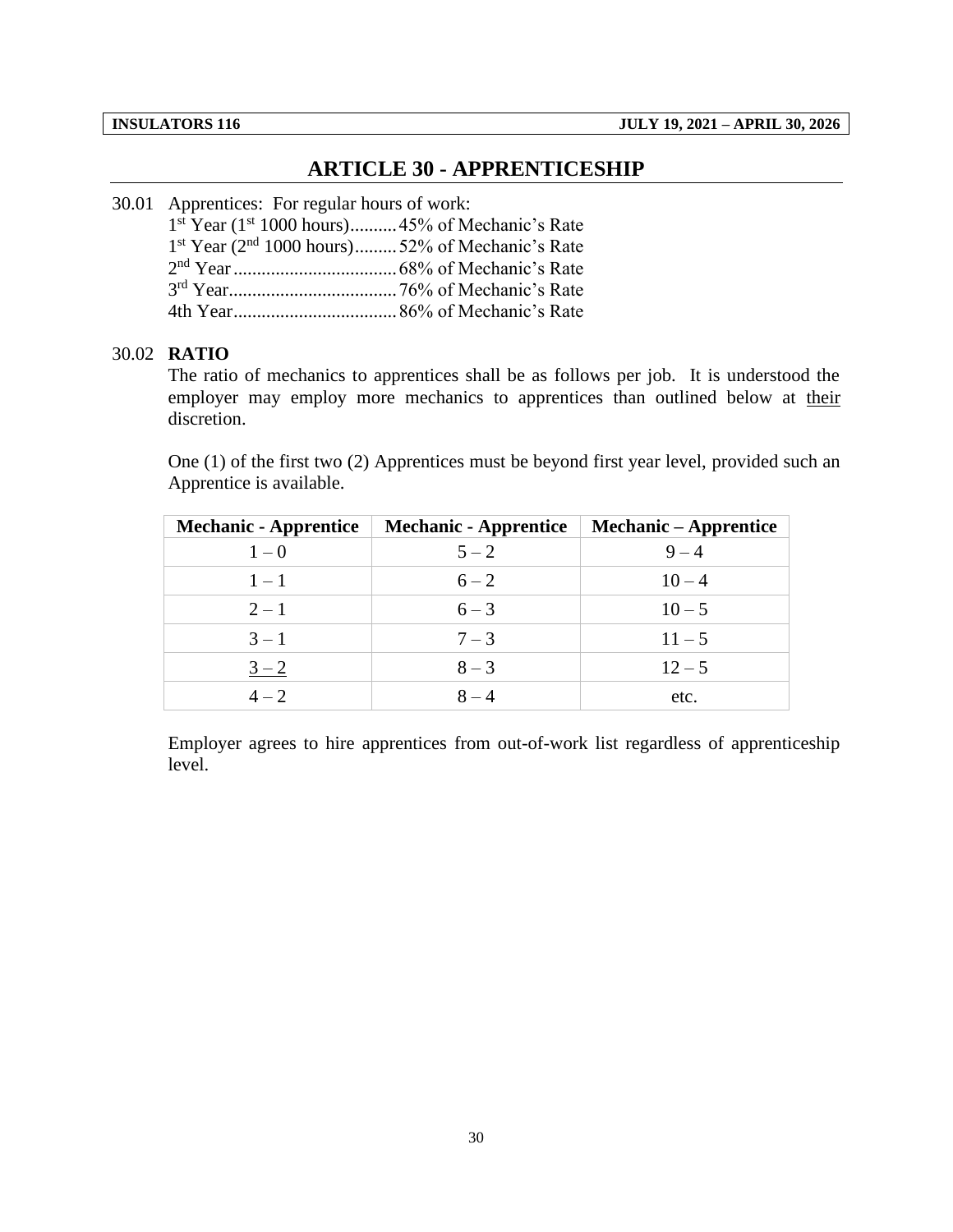#### 30.03 **APPRENTICESHIP PERIOD**

An employee shall be an apprentice until they have worked 8,000 hours (including classroom hours) at the trade based upon 2,000 per year for four (4) years. At the end of 8,000 working hours (based on 2,000 per year) apprentice period, the employee shall be eligible to present themself before an examination board comprised of employer and Union personnel for the purpose of obtaining their competency card as an Insulator Mechanic.

When an approved programme is instituted, the parties will jointly meet to determine which courses/modules/skills must be satisfied before an Apprentice may advance from one year to the next in the Apprenticeship.

All new members must register with the Province of Nova Scotia as an apprentice and attend an apprenticeship course before the apprentice may advance from one year to the next, unless such course is unavailable. If an apprentice fails to register or attend the next available course, their wage shall not be increased until they have attended the next course following. The Union will notify employers of such restrictions. Apprenticeship being cancelled with the Province will result in Union membership being cancelled. When an employee's Union membership has been cancelled, the employer shall immediately terminate the employee.

30.04 An apprentice attending school under the terms and conditions of their apprenticeship shall be called back after attending school, as long as work is still available.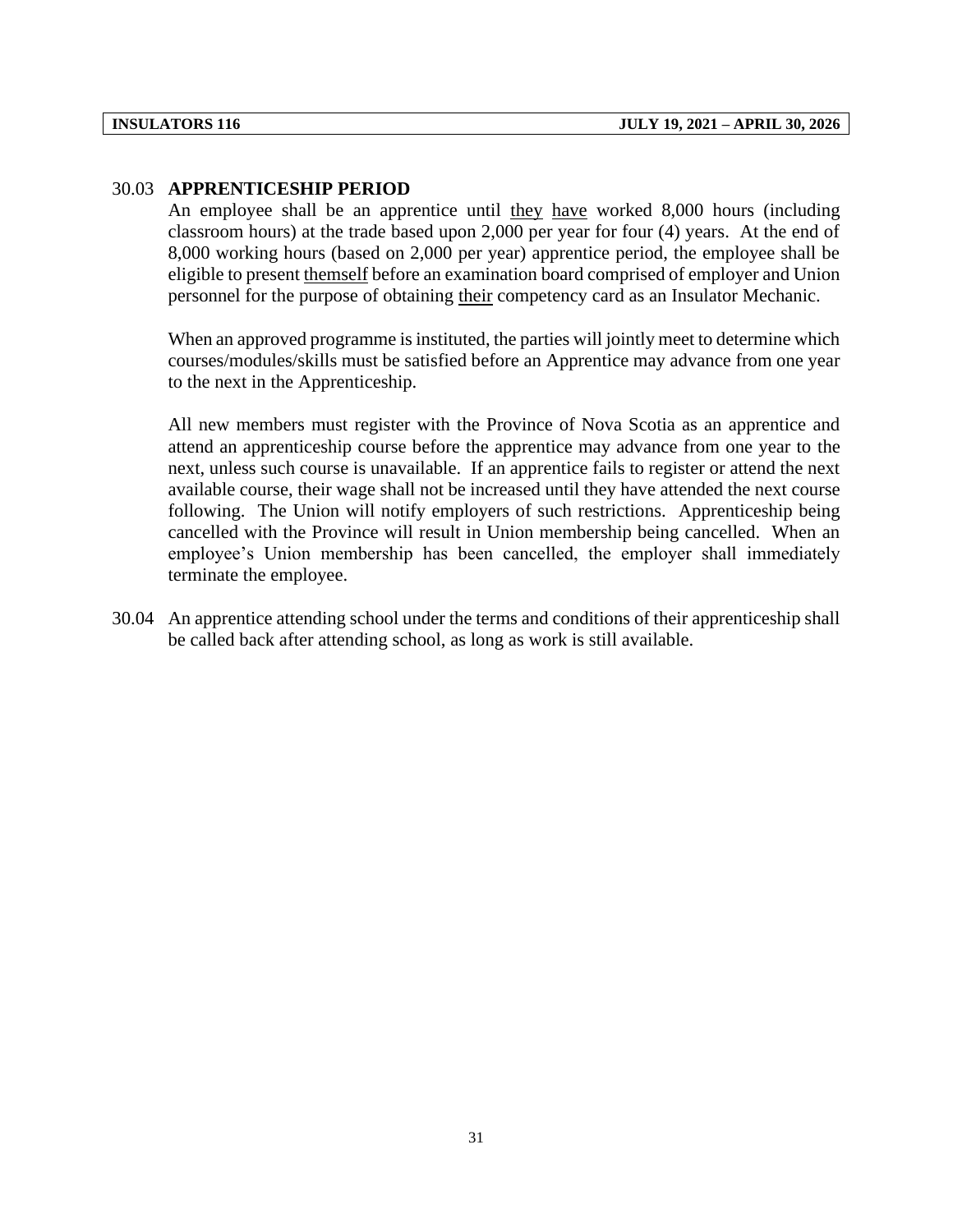#### 30.05 **TOOLS AND EQUIPMENT**

Each employee shall equip themself with a complete set of tools suitable to their profession that will be their own property and these tools shall be as near as possible to tools listed:

|                                                       | $3^{\text{rd}}$ , 4 <sup>th</sup> | 2 <sub>nd</sub> | 1 <sup>st</sup> |
|-------------------------------------------------------|-----------------------------------|-----------------|-----------------|
|                                                       | <b>Mechanic</b>                   | Year            | Year            |
| 1 Knife                                               |                                   | ✓               |                 |
| 1 Pointer Trowel, 5" or 6"                            | ✓                                 | ✓               | ✓               |
| 1 Square Trowel, $4\frac{1}{2}$ " or $11$ "           |                                   |                 |                 |
| 1 Pruning Saw                                         | ✓                                 | ✓               | ✓               |
| 1 Keyhole Saw                                         |                                   |                 |                 |
| 2 Tapes (Metric & Imperial)                           |                                   |                 |                 |
| $1 - 8$ " Scissors                                    |                                   |                 |                 |
| $1 - 12$ " Tinsnips                                   |                                   |                 |                 |
| 1 Pair of 7" or 8" Nippers                            |                                   | ✓               | ✓               |
| 1 set of Allen Keys                                   |                                   | ✓               |                 |
| <b>Springs or Rubber Bands</b>                        |                                   |                 |                 |
| 1 Scratch Awl                                         |                                   |                 |                 |
| 1 Screwdriver Set                                     |                                   |                 |                 |
| 1 Leather or Canvas Tools Pouch or Carryall           |                                   | ✓               | ✓               |
| 1 Canvas Apron                                        |                                   |                 |                 |
| 1 Tool Box                                            |                                   |                 |                 |
| 2 Metalmaster (MI, M2 as required)                    |                                   | ✓               |                 |
| 1 set of 1/2 Banding Gear including jacks and sealers |                                   |                 |                 |
| (Jaws of sealer and jacks to be replaced by employer  |                                   |                 |                 |
| as required)                                          |                                   |                 |                 |
| 1 Utility Drill (Cordless minimum 12v)                | ✓                                 |                 |                 |
| 1 Set Pop Rivet Pliers                                |                                   |                 |                 |

- 30.06 New employees being hired in the trade for the first time shall be required to supply the necessary tools as per above after the employee receives the first pay cheque.
- 30.07 All employees shall have in their possession on job site tools as listed which shall be kept in their locked tool box. In the event of forced entry into employers on site storage employees shall be reimbursed for cost of stolen tools. All employee tools shall be listed with employer on employees first day on the job.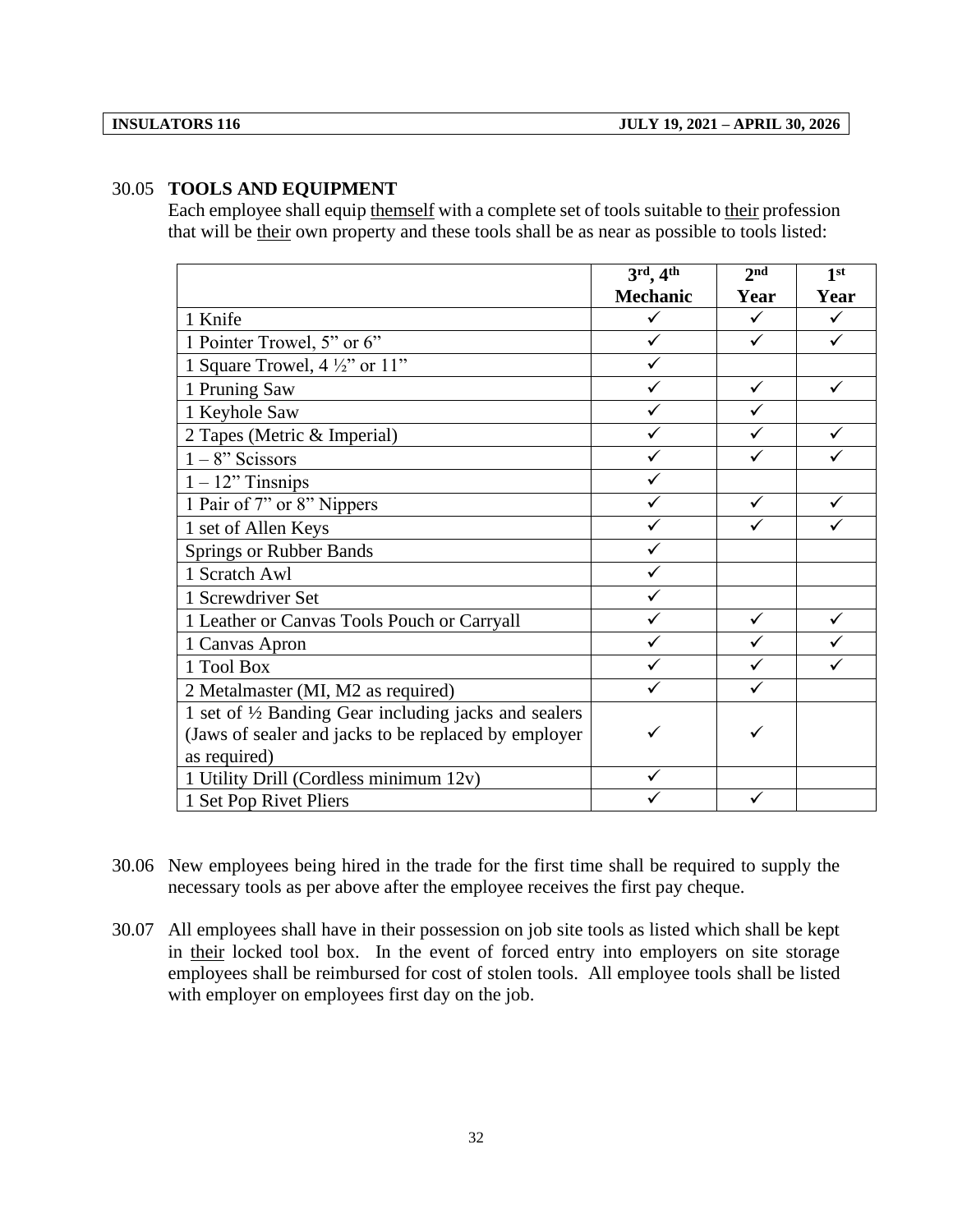## **ARTICLE 31 - CLEAN UP, TOOLS AND EQUIPMENT**

- <span id="page-35-0"></span>31.01 The employees shall be furnished with tools on all foam glass jobs or compensation shall be paid by the employer to replace worn tools from operations on foam glass jobs.
- 31.02 The employer shall make available safety approved respirators and safety glasses as required, same to remain the property of the employer. Employees shall be responsible for such equipment, reasonable wear and tear accepted, and cost to be deducted from the employee's wage if not returned.

The employer shall provide gloves (on a sign-out basis) on all jobs, where the employee is working on the metal mesh or other metal. The employer shall provide approved hard hats and gloves (on a sign-out basis) on Major Industrial Projects.

- 31.03 All employees shall be allowed ten (10) minutes before the end of their work day to clean up and also pick up tools and equipment belonging to themself and the employer and they shall remain until the end of the shift.
- 31.04 The employer will replace coveralls and gloves ruined on jobs on which excessive amounts of mastic or adhesives are used. Coveralls shall be replaced when approved by employer and providing ruined items are turned over to employer's representative on the job site.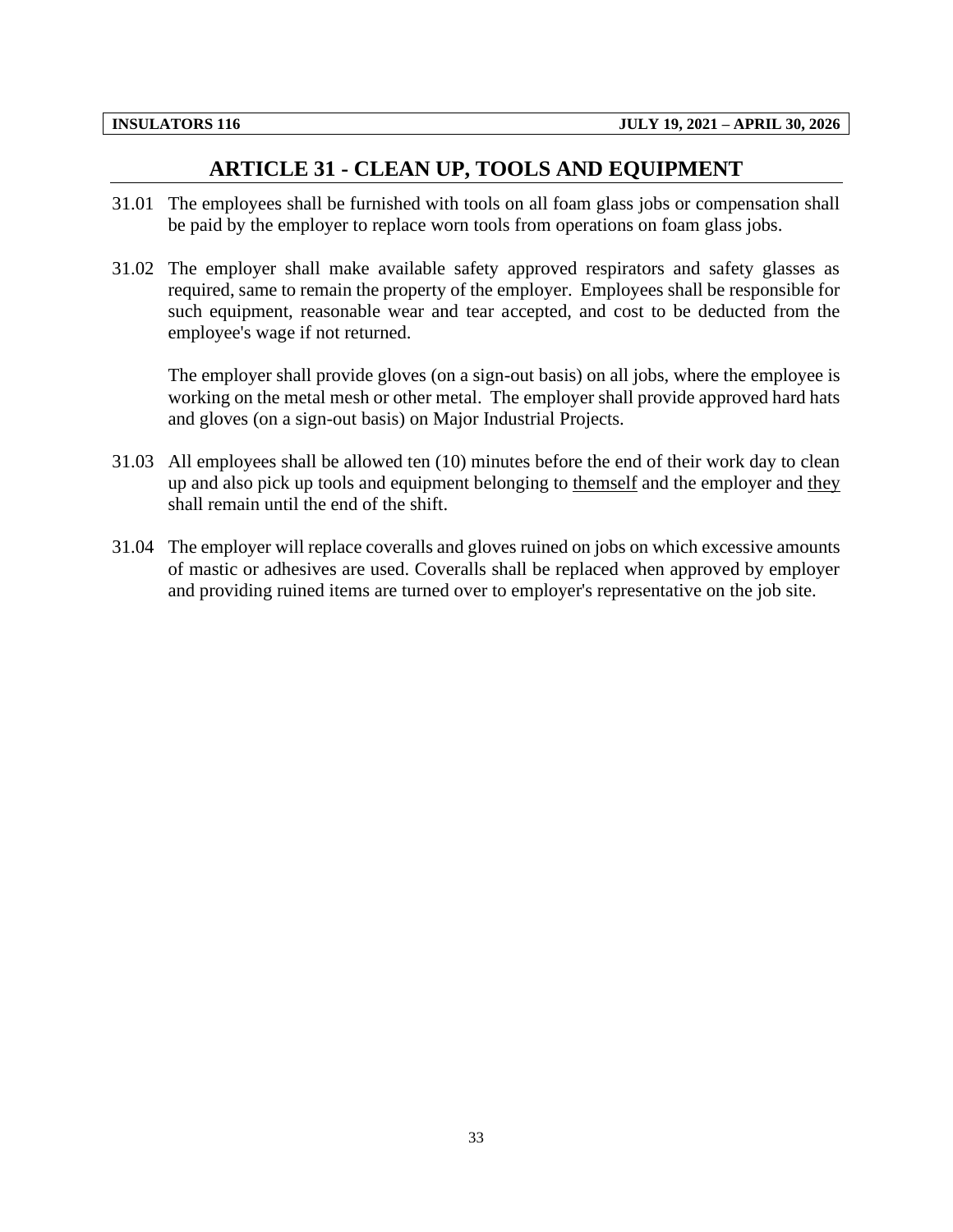#### **ARTICLE 32 - APPLICATION OF HANDLING**

- <span id="page-36-0"></span>32.01 This Agreement covers the rates of pay, rules and working conditions of all mechanics and improvers engaged in the fabrication, assembling, moulding, handling, erection, spraying, pouring, mixing, hanging, preparation, application, adjusting, alteration, repairing, dismantling, reconditioning, testing and maintenance of heat or frost insulation such as magnesia, asbestos, hair felt, wool felt, cork, mineral wool, infusorial earth, mercerized silk, flax fibre, fire felt, asbestos paper, asbestos curtain, asbestos millboard, fibreglass, foamglass, styrofoam, polyurethane, polystyrene or other materials used in the craft or substitutes for these materials, or engaged in any labour connected with the handling or distributing of insulating materials on job premises; also the application of pipe and boiler coverings, insulation of hot surfaces, ducts, flues, etc.; also the covering of cold piping and circular tanks connected with the same; and all other work included in the trade jurisdiction claims of the Union.
- 32.02 It is agreed, however, that such coverage is limited to thermal insulation, excluding house building.
- 32.03 This includes alterations and repair of work similar to the above and the use of all materials for the purpose mentioned.

#### **ARTICLE 33 - HEIGHT PAY**

- <span id="page-36-1"></span>33.01 Height pay shall be payable at a premium of  $35¢$  per hour for employees working on swing stage only at heights of over 50'.
- 33.02 Employees with up to date Rope Access Training shall receive a premium of three dollars (\$3.00) per hour when engaged in Rope Access work.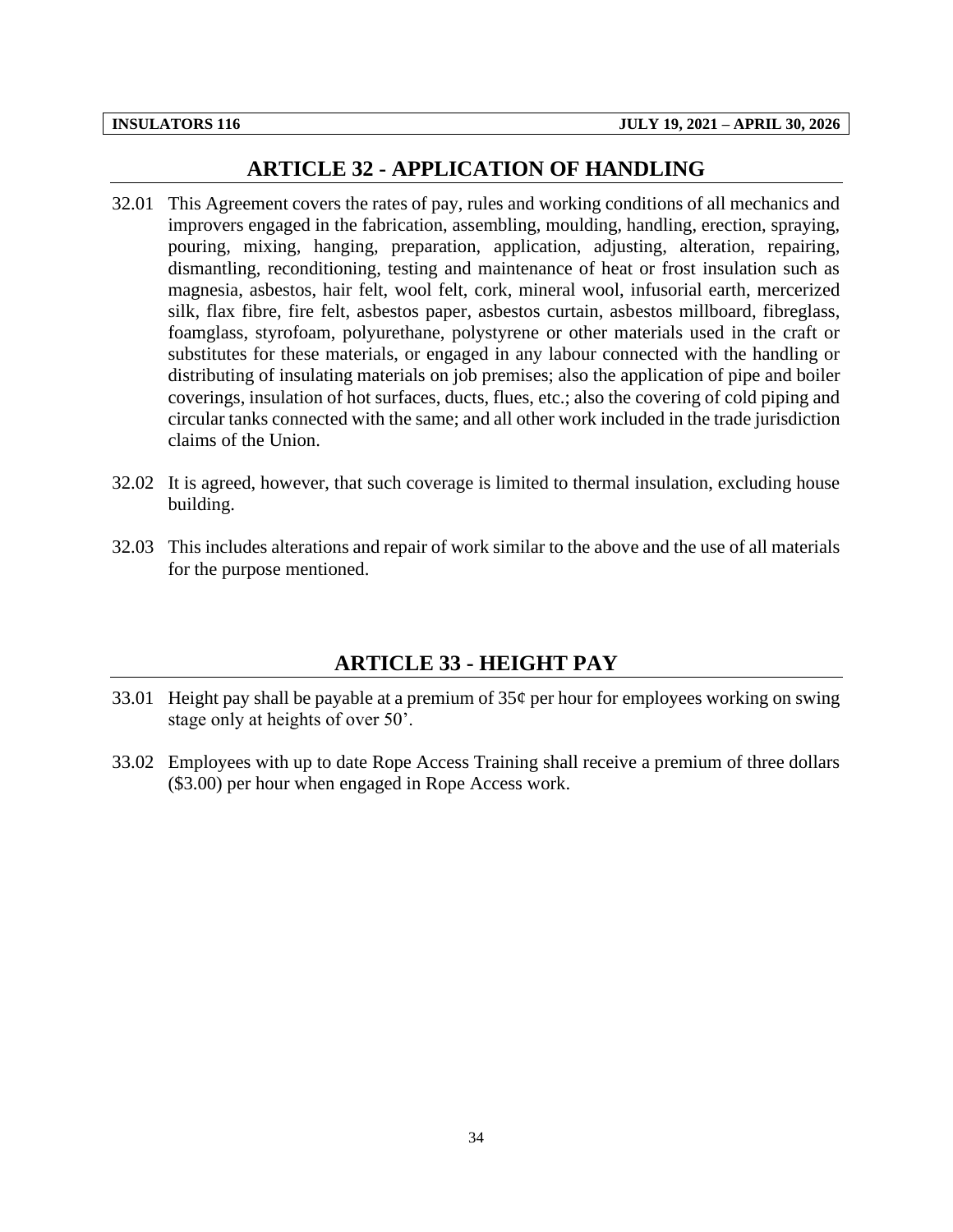## **ARTICLE 34 - TERM OF AGREEMENT**

<span id="page-37-0"></span>34.01 The terms of this Agreement shall remain in force from the 19th day of July, 2021 to the 30th day of April, 2026. Should either party wish to change, add to or amend the above Agreement upon termination, they shall give at least sixty (60) days notice in writing prior to the termination of this Agreement with the proposed changes attached. Provided no such notice is given by either Party sixty (60) days prior to April 30th, 2026, this Agreement shall remain in force from year to year until such notice is given as provided herein. When such notice is given, the Parties shall meet within thirty (30) days for the purpose of negotiating a new Collective Agreement.

<span id="page-37-1"></span>Also, the Provincial Minister of Labour shall be notified of any changes whatsoever of this Agreement according to the Labour Standards Code of the Province of Nova Scotia.

## **ARTICLE 35 - SIGNATORIES**

35.01 Signed on behalf of the Parties to this Agreement, this 7th day of October, 2021.

#### **SIGNATORIES FOR THE:**

**NOVA SCOTIA CONSTRUCTION LABOUR RELATIONS ASSOCIATION LIMITED**

**THE INTERNATIONAL ASSOCIATION OF HEAT & FROST INSULATORS & ALLIED WORKERS, LOCAL UNION 116, A.F.L., C.L.C., C.I.**

MICHAEL MACDONALD MATTHEW BENSON

ROBERT SHEPHERD

CALUM MACLEOD **WITNESS**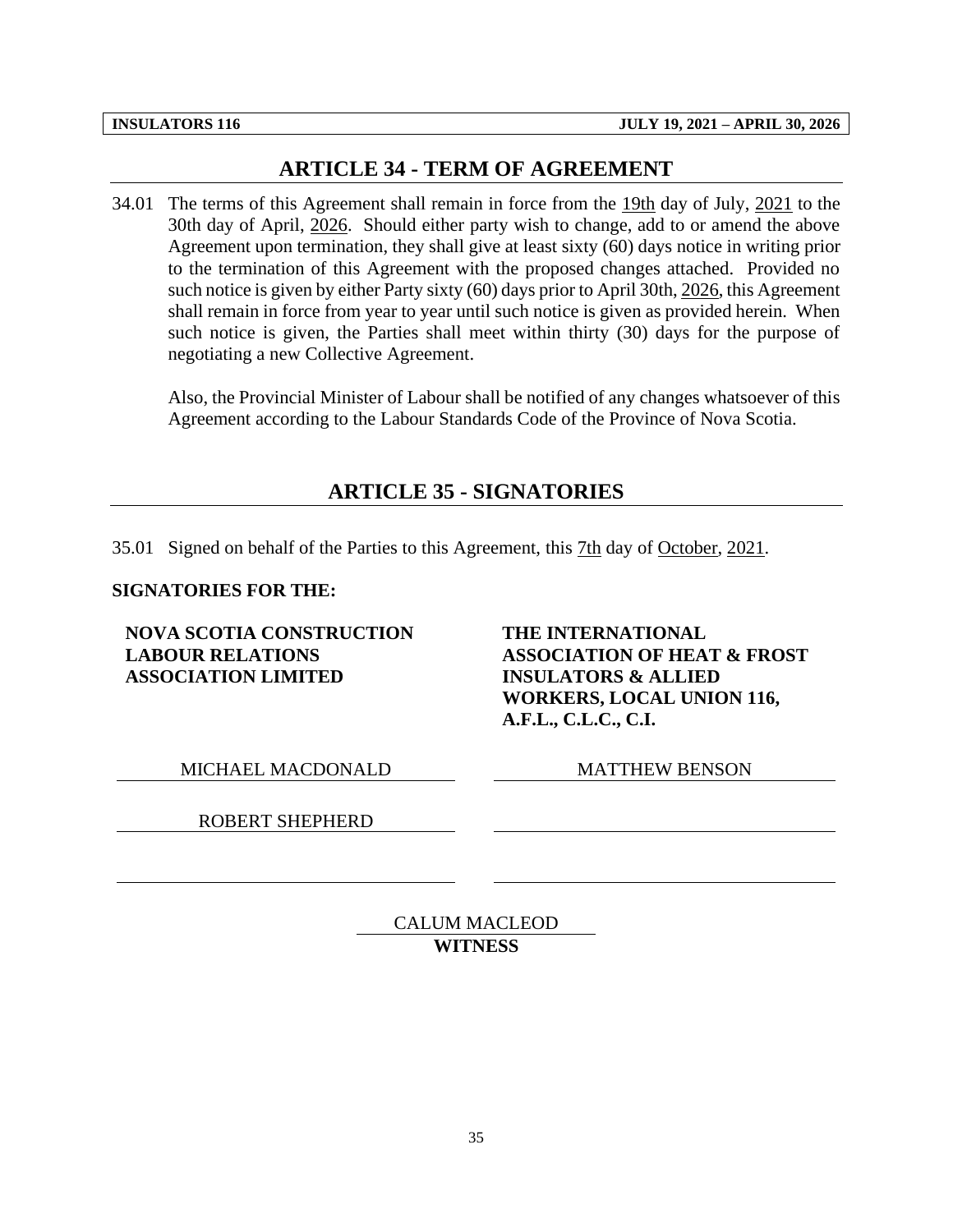## **APPENDIX "A" – WAGE RATES**

## <span id="page-38-0"></span>**WAGE RATES FOR ALL WORK OTHER THAN MAJOR INDUSTRIAL (APPENDIX "B")**

|                       |                       |               |                | <b>JOURNEYPERSON</b>                                           |                         |        |                              |              |
|-----------------------|-----------------------|---------------|----------------|----------------------------------------------------------------|-------------------------|--------|------------------------------|--------------|
| <b>Effective Date</b> | <b>Hourly</b><br>Rate | V & H<br>(9%) | <b>Benefit</b> | Training, Rec,<br><b>Bldg Trades &amp;</b><br><b>Bldg Fund</b> | <b>Total</b><br>Package | IIF    | <b>Skills</b><br><b>Fund</b> | <b>Total</b> |
| July 19, 2021         | \$37.05               | \$3.33        | \$8.85         | \$0.71                                                         | \$49.94                 | \$0.16 | \$0.54                       | \$50.64      |
| May 1, 2022           | \$37.78               | \$3.40        | \$8.85         | \$0.71                                                         | \$50.74                 | \$0.16 | \$0.54                       | \$51.44      |
| May 1, 2023           | \$38.70               | \$3.48        | \$8.85         | \$0.71                                                         | \$51.74                 | \$0.16 | \$0.54                       | \$52.44      |
| May 1, 2024           | \$39.61               | \$3.57        | \$8.85         | \$0.71                                                         | \$52.74                 | \$0.16 | \$0.54                       | \$53.44      |
| May 1, 2025           | \$40.53               | \$3.65        | \$8.85         | \$0.71                                                         | \$53.74                 | \$0.16 | \$0.54                       | \$54.44      |

|                                      |                       |                  |                | <b>APPRENTICES</b>                                             |                         |            |                              |              |
|--------------------------------------|-----------------------|------------------|----------------|----------------------------------------------------------------|-------------------------|------------|------------------------------|--------------|
| <b>Hours</b>                         | <b>Hourly</b><br>Rate | V & H<br>$(9\%)$ | <b>Benefit</b> | Training, Rec,<br><b>Bldg Trades &amp;</b><br><b>Bldg Fund</b> | <b>Total</b><br>Package | <b>IIF</b> | <b>Skills</b><br><b>Fund</b> | <b>Total</b> |
| <b>Effective Date:</b> July 19, 2021 |                       |                  |                |                                                                |                         |            |                              |              |
| $0 - 1000$ hours                     | \$19.96               | \$1.80           | \$0.00         | \$0.71                                                         | \$22.47                 | \$0.16     | \$0.54                       | \$23.17      |
| $1000 - 2000$ hours                  | \$20.93               | \$1.88           | \$2.45         | \$0.71                                                         | \$25.97                 | \$0.16     | \$0.54                       | \$26.67      |
| 2000 - 4000 hours                    | \$22.39               | \$2.01           | \$8.85         | \$0.71                                                         | \$33.96                 | \$0.16     | \$0.54                       | \$34.66      |
| 4000 - 6000 hours                    | \$26.05               | \$2.34           | \$8.85         | \$0.71                                                         | \$37.95                 | \$0.16     | \$0.54                       | \$38.65      |
| 6000 - 8000 hours                    | \$30.63               | \$2.76           | \$8.85         | \$0.71                                                         | \$42.95                 | \$0.16     | \$0.54                       | \$43.65      |
| <b>Effective Date:</b> May 1.        | , 2022                |                  |                |                                                                |                         |            |                              |              |
| $0 - 1000$ hours                     | \$20.29               | \$1.83           | \$0.00         | \$0.71                                                         | \$22.83                 | \$0.16     | \$0.54                       | \$23.53      |
| $1000 - 2000$ hours                  | \$21.30               | \$1.92           | \$2.45         | \$0.71                                                         | \$26.38                 | \$0.16     | \$0.54                       | \$27.08      |
| $2000 - 4000$ hours                  | \$22.88               | \$2.06           | \$8.85         | \$0.71                                                         | \$34.50                 | \$0.16     | \$0.54                       | \$35.20      |
| 4000 - 6000 hours                    | \$26.61               | \$2.39           | \$8.85         | \$0.71                                                         | \$38.56                 | \$0.16     | \$0.54                       | \$39.26      |
| $6000 - 8000$ hours                  | \$31.27               | \$2.81           | \$8.85         | \$0.71                                                         | \$43.64                 | \$0.16     | \$0.54                       | \$44.34      |
| <b>Effective Date:</b> May 1, 2023   |                       |                  |                |                                                                |                         |            |                              |              |
| $0 - 1000$ hours                     | \$20.71               | \$1.86           | \$0.00         | \$0.71                                                         | \$23.28                 | \$0.16     | \$0.54                       | \$23.98      |
| $1000 - 2000$ hours                  | \$21.78               | \$1.96           | \$2.45         | \$0.71                                                         | \$26.90                 | \$0.16     | \$0.54                       | \$27.60      |
| 2000 - 4000 hours                    | \$23.50               | \$2.12           | \$8.85         | \$0.71                                                         | \$35.18                 | \$0.16     | \$0.54                       | \$35.88      |
| 4000 - 6000 hours                    | \$27.30               | \$2.46           | \$8.85         | \$0.71                                                         | \$39.32                 | \$0.16     | \$0.54                       | \$40.02      |
| 6000 - 8000 hours                    | \$32.06               | \$2.88           | \$8.85         | \$0.71                                                         | \$44.50                 | \$0.16     | \$0.54                       | \$45.20      |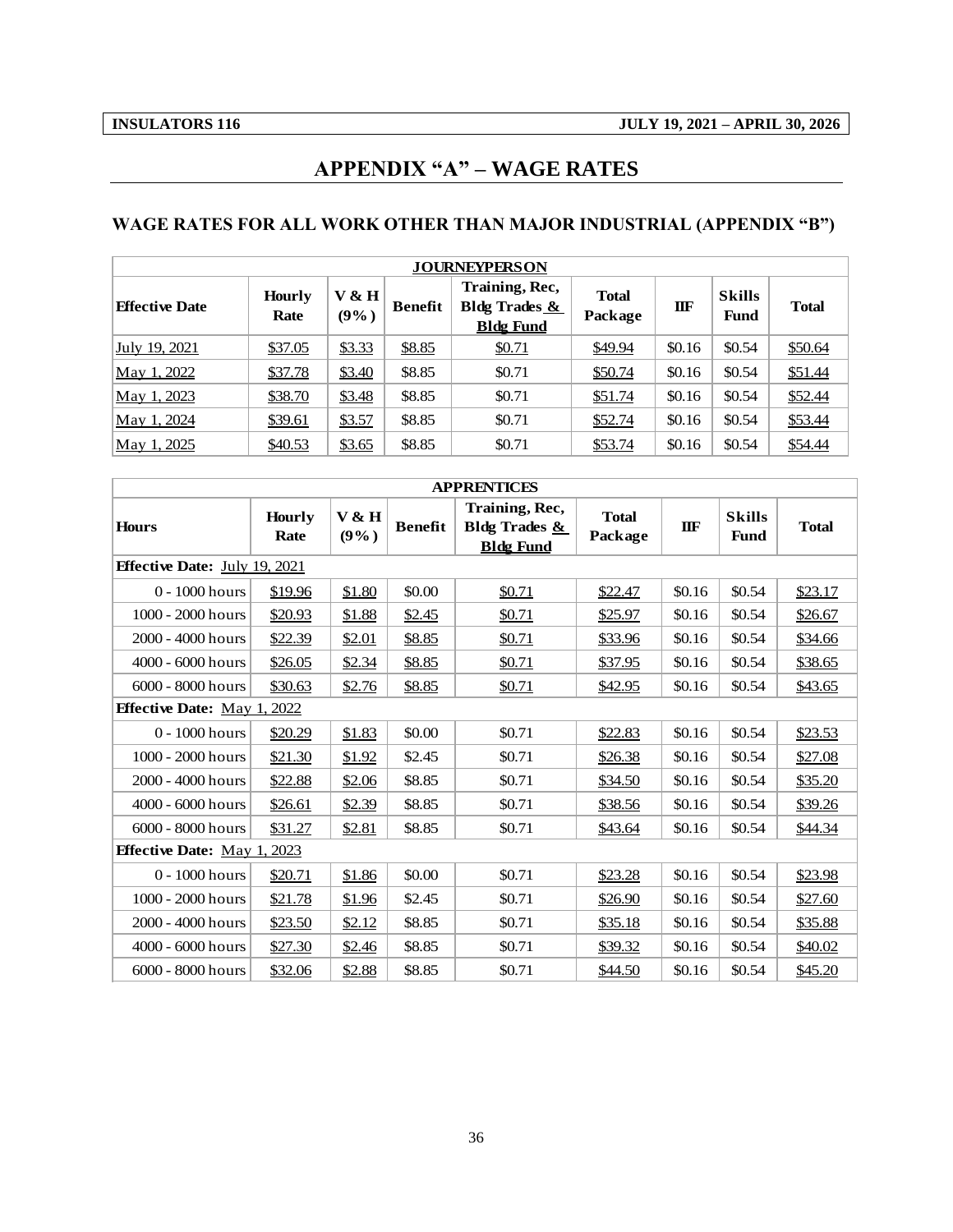#### **INSULATORS 116 JULY 19, 2021 – APRIL 30, 2026**

|                                    |                       |               |                | <b>APPRENTICES</b>                                             |                         |        |                              |              |
|------------------------------------|-----------------------|---------------|----------------|----------------------------------------------------------------|-------------------------|--------|------------------------------|--------------|
| <b>Hours</b>                       | <b>Hourly</b><br>Rate | V & H<br>(9%) | <b>Benefit</b> | Training, Rec,<br><b>Bldg Trades &amp;</b><br><b>Bldg Fund</b> | <b>Total</b><br>Package | IIF    | <b>Skills</b><br><b>Fund</b> | <b>Total</b> |
| <b>Effective Date:</b> May 1, 2024 |                       |               |                |                                                                |                         |        |                              |              |
| 0 - 1000 hours                     | \$21.12               | \$1.90        | \$0.00         | \$0.71                                                         | \$23.73                 | \$0.16 | \$0.54                       | \$24.43      |
| 1000 - 2000 hours                  | \$22.26               | \$2.00        | \$2.45         | \$0.71                                                         | \$27.42                 | \$0.16 | \$0.54                       | \$28.12      |
| 2000 - 4000 hours                  | \$24.13               | \$2.17        | \$8.85         | \$0.71                                                         | \$35.86                 | \$0.16 | \$0.54                       | \$36.56      |
| 4000 - 6000 hours                  | \$28.00               | \$2.52        | \$8.85         | \$0.71                                                         | \$40.08                 | \$0.16 | \$0.54                       | \$40.78      |
| 6000 - 8000 hours                  | \$32.84               | \$2.96        | \$8.85         | \$0.71                                                         | \$45.36                 | \$0.16 | \$0.54                       | \$46.06      |
| <b>Effective Date:</b> May 1, 2025 |                       |               |                |                                                                |                         |        |                              |              |
| 0 - 1000 hours                     | \$21.53               | \$1.94        | \$0.00         | \$0.71                                                         | \$24.18                 | \$0.16 | \$0.54                       | \$24.88      |
| 1000 - 2000 hours                  | \$22.73               | \$2.05        | \$2.45         | \$0.71                                                         | \$27.94                 | \$0.16 | \$0.54                       | \$28.64      |
| 2000 - 4000 hours                  | \$24.75               | \$2.23        | \$8.85         | \$0.71                                                         | \$36.54                 | \$0.16 | \$0.54                       | \$37.24      |
| 4000 - 6000 hours                  | \$28.70               | \$2.58        | \$8.85         | \$0.71                                                         | \$40.84                 | \$0.16 | \$0.54                       | \$41.54      |
| 6000 - 8000 hours                  | \$33.63               | \$3.03        | \$8.85         | \$0.71                                                         | \$46.22                 | \$0.16 | \$0.54                       | \$46.92      |
|                                    |                       |               |                |                                                                |                         |        |                              |              |
|                                    |                       |               |                |                                                                |                         |        |                              |              |
|                                    |                       |               |                |                                                                |                         |        |                              |              |
|                                    |                       |               |                |                                                                |                         |        |                              |              |
|                                    |                       |               |                |                                                                |                         |        |                              |              |
|                                    |                       |               |                |                                                                |                         |        |                              |              |
|                                    |                       |               |                |                                                                |                         |        |                              |              |
|                                    |                       |               |                |                                                                |                         |        |                              |              |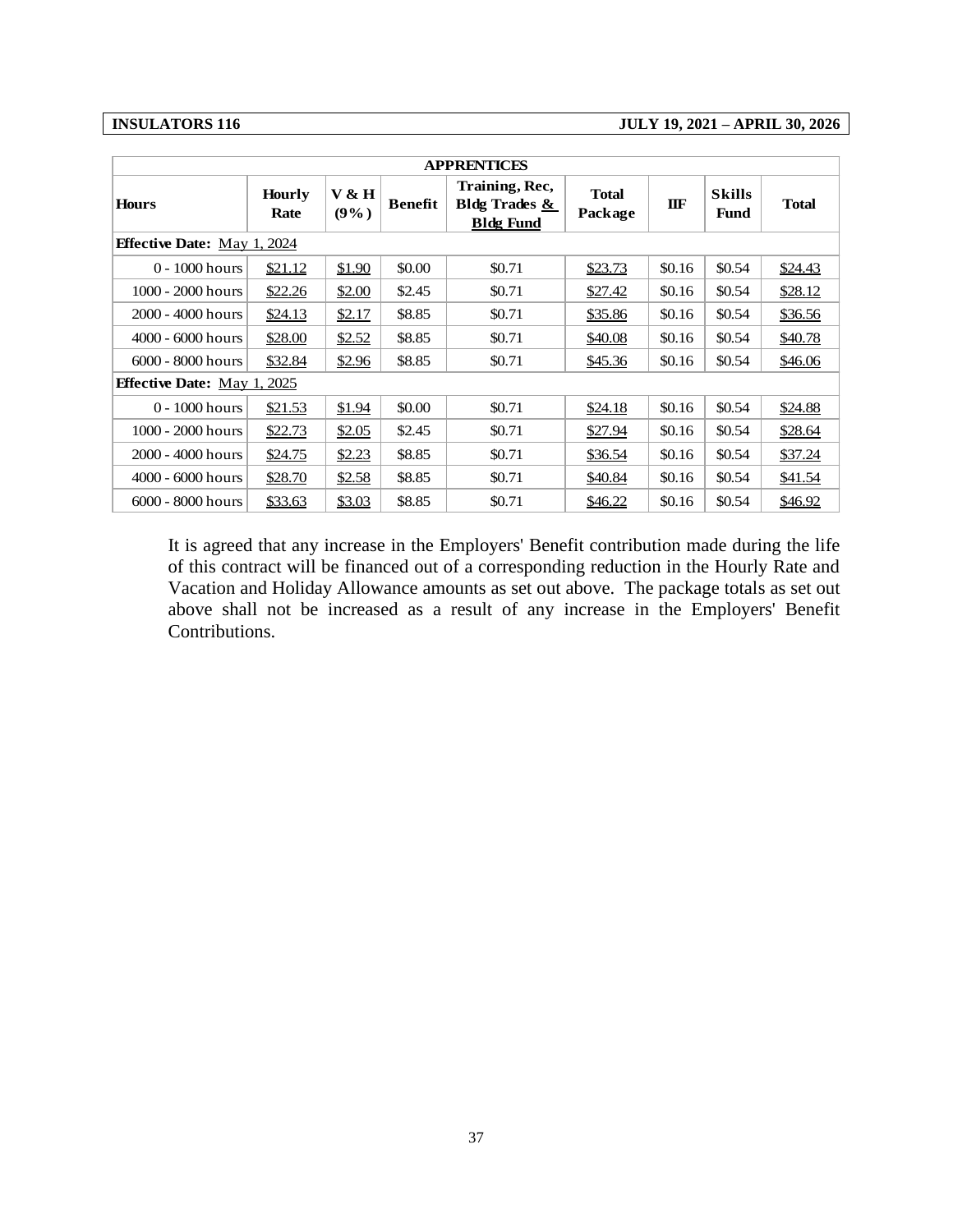## **APPENDIX "B" – MAJOR INDUSTRIAL PROJECTS**

<span id="page-40-0"></span>Major Industrial Projects shall be defined as a shutdown (as defined below) OR as the initial construction, or major expansion or renovation of the facilities listed below, where the initial construction or the major expansion or renovation has a total construction value (labour hours and materials) in excess of fifty million dollars (\$50,000,000.00) total project value.

- 
- 
- 
- 
- Power Generating Projects Base Metal Producing Facilities
- Petro-Chemical Plans

### SHUTDOWN IS:

Complete unit outage scheduled well in advance of the actual downtime (typically greater than 1 year) for the purpose of significant unit mechanical repair.

Major unit outage taken before the scheduled interval if the majority of the scheduled turnaround work is completed and the date of the next turnaround is reset.

SHUTDOWN IS NOT:

Schedule unit outages for cyclical or regulatory purposes.

Downtime of only part of a unit for maintenance work.

Downtime to place a unit back in service following an outage.

- Pulp Mill  **Pulp Mill** Oil Refineries
- Oil Refineries Gas Refineries (LNG)
- Automobile Manufacturing Plants Rubber Plants (such as Michelin)
- Steel Mills Ore Reduction Plants
	-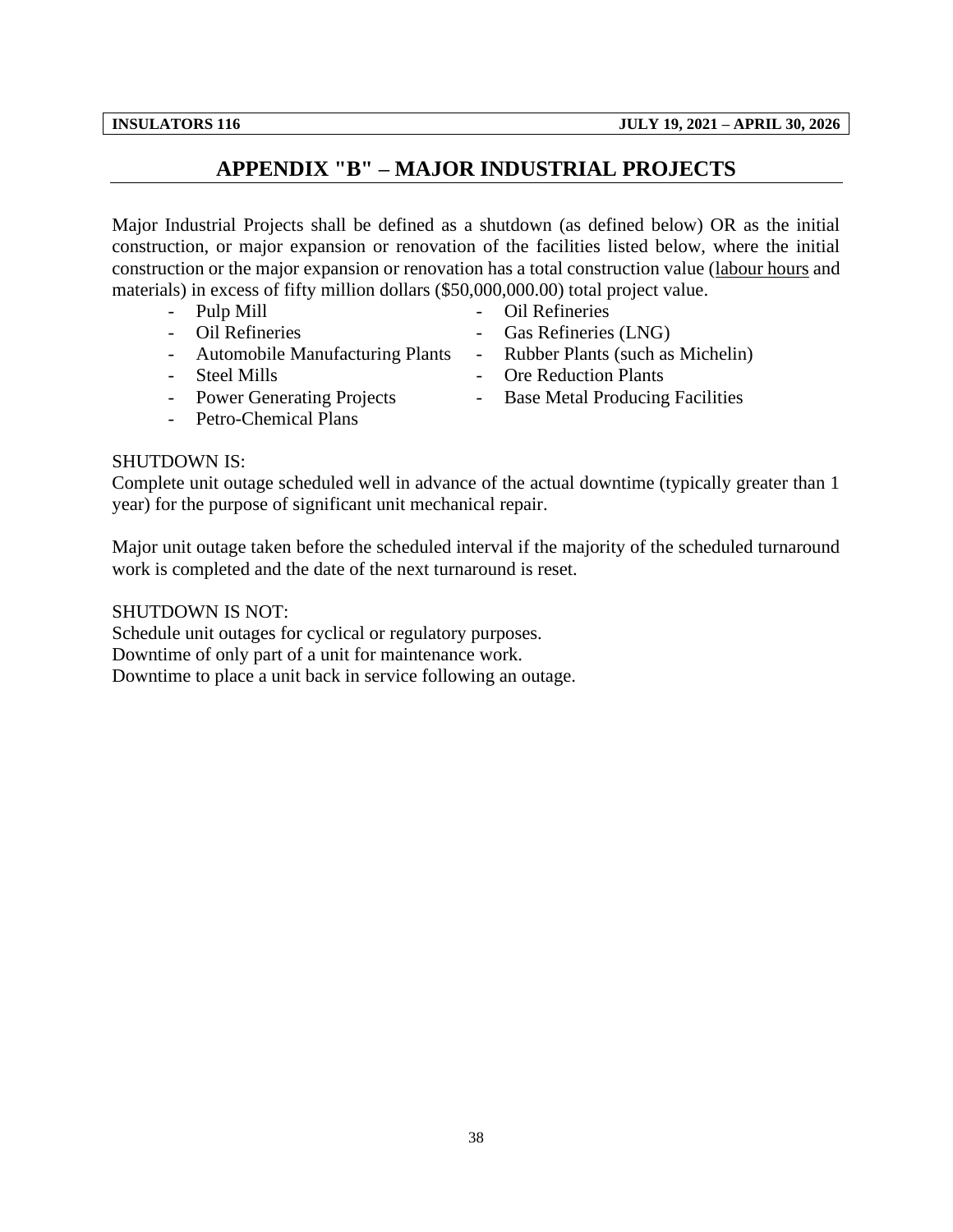| <b>JOURNEYPERSON</b>  |                       |                  |         |                                                     |                         |         |                              |              |  |
|-----------------------|-----------------------|------------------|---------|-----------------------------------------------------|-------------------------|---------|------------------------------|--------------|--|
| <b>Effective Date</b> | <b>Hourly</b><br>Rate | V & H<br>$(9\%)$ | Benefit | Training, Rec,<br>Bldg Trades &<br><b>Bldg Fund</b> | <b>Total</b><br>Package | $\Pi$ F | <b>Skills</b><br><b>Fund</b> | <b>Total</b> |  |
| July 19, 2021         | \$39.71               | \$3.57           | \$8.85  | \$0.71                                              | \$52.84                 | \$0.16  | \$0.54                       | \$53.54      |  |
| May 1, 2022           | \$40.44               | \$3.64           | \$8.85  | \$0.71                                              | \$53.64                 | \$0.16  | \$0.54                       | \$54.34      |  |
| May 1, 2023           | \$41.36               | \$3.72           | \$8.85  | \$0.71                                              | \$54.64                 | \$0.16  | \$0.54                       | \$55.34      |  |
| May 1, 2024           | \$42.28               | \$3.80           | \$8.85  | \$0.71                                              | \$55.64                 | \$0.16  | \$0.54                       | \$56.34      |  |
| May 1, 2025           | \$43.19               | \$3.89           | \$8.85  | \$0.71                                              | \$56.64                 | \$0.16  | \$0.54                       | \$57.34      |  |

### **WAGE RATES FOR ALL MAJOR INDUSTRIAL WORK**

|                                      |                |               |                | <b>APPRENTICES</b><br>Training, Rec, |                         |            |                              |              |
|--------------------------------------|----------------|---------------|----------------|--------------------------------------|-------------------------|------------|------------------------------|--------------|
| <b>Hours</b>                         | Hourly<br>Rate | V & H<br>(9%) | <b>Benefit</b> | Bldg Trades &<br><b>Bldg Fund</b>    | <b>Total</b><br>Package | <b>TIF</b> | <b>Skills</b><br><b>Fund</b> | <b>Total</b> |
| <b>Effective Date:</b> July 19, 2021 |                |               |                |                                      |                         |            |                              |              |
| $0 - 1000$ hours                     | \$21.17        | \$1.90        | \$0.00         | \$0.71                               | \$23.78                 | \$0.16     | \$0.54                       | \$24.48      |
| 1000 - 2000 hours                    | \$22.31        | \$2.01        | \$2.45         | \$0.71                               | \$27.48                 | \$0.16     | \$0.54                       | \$28.18      |
| 2000 - 4000 hours                    | \$24.19        | \$2.18        | \$8.85         | \$0.71                               | \$35.93                 | \$0.16     | \$0.54                       | \$36.63      |
| 4000 - 6000 hours                    | \$28.07        | \$2.53        | \$8.85         | \$0.71                               | \$40.16                 | \$0.16     | \$0.54                       | \$40.86      |
| 6000 - 8000 hours                    | \$32.92        | \$2.96        | \$8.85         | \$0.71                               | \$45.44                 | \$0.16     | \$0.54                       | \$46.14      |
| <b>Effective Date:</b> May 1, 2022   |                |               |                |                                      |                         |            |                              |              |
| $0 - 1000$ hours                     | \$21.50        | \$1.93        | \$0.00         | \$0.71                               | \$24.14                 | \$0.16     | \$0.54                       | \$24.84      |
| 1000 - 2000 hours                    | \$22.69        | \$2.04        | \$2.45         | \$0.71                               | \$27.89                 | \$0.16     | \$0.54                       | \$28.59      |
| $2000 - 4000$ hours                  | \$24.70        | \$2.22        | \$8.85         | \$0.71                               | \$36.48                 | \$0.16     | \$0.54                       | \$37.18      |
| 4000 - 6000 hours                    | \$28.63        | \$2.58        | \$8.85         | \$0.71                               | \$40.77                 | \$0.16     | \$0.54                       | \$41.47      |
| $6000 - 8000$ hours                  | \$33.55        | \$3.02        | \$8.85         | \$0.71                               | \$46.13                 | \$0.16     | \$0.54                       | \$46.83      |
| <b>Effective Date:</b> May 1, 2023   |                |               |                |                                      |                         |            |                              |              |
| $0 - 1000$ hours                     | \$21.91        | \$1.97        | \$0.00         | \$0.71                               | \$24.59                 | \$0.16     | \$0.54                       | \$25.29      |
| 1000 - 2000 hours                    | \$23.17        | \$2.08        | \$2.45         | \$0.71                               | \$28.41                 | \$0.16     | \$0.54                       | \$29.11      |
| 2000 - 4000 hours                    | \$25.32        | \$2.28        | \$8.85         | \$0.71                               | \$37.16                 | \$0.16     | \$0.54                       | \$37.86      |
| $4000 - 6000$ hours                  | \$29.33        | \$2.64        | \$8.85         | \$0.71                               | \$41.53                 | \$0.16     | \$0.54                       | \$42.23      |
| $6000 - 8000$ hours                  | \$34.34        | \$3.09        | \$8.85         | \$0.71                               | \$46.99                 | \$0.16     | \$0.54                       | \$47.69      |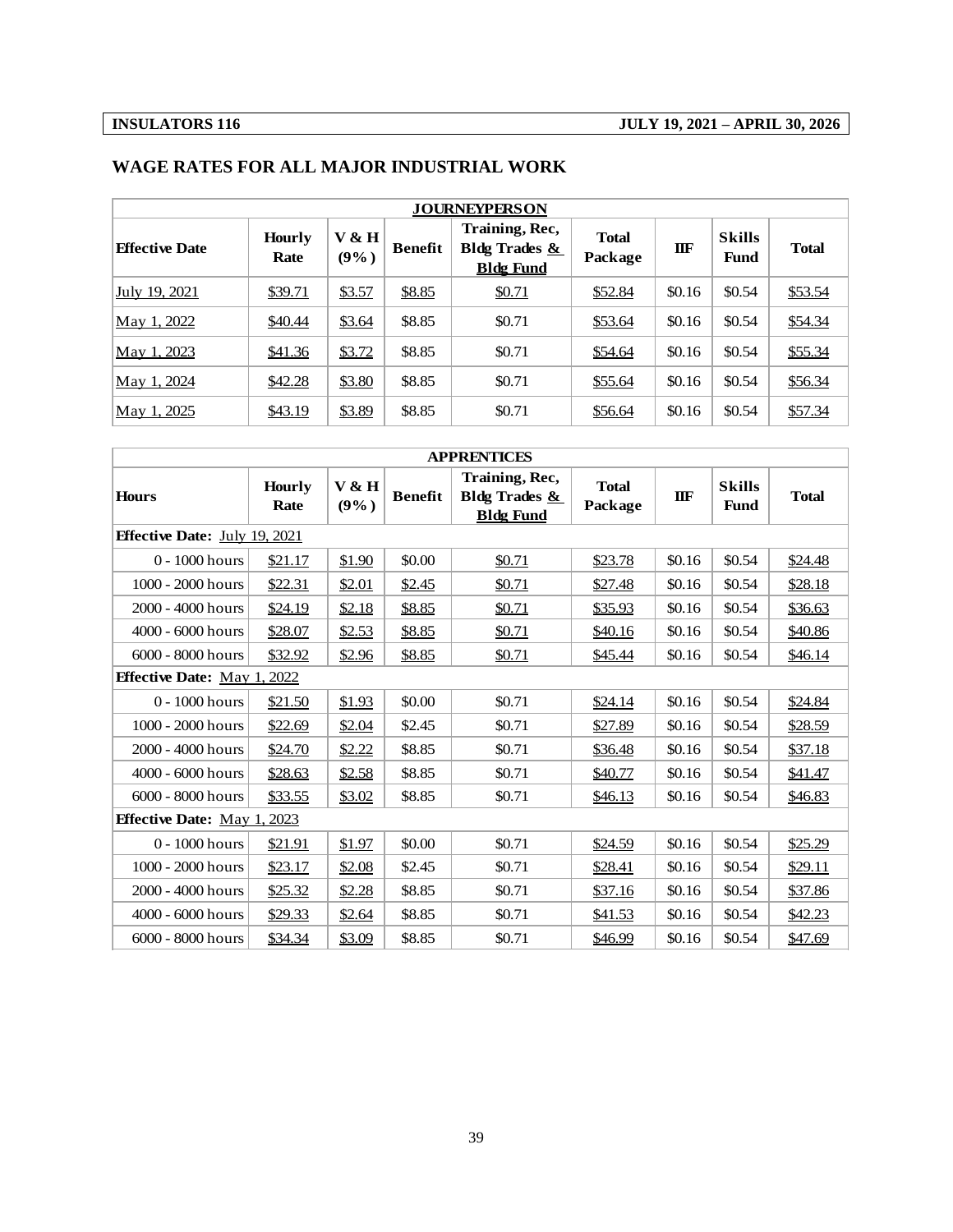### **INSULATORS 116 JULY 19, 2021 – APRIL 30, 2026**

|                                    |                |                  |                | <b>APPRENTICES</b>                                             |                         |              |                              |              |
|------------------------------------|----------------|------------------|----------------|----------------------------------------------------------------|-------------------------|--------------|------------------------------|--------------|
| <b>Hours</b>                       | Hourly<br>Rate | V & H<br>$(9\%)$ | <b>Benefit</b> | Training, Rec,<br><b>Bldg Trades &amp;</b><br><b>Bldg Fund</b> | <b>Total</b><br>Package | $I\!I\!I\!F$ | <b>Skills</b><br><b>Fund</b> | <b>Total</b> |
| <b>Effective Date:</b> May 1, 2024 |                |                  |                |                                                                |                         |              |                              |              |
| 0 - 1000 hours                     | \$22.32        | \$2.01           | \$0.00         | \$0.71                                                         | \$25.04                 | \$0.16       | \$0.54                       | \$25.74      |
| 1000 - 2000 hours                  | \$23.64        | \$2.13           | \$2.45         | \$0.71                                                         | \$28.93                 | \$0.16       | \$0.54                       | \$29.63      |
| 2000 - 4000 hours                  | \$25.94        | \$2.34           | \$8.85         | \$0.71                                                         | \$37.84                 | \$0.16       | \$0.54                       | \$38.54      |
| 4000 - 6000 hours                  | \$30.03        | \$2.70           | \$8.85         | \$0.71                                                         | \$42.29                 | \$0.16       | \$0.54                       | \$42.99      |
| 6000 - 8000 hours                  | \$35.13        | \$3.16           | \$8.85         | \$0.71                                                         | \$47.85                 | \$0.16       | \$0.54                       | \$48.55      |
| <b>Effective Date:</b> May 1, 2025 |                |                  |                |                                                                |                         |              |                              |              |
| 0 - 1000 hours                     | \$22.73        | \$2.05           | \$0.00         | \$0.71                                                         | \$25.49                 | \$0.16       | \$0.54                       | \$26.19      |
| 1000 - 2000 hours                  | \$24.12        | \$2.17           | \$2.45         | \$0.71                                                         | \$29.45                 | \$0.16       | \$0.54                       | \$30.15      |
| 2000 - 4000 hours                  | \$26.57        | \$2.39           | \$8.85         | \$0.71                                                         | \$38.52                 | \$0.16       | \$0.54                       | \$39.22      |
| 4000 - 6000 hours                  | \$30.72        | \$2.77           | \$8.85         | \$0.71                                                         | \$43.05                 | \$0.16       | \$0.54                       | \$43.75      |
| 6000 - 8000 hours                  | \$35.92        | \$3.23           | \$8.85         | \$0.71                                                         | \$48.71                 | \$0.16       | \$0.54                       | \$49.41      |
|                                    |                |                  |                |                                                                |                         |              |                              |              |
|                                    |                |                  |                |                                                                |                         |              |                              |              |
|                                    |                |                  |                | 40                                                             |                         |              |                              |              |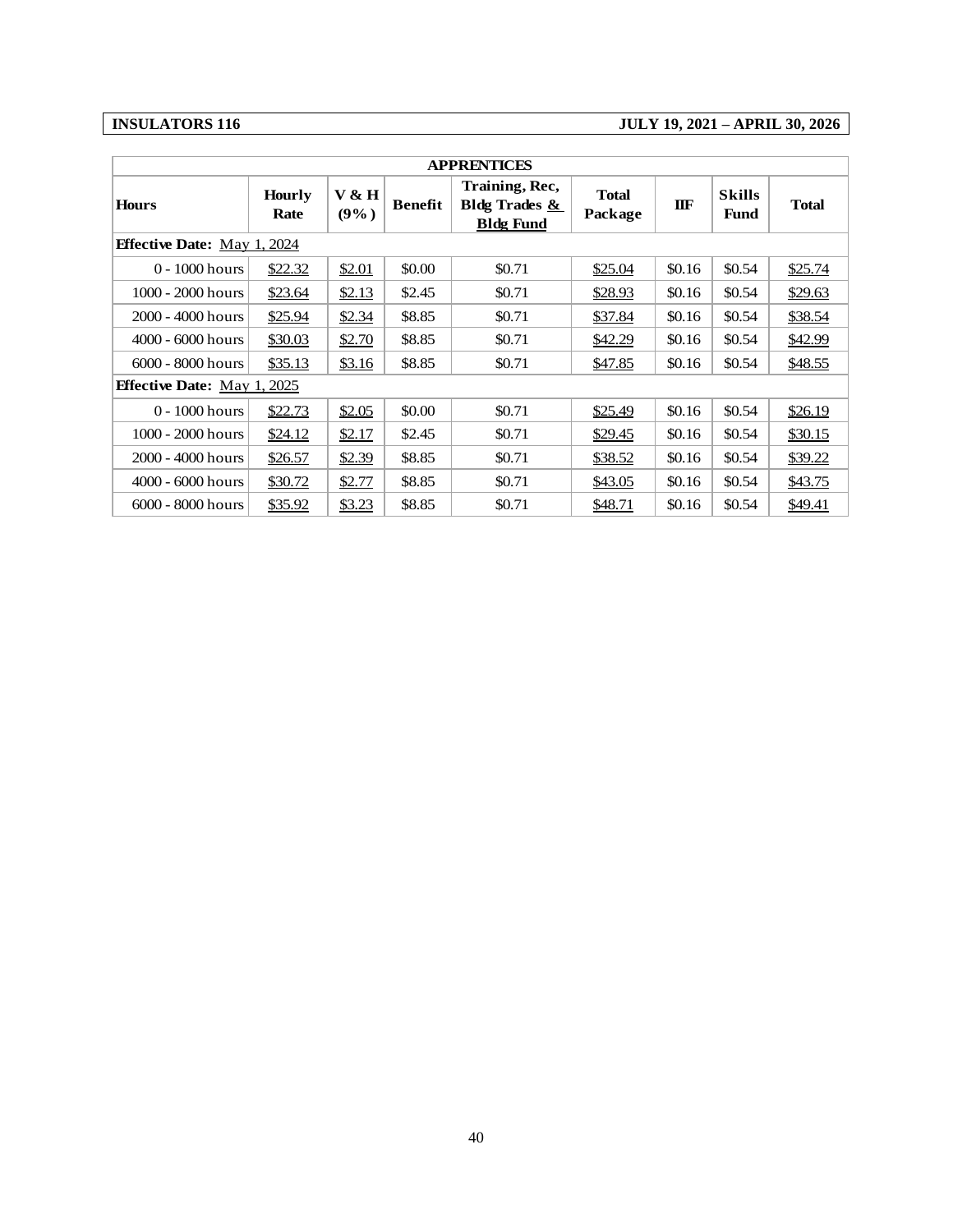## <span id="page-43-0"></span>**APPENDIX "C" – MAINLAND INSULATORS LOCAL 116 ASBESTOS ABATEMENT**

**Ratio**: Four (4) Improvers to One (1) Mechanic.

- 1st Year Improvers who are members of Local 116 will have preference in staffing the asbestos abatement jobs.
- New employees who are hired for asbestos abatement will not receive any contributions to the benefit and pension plan.
- The term and conditions of the collective agreement will apply to all members of Local 116.
- Employees hired for asbestos abatement will receive six percent (6%) vacation pay.

#### **FIRE STOPPING**

**Ratio:** The ratio for FIRE STOPPING will consist of four (4) Improvers to one (1) Mechanic.

• The employer will hire a fair ratio of Improvers in each year of the Improver's Classifications.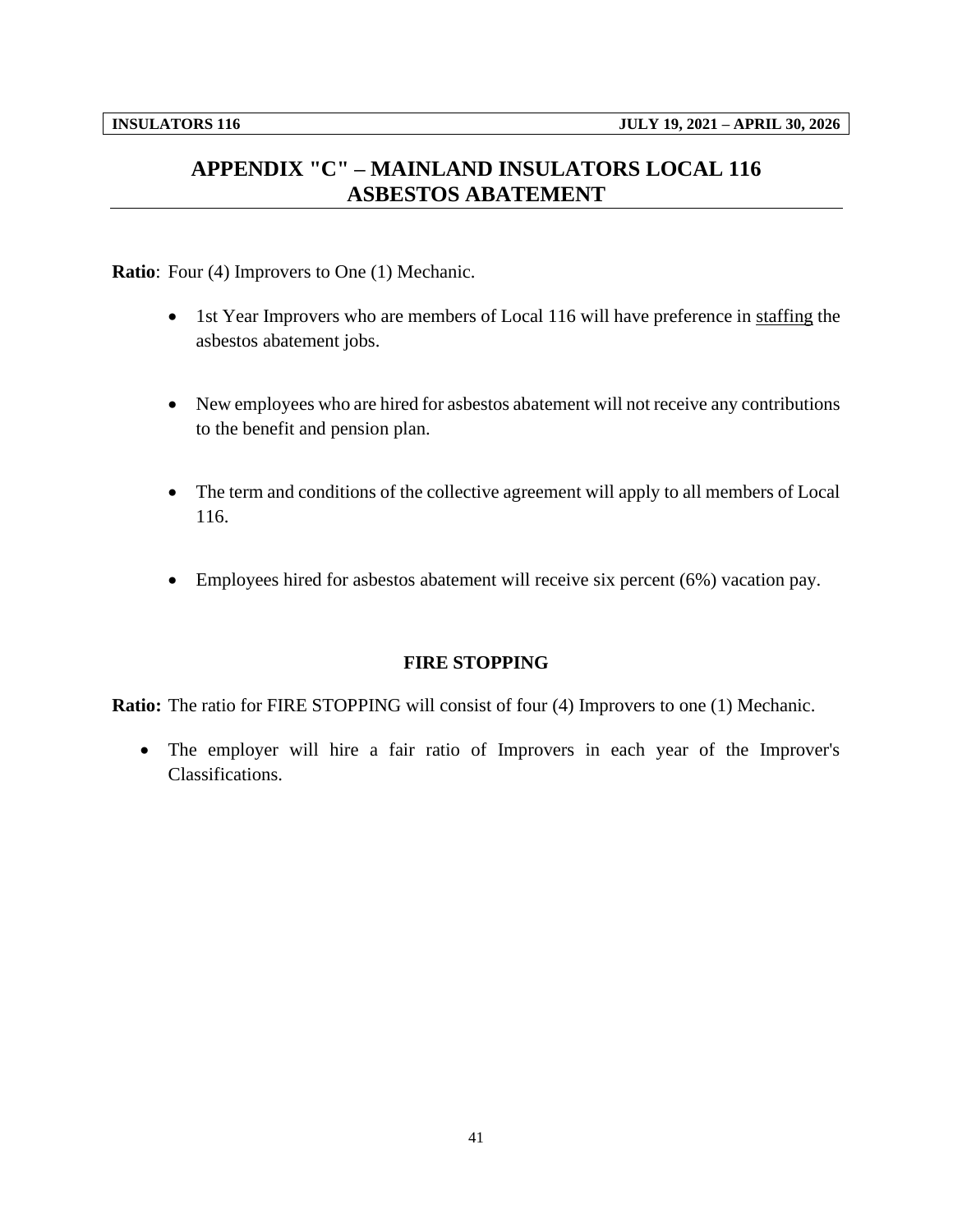## <span id="page-44-0"></span>**APPENDIX "D" – SMALL COMMERCIAL RESIDENTIAL PROJECTS**

#### **ARTICLE 1 – FORM OF AGREEMENT**

1.01 This agreement between Heat & Frost Insulators Local 116 and Nova Scotia Construction Labour Relations Association shall be for Small Commercial Residential Projects (SCRP).

#### **ARTICLE 2 – PURPOSE**

2.01 The focus of this agreement is to enable employers to be competitive in this sector and to increase market share.

#### **ARTICLE 3 – SCOPE OF AGREEMENT**

3.01 For the purpose of this agreement, "Small Commercial Residential Projects" shall include the construction, expansion, renovation or maintenance of multi-unit residential buildings, apartment buildings, condominium complexes and Commercial projects in mixed-use residential buildings where the total value of the mechanical insulation work on any such project, including all wages and benefits paid to workers, as well as the cost of materials, has a total value of less than three hundred thousand dollars (\$300,000). Applications for targeting may be made for jobs outside this range. Proof of the total value of the insulation work on a Small Commercial Residential Project shall be provided upon request.

### **ARTICLE 4 – RULES OF AGREEMENT**

- 4.01 Any contractor working under the SCRP agreement with less than three employees can work in the same capacity as a mechanic, on condition that they are a member of the Union in good standing.
- 4.02 New employees working under this agreement must become a member of Local 116 within ninety (90) working days and continue to be a member in good standing.
- 4.03 There shall be a ratio of one Mechanic to four Apprentices (1:4) until the expiry of this agreement on April 30, 2026. If no Mechanic is available, the Union agrees to dispatch the Apprentice with the highest level of experience (ex.  $4<sup>th</sup>$  year). If no Apprentices are available, a Mechanic may work as an Apprentice for the purposes of this ratio at a  $4<sup>th</sup>$  year Apprentice pay rate.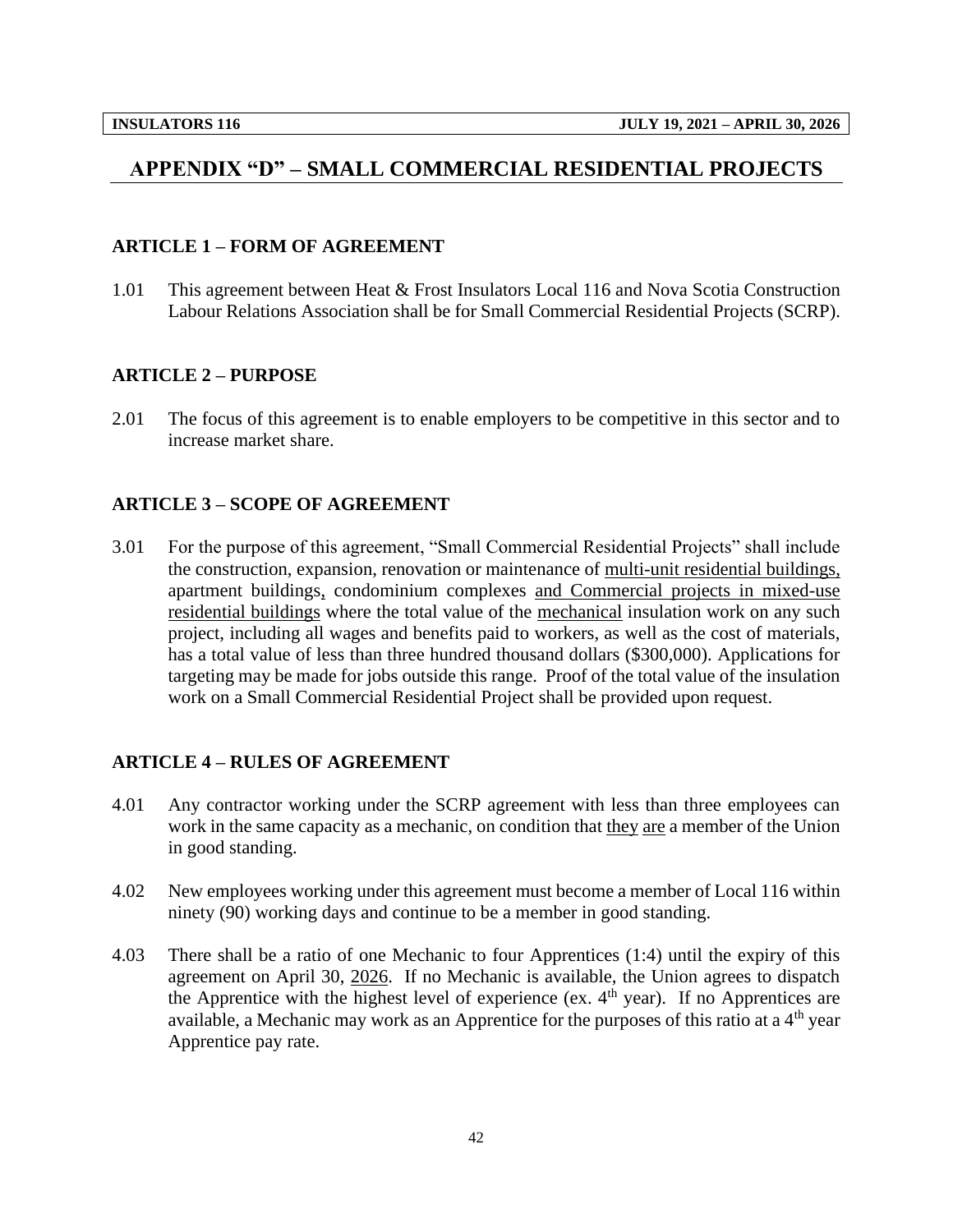- 4.04 Hiring will be at the discretion of the employer from the unemployed list maintained by the Union. If, after a period of forty-eight (48) hours excluding Saturdays, Sundays and Holidays as contained herein, the union is unable to supply the quantity of competent, qualified workers as requested, the employer may procure such workers elsewhere.
- 4.05 Room and board allowances are not applicable to this agreement, except at the Employer's discretion.
- 4.06 Any items not contained in this letter of agreement shall be as per the master agreement unless otherwise agreed to by both parties in writing.

#### **ARTICLE 5 – WAGES**

5.01 Wages shall be as listed in Appendix "A" of the Master Agreement.

#### **ARTICLE 6 – HOURS OF WORK**

- 6.01 The regular working week shall consist of forty-eight (48) hours of work as follows:
	- (a) On Mondays through Thursdays, normal hours of work will be between the hours of 7:00 a.m. and 7:00 p.m., ten (10) hours per day.
	- (b) On Fridays, normal hours of work will be between the hours of 7:00 a.m. and 7:00 p.m., eight (8) hours per day.
- 6.02 Hours different than those contained herein may be worked on projects when agreed upon by Employer and Union, Monday to Saturday.

#### **ARTICLE 7 – OVERTIME**

- 7.01 All overtime Monday to Saturday, except designated holidays, will be paid at time and onehalf  $(1\frac{1}{2}x)$  the straight time rate of pay.
- 7.02 Overtime for Sunday and designated holidays (as per the Master Agreement) will be paid at double time (2x) the straight time rate of pay.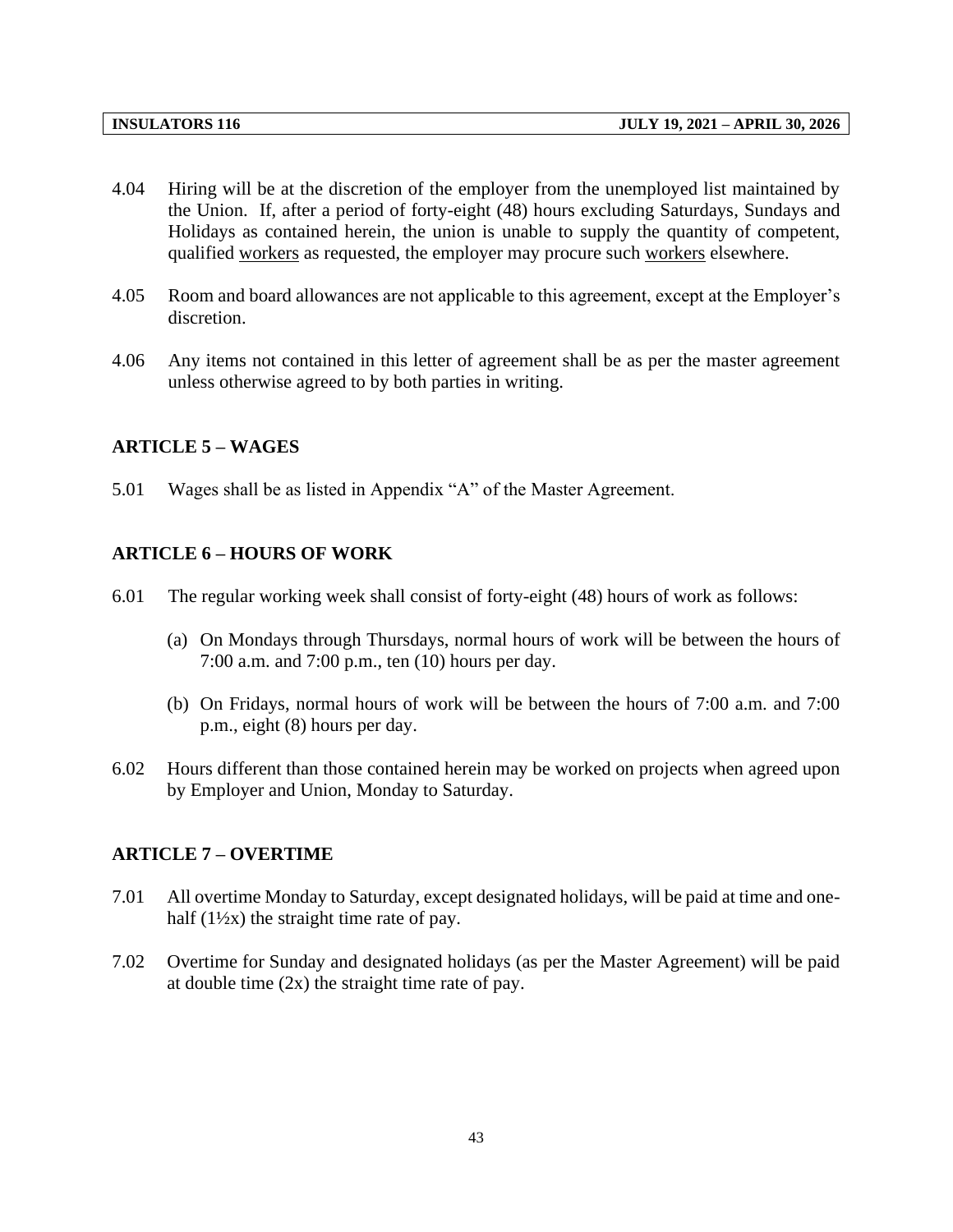#### **ARTICLE 8 – TERM OF AGREEMENT**

8.01 This agreement shall expire on April 30, 2026. This agreement can only be extended upon written consent to do so by both parties to the agreement. If this agreement is not extended, the main body of the Insulator Collective Agreement shall apply.

#### **SIGNATORIES**

**FOR THE EMPLOYER FOR THE UNION**

MICHAEL MACDONALD MATTHEW BENSON

ROBERT SHEPHERD

CALUM MACLEOD **WITNESS**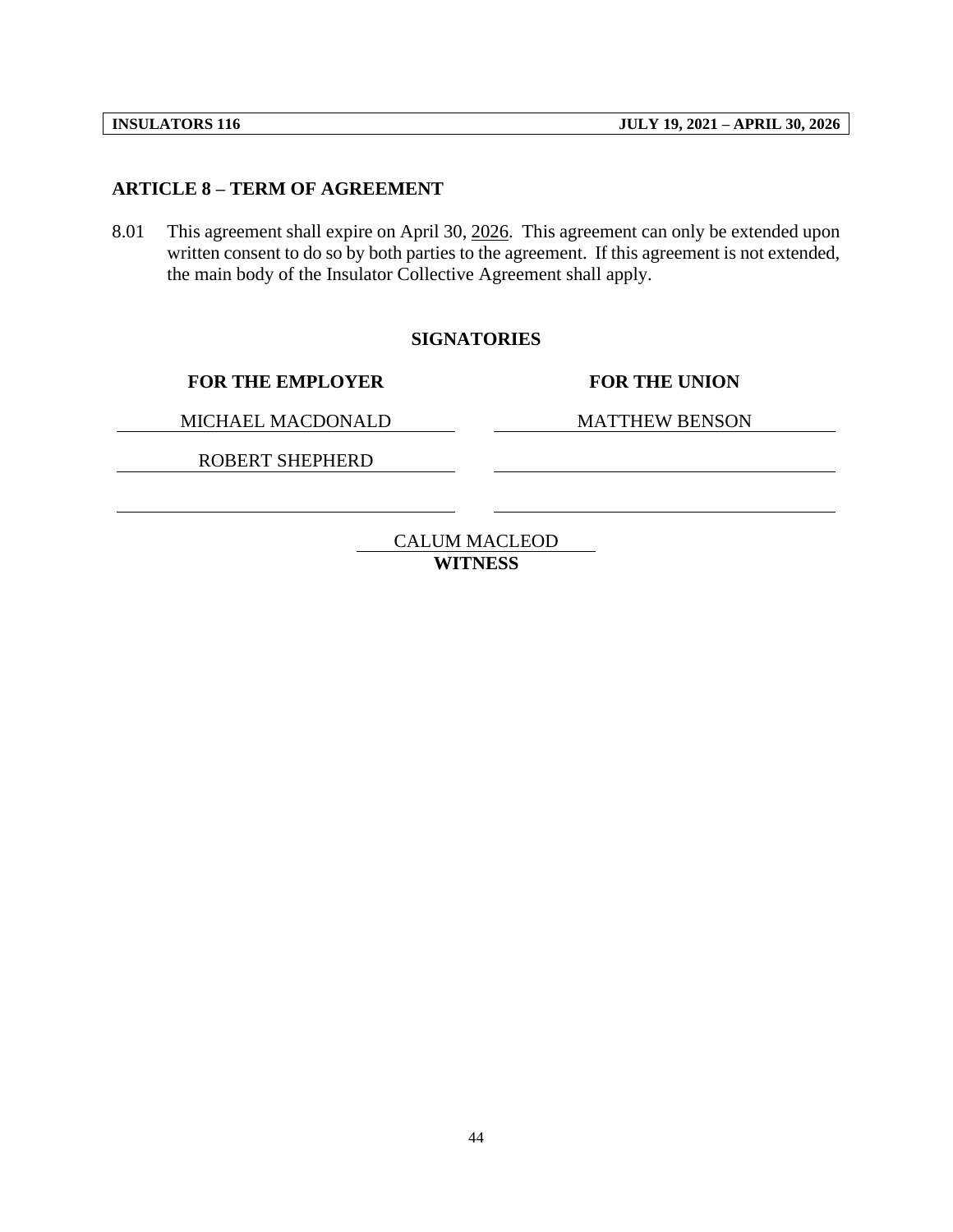### **SCHEDULE "T" - ENABLING PROCEDURES**

<span id="page-47-0"></span>**The Insulators Local 116 Joint Industry Committee (I.J.I.C.) will be composed of four (4) members. (Two (2) nominated by the Trade Classification of the CLRA, Two (2) nominated by Local 116).**

**The I.J.I.C. shall oversee and review the Enabling Programme and may recommend to the Union and the CLRA means of improving the Enabling Programme.** 

**The I.J.I.C must approve the procedures to be followed when an Application for Enabling is made.**

**The I.J.I.C. shall review and approve the range of options which the Business Manager may employ should they choose to grant Enabling, but it is agreed and understood that the Business Manager shall be free to grant or not to grant such options, to whatever degree and in whatever combination, as they see fit, in relation to any specific request for Enabling.**

- 1. No contractor or sub-contractor shall be entitled to targeted rates and/or conditions unless the contractor or sub-contractor makes direct application in writing a minimum of fortyeight (48) hours prior to the tender closing to the Insulators Union through the Nova Scotia Construction Labour Relations Association and such request will be forwarded to the Union. The Union may, however, waive the forty-eight (48) hour limit at its sole discretion.
- 2. The Union shall advise the CLRA by **email (target@nsclra.ca)** in writing whether it approves or rejects the targeting application. The CLRA will in turn advise all applicant contractors of approval or rejection, and if approved, the CLRA will advise the contractors as to the terms and conditions agreed upon by the Union for the specific project.
- 3. Contractors shall be provided with the terms and conditions agreed to by the Union for that specific project upon request.
- 4. The applicant contractor(s) shall provide a record of projected labour hours on all targeted jobs to the Union. Upon the request of the Union, the contractors who are bidding jobs under this program shall supply the bid price to the Union after the job has been awarded.
- 5. It must be clearly understood any and all jobs targeted by the Union will be bid (with targeted terms and conditions) only to mechanical contractors who are signatory to their respective Building Trade Union. That is to say the purpose of this paragraph is to cooperate in the recovery and perpetuation of the unionized construction market. This paragraph may be waived by the Union under certain circumstances.
- 6. The applicant contractor(s) will co-operate in good faith with the Union, including allowing the Business Manager to examine tender documents (ie. specs. and drawings) if requested.

#### **Amendment #1 – June 13, 2022**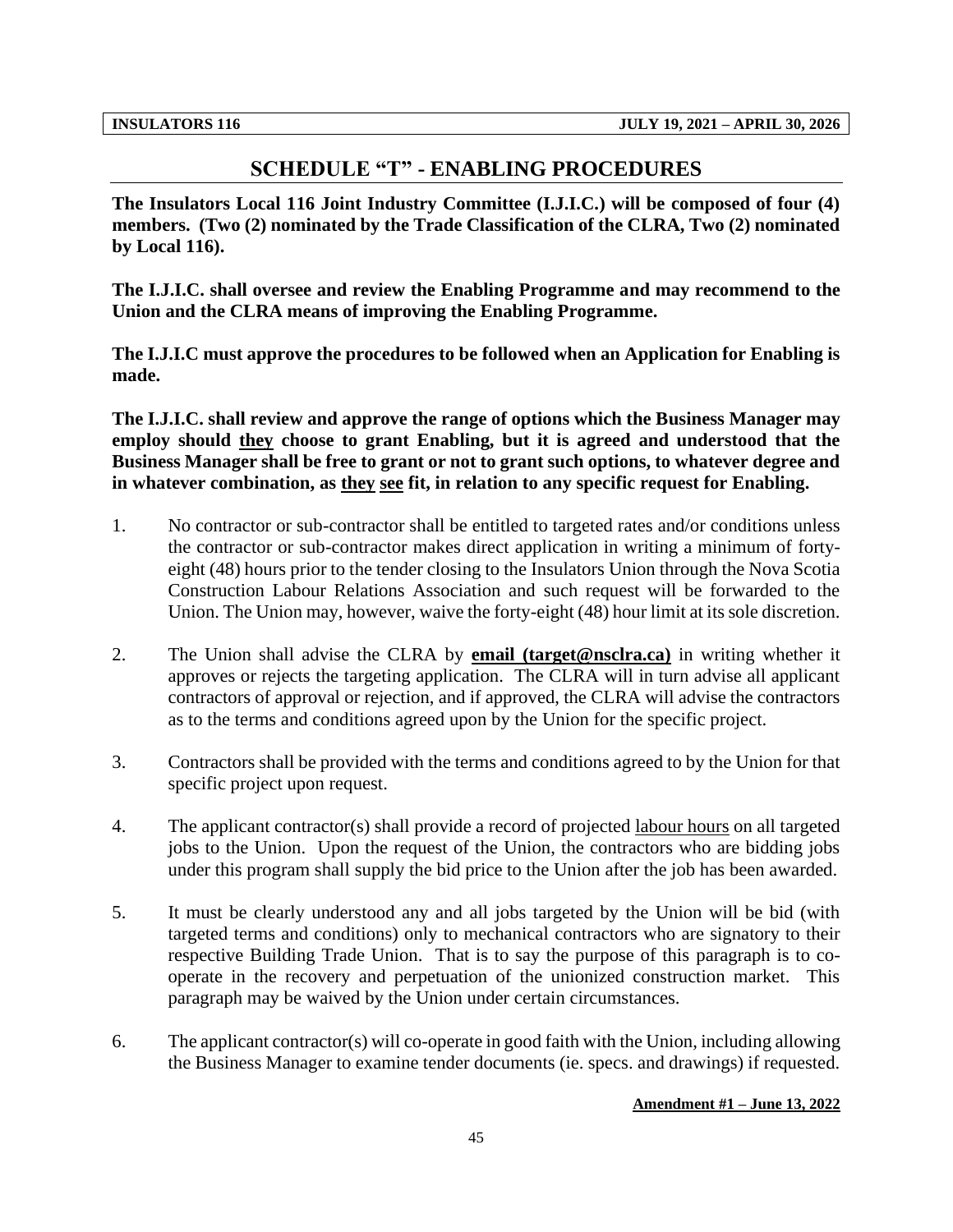#### **SCHEDULE "T" - ENABLING TERMS AND CONDITIONS**

<span id="page-48-0"></span>**The application and interpretation of these Terms and Conditions shall be at the sole discretion of the Business Manager, Heat and Frost Insulators, Local 116. They may be applied individually or in combination. Once the Terms and Conditions are determined by the Union and submitted to the CLRA, they will remain in place for the duration of that particular project only. Other projects on the same job site will be treated as new projects. Enabling Terms and Conditions can include, but not necessarily be limited to, the following:**

- 1. Use of workers from the immediate area will be given preference on out of town jobs where travel or living allowance would normally be applicable, regardless of their position on the out-of-work list.
- 2. An adjustment of wage rates to be more competitive in certain geographical areas of the province and/or certain types of projects depending on the degree of threat from the non-Union element.
- 3. Voluntary use of make-up time (up to 40 hours) at straight time rates depending on type of job (not including Sunday and Designated Holidays).
- 4. Adjustment in ratio (mechanics to apprentices) depending on type of job.
- 5. Pension and welfare contributions will not be affected by Item 2 above, they will remain the same as on projects not targeted.
- 6. Enabling will not be considered after a job has closed.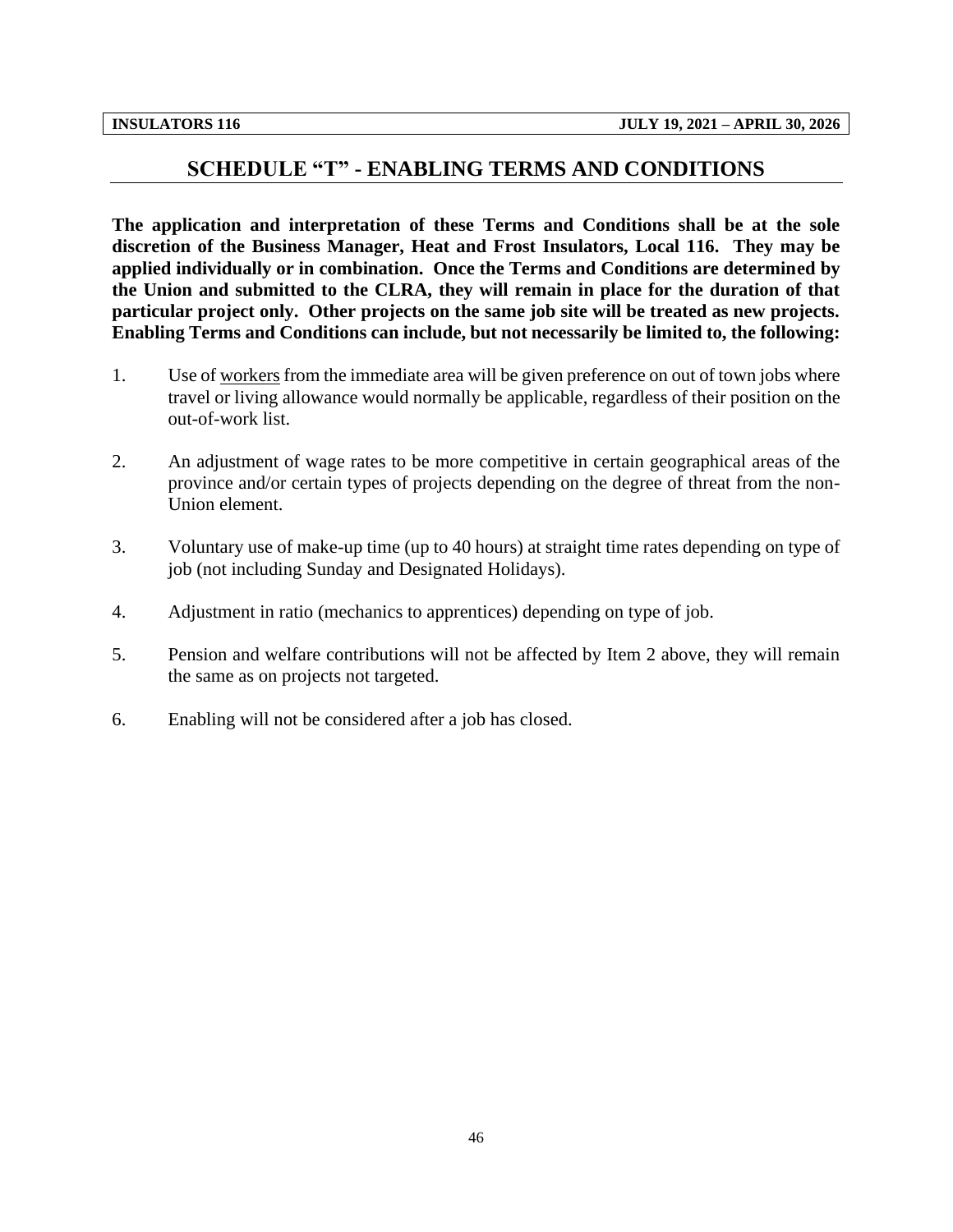**INSULATORS 116 JULY 19, 2021 – APRIL 30, 2026**

## <span id="page-49-0"></span>**INSULATOR LOCAL 116 – JOB TARGETING APPLICATION FORM**

|        | DATE:<br><u> 1980 - Jan Samuel Barbara, martin di</u>                                                                                                                                            |                                                                                                                                    |                              |                                |                                                                                                                       |  |  |  |
|--------|--------------------------------------------------------------------------------------------------------------------------------------------------------------------------------------------------|------------------------------------------------------------------------------------------------------------------------------------|------------------------------|--------------------------------|-----------------------------------------------------------------------------------------------------------------------|--|--|--|
| TO:    | Insulators Local 116<br>NS Construction Labour Relations Association                                                                                                                             | PHONE:<br>PHONE:                                                                                                                   | 902-450-5605<br>902-468-2283 | <b>EMAIL:</b><br><b>EMAIL:</b> | loc116@ns.aliantzinc.ca<br>target@nsclra.ca                                                                           |  |  |  |
| FROM:  |                                                                                                                                                                                                  |                                                                                                                                    |                              |                                |                                                                                                                       |  |  |  |
| PHONE: |                                                                                                                                                                                                  | <u>EMAIL:</u>                                                                                                                      |                              |                                | <u> 1989 - Johann Barbara, martin amerikan basal dan berasal dan berasal dalam basal dan berasal dalam berasal da</u> |  |  |  |
|        | Please accept this as a request to bid the Project outlined herein, under the terms of the Enabling Procedures of the<br>Insulators Mainland Nova Scotia Local 116 Agreement currently in force. |                                                                                                                                    |                              |                                |                                                                                                                       |  |  |  |
|        | PROJECT:                                                                                                                                                                                         |                                                                                                                                    |                              |                                |                                                                                                                       |  |  |  |
| OWNER: |                                                                                                                                                                                                  |                                                                                                                                    |                              |                                |                                                                                                                       |  |  |  |
|        | LOCATION:                                                                                                                                                                                        |                                                                                                                                    |                              |                                |                                                                                                                       |  |  |  |
| VALUE: | <u> 1989 - Johann Barn, fransk politik (</u>                                                                                                                                                     | BID TO:                                                                                                                            |                              |                                |                                                                                                                       |  |  |  |
|        | TENDER CLOSING DATE:                                                                                                                                                                             | HOURS:                                                                                                                             | 116<br><b>INSULATORS</b>     | LABOUR                         |                                                                                                                       |  |  |  |
|        | START DATE:                                                                                                                                                                                      |                                                                                                                                    | <b>COMPLETION DATE:</b>      |                                |                                                                                                                       |  |  |  |
|        | KNOWN BIDDERS:<br><b>UNION</b>                                                                                                                                                                   | NON-UNION<br><u> 1989 - Johann Barbara, martin amerikan basar dan berasal dan berasal dalam basar dalam basar dalam basar dala</u> |                              |                                |                                                                                                                       |  |  |  |
|        |                                                                                                                                                                                                  |                                                                                                                                    |                              |                                |                                                                                                                       |  |  |  |
|        |                                                                                                                                                                                                  |                                                                                                                                    |                              |                                |                                                                                                                       |  |  |  |
|        |                                                                                                                                                                                                  |                                                                                                                                    |                              |                                |                                                                                                                       |  |  |  |
|        |                                                                                                                                                                                                  |                                                                                                                                    |                              |                                |                                                                                                                       |  |  |  |
|        | In order to be competitive, I, as the Contractor bidding, request the following target rates and conditions:                                                                                     |                                                                                                                                    |                              |                                |                                                                                                                       |  |  |  |
| 1.     | plus the following benefits<br>Hourly Wage Rate                                                                                                                                                  |                                                                                                                                    |                              |                                |                                                                                                                       |  |  |  |
|        | Overtime conditions                                                                                                                                                                              |                                                                                                                                    |                              |                                |                                                                                                                       |  |  |  |
| 2.     | Board & Travel                                                                                                                                                                                   |                                                                                                                                    |                              |                                |                                                                                                                       |  |  |  |
| 3.     | Other Relief                                                                                                                                                                                     |                                                                                                                                    |                              |                                |                                                                                                                       |  |  |  |

COMPANY CONTRACTOR REPRESENTATIVE

**Amendment #1 – June 13, 2022**